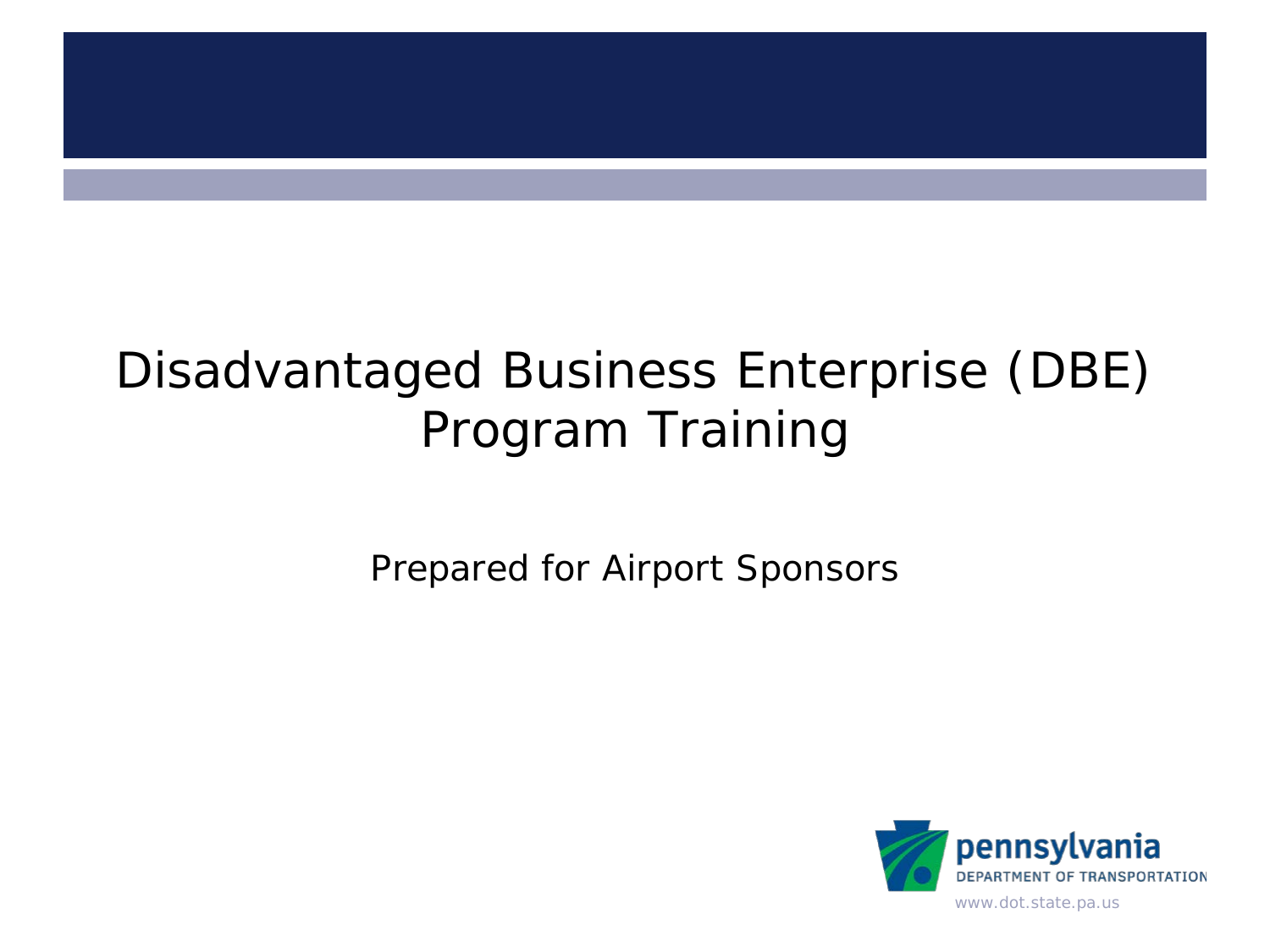# DBE Program Training Agenda

- Background
- Definitions and Terminology
- Program Objectives, Requirements, and Concepts
- Roles and Responsibilities
- Process Flow and Procedures
- Documentation
- dotGrants DBE Reports

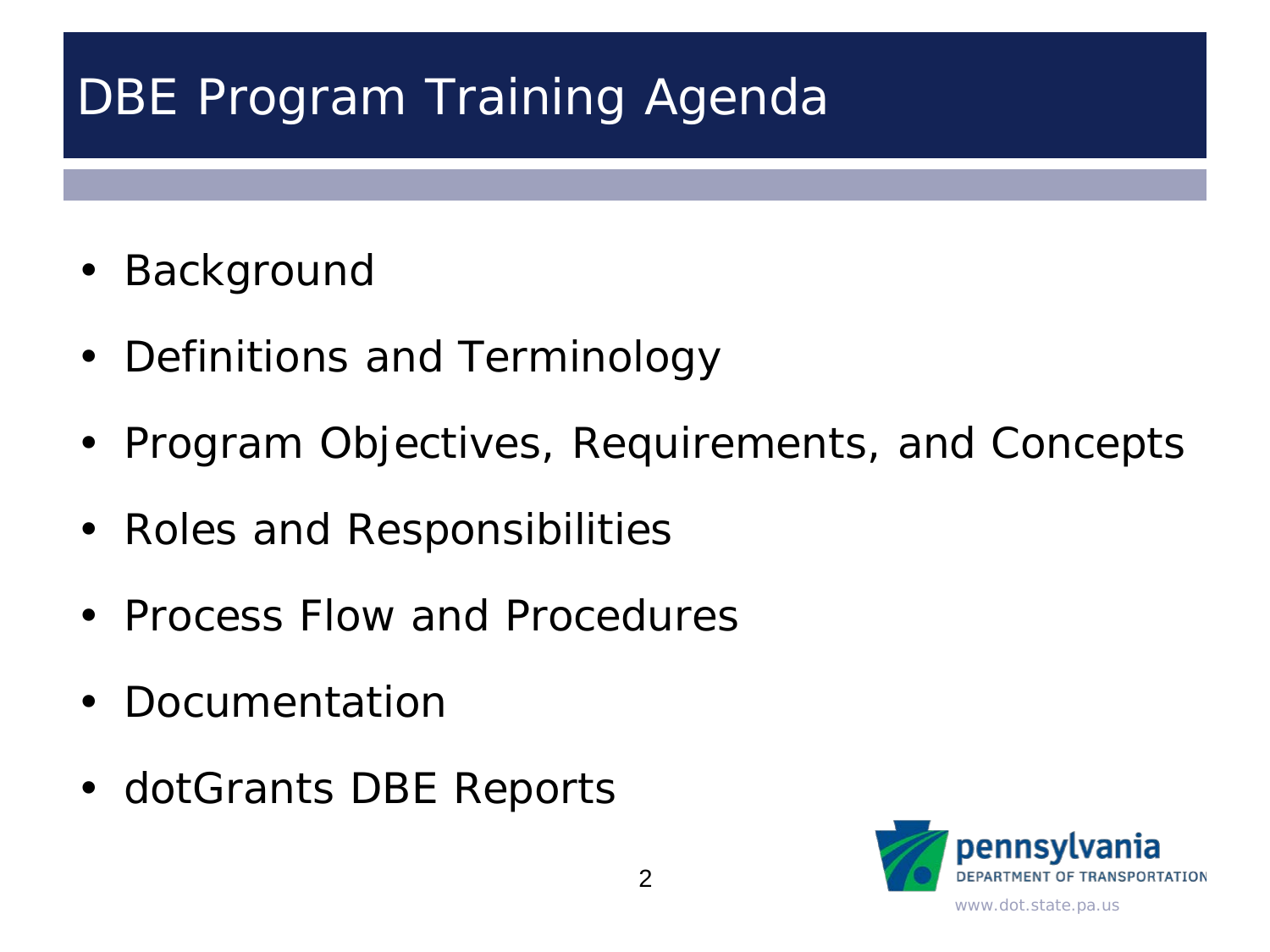### Background

- Disadvantaged Business Enterprise or (DBE) is a federal designation based upon the standards outlined in 49 Code of Regulations (CFR) Part 26.
- DBE is one of the most stringent certification programs in the country.
- The Pennsylvania Department of General Services verifies Small Diverse Businesses. They don't certify firms as DBEs.
- Only the Pennsylvania Unified Certification Program (PAUCP) can certify DBEs in Pennsylvania.

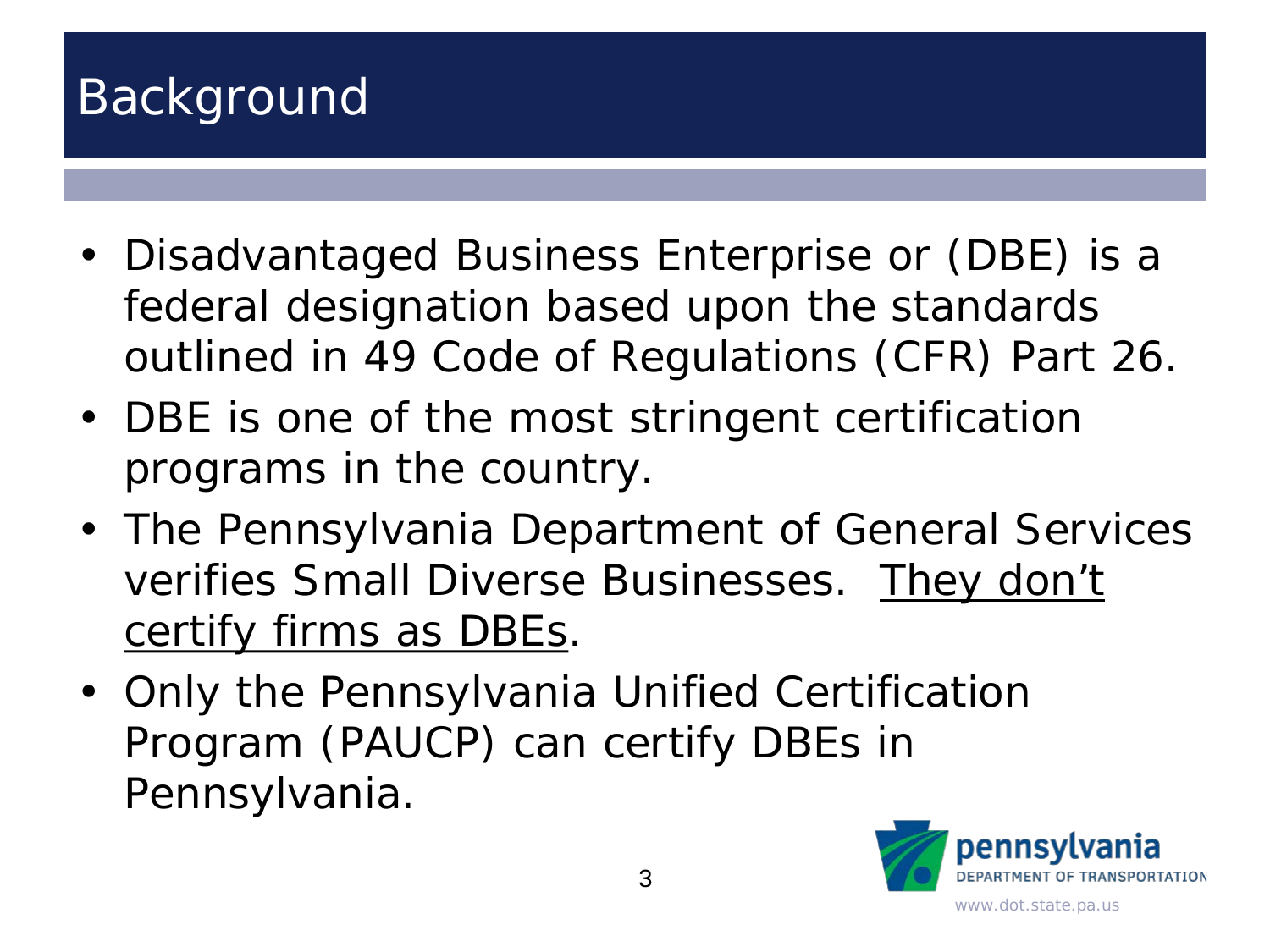### Background

- United States Department of Transportation (US DOT) Office of Inspector General issues audit report on DBE Program in 2013. Findings include:
	- Ineffective program management for DBE Program by operating administrations (FAA, FHWA, and FTA).
	- No comprehensive, standardized guidance
	- Insufficient training for recipients responsible for implementing program
	- Lack of accountability

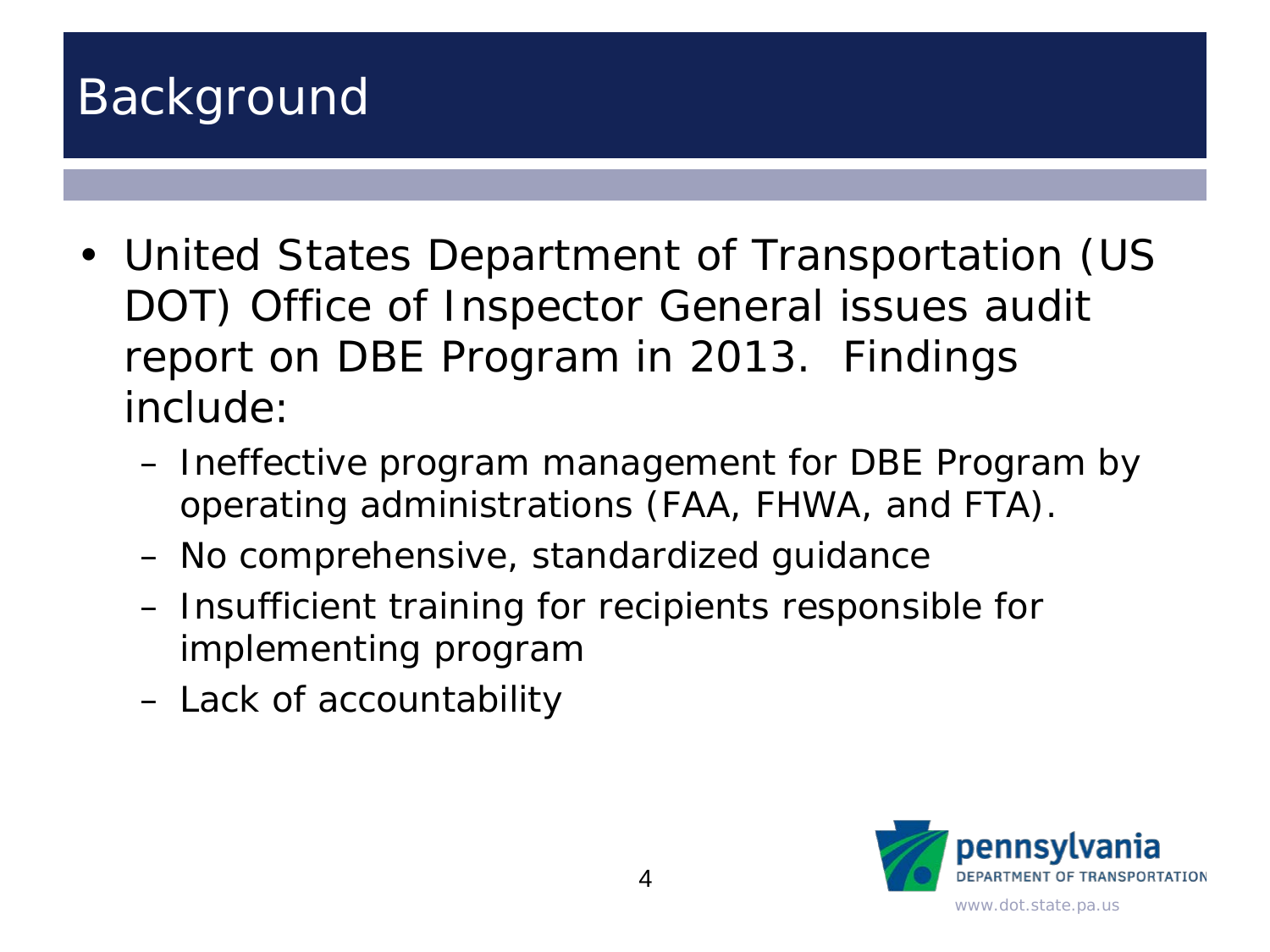# Background (cont'd.)

- Federal Aviation Administration conducts DBE Compliance Review of PennDOT in May of 2014.
- Report of findings highlighted several areas of concern which include:
	- Lack of documentation with regard to DBE Commitments, Good Faith Efforts, Prompt Payment, Substitution/Replacement, Commercially Useful Function, etc.
	- Inadequate monitoring processes and procedures.
	- Inconsistent knowledge and understanding by program participants.

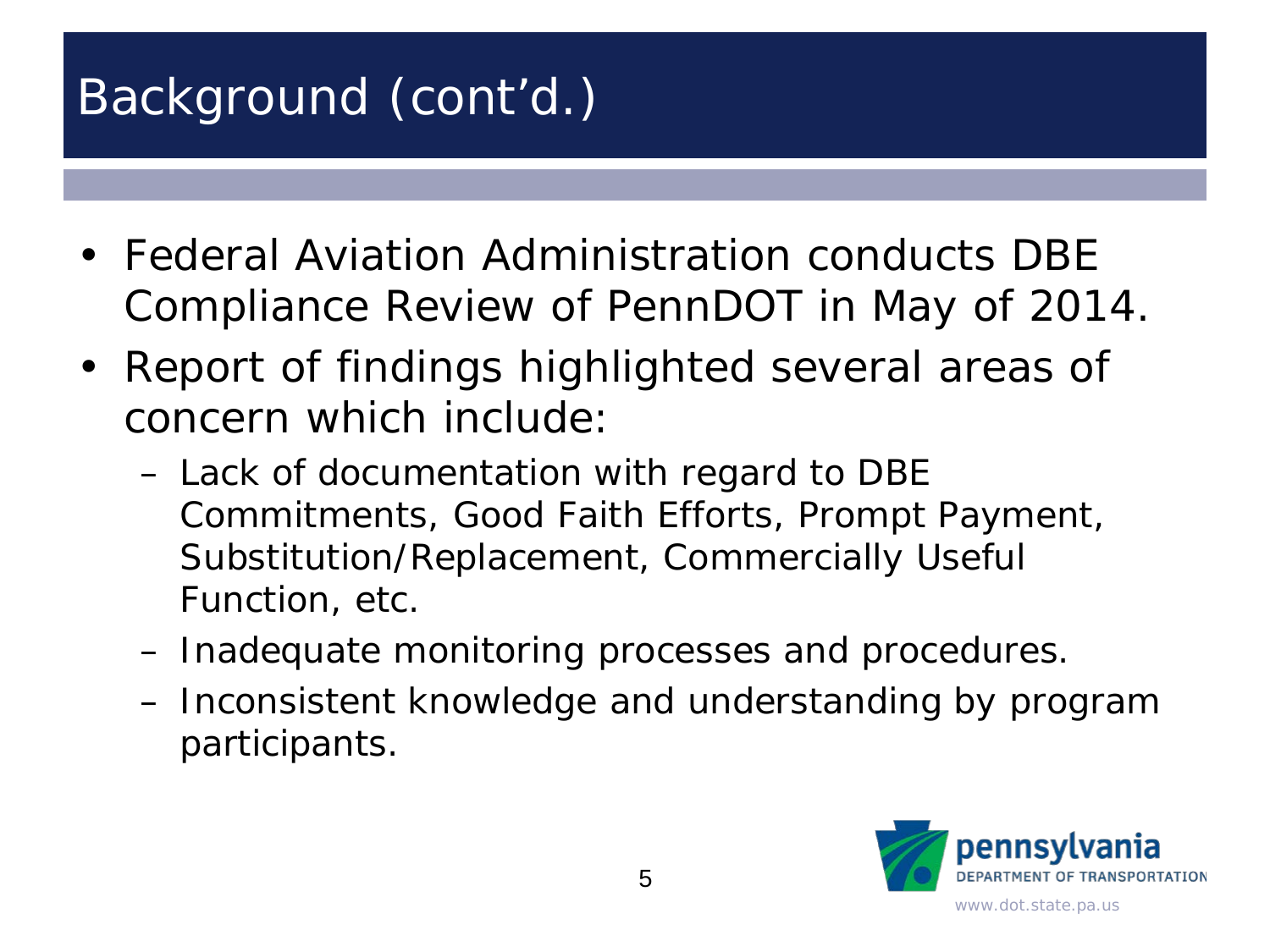# Definitions and Terminology

- Disadvantaged Business Enterprise (DBE)
	- To be certified as a DBE, five (5) criteria need to be satisfied
		- Firm is profit-based
		- Meet Ownership percentage threshold
		- Meet socially and economically disadvantaged
		- Meet Personal Net Worth (PNW) threshold
		- Business Size Standard

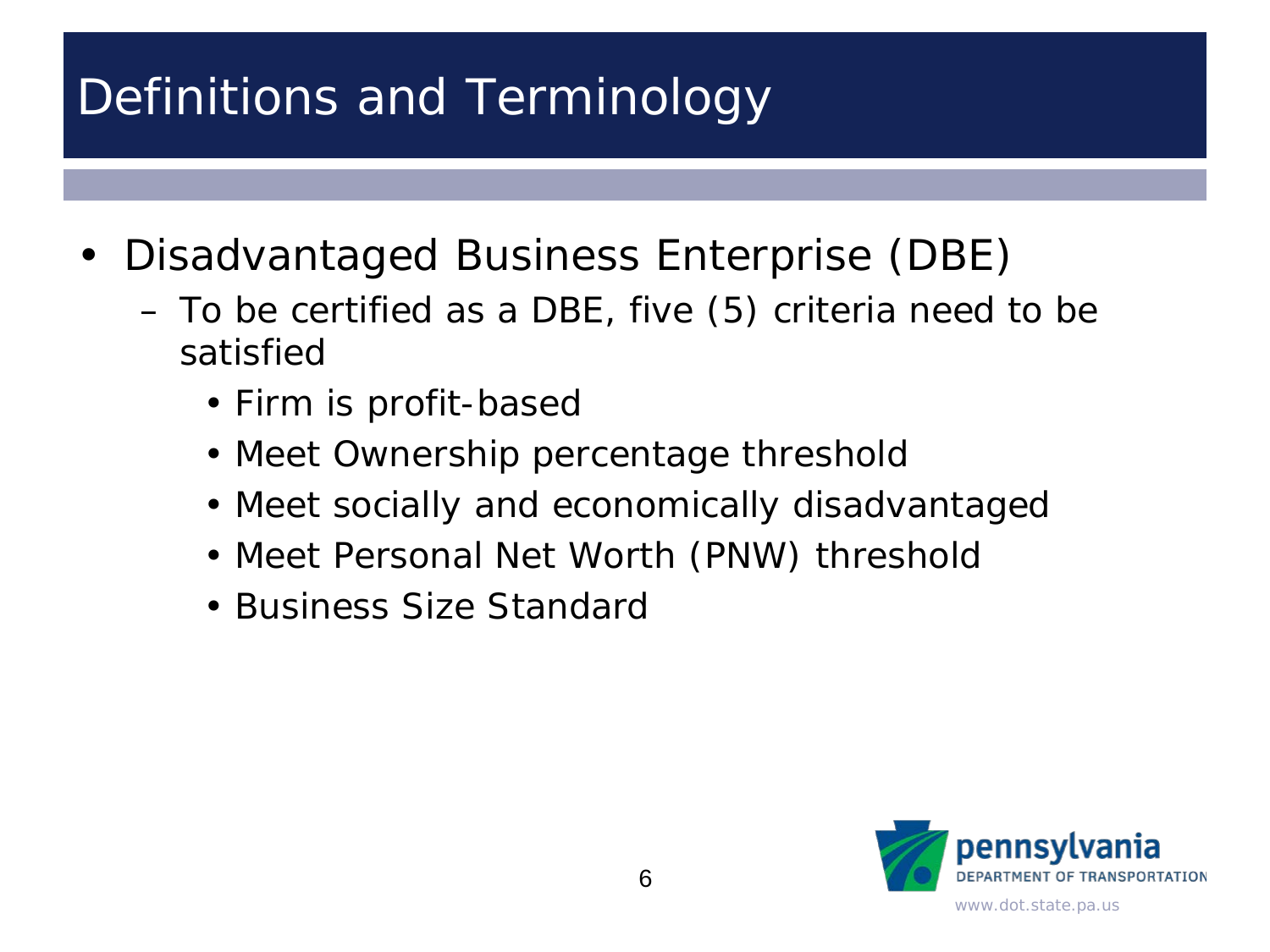- Disadvantaged Business Enterprise (DBE)
	- A for-profit small business concern.
	- At least 51% owned and controlled by one or more individuals who are both socially and economically disadvantaged.

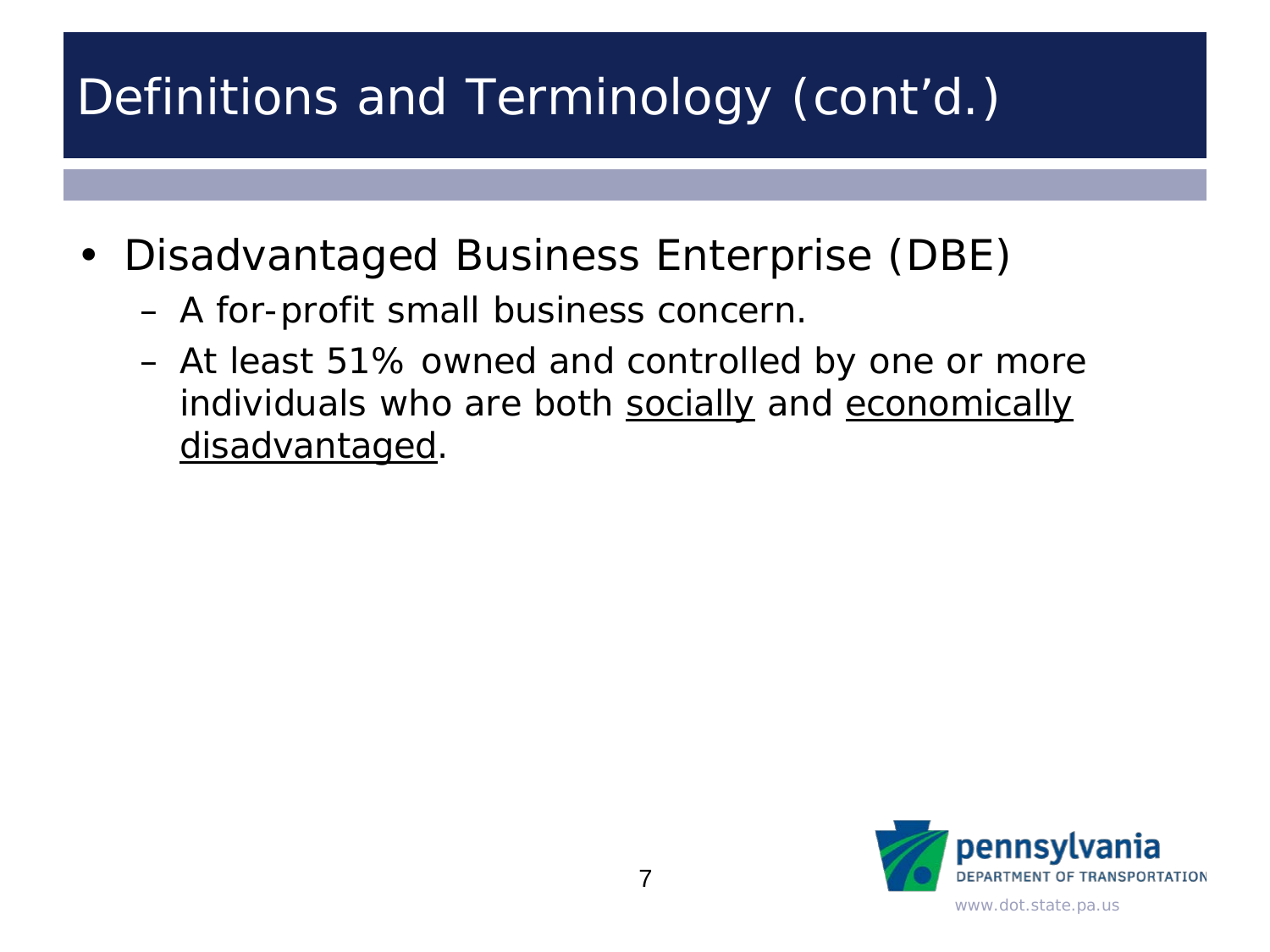- Socially and Economically Disadvantaged Individual
	- Must be a member of a presumptive group: Black American, Hispanic American, Native American, Asian-Pacific American, Subcontinent Asian American, and All Women

or

– Individual Determinations (Appendix E)

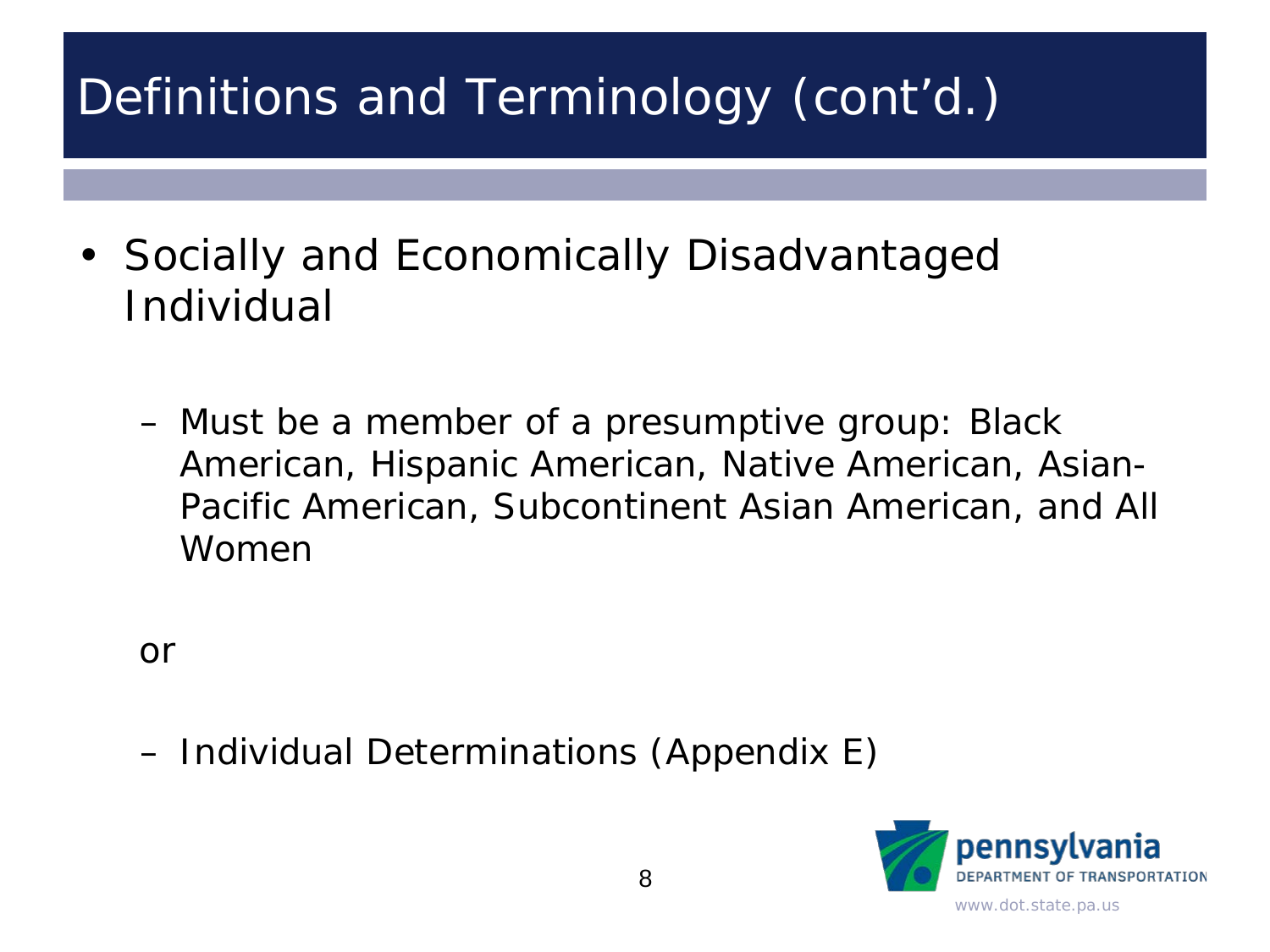- Personal Net Worth (PNW)
	- Each individual owner must have a PNW that does not exceed \$1.32 million.
	- PNW statements include all assets and liabilities.

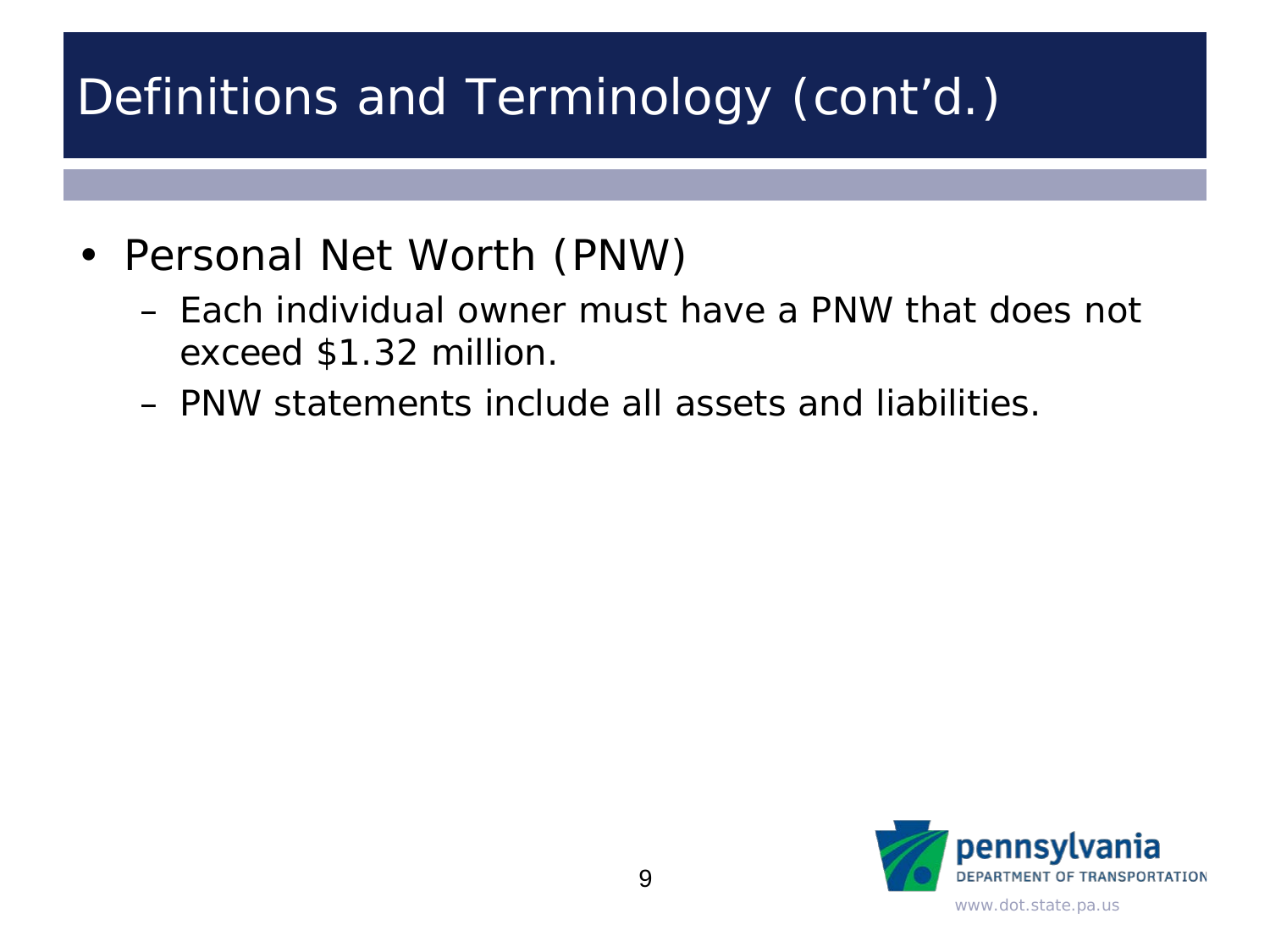#### • Business Size Standards

- DBE firms must be classified as a small business as per the Small Business Administration (SBA) standards.
- To qualify, the firm's (including affiliates) average annual gross receipts over a three-year period must not exceed \$23.98 million.

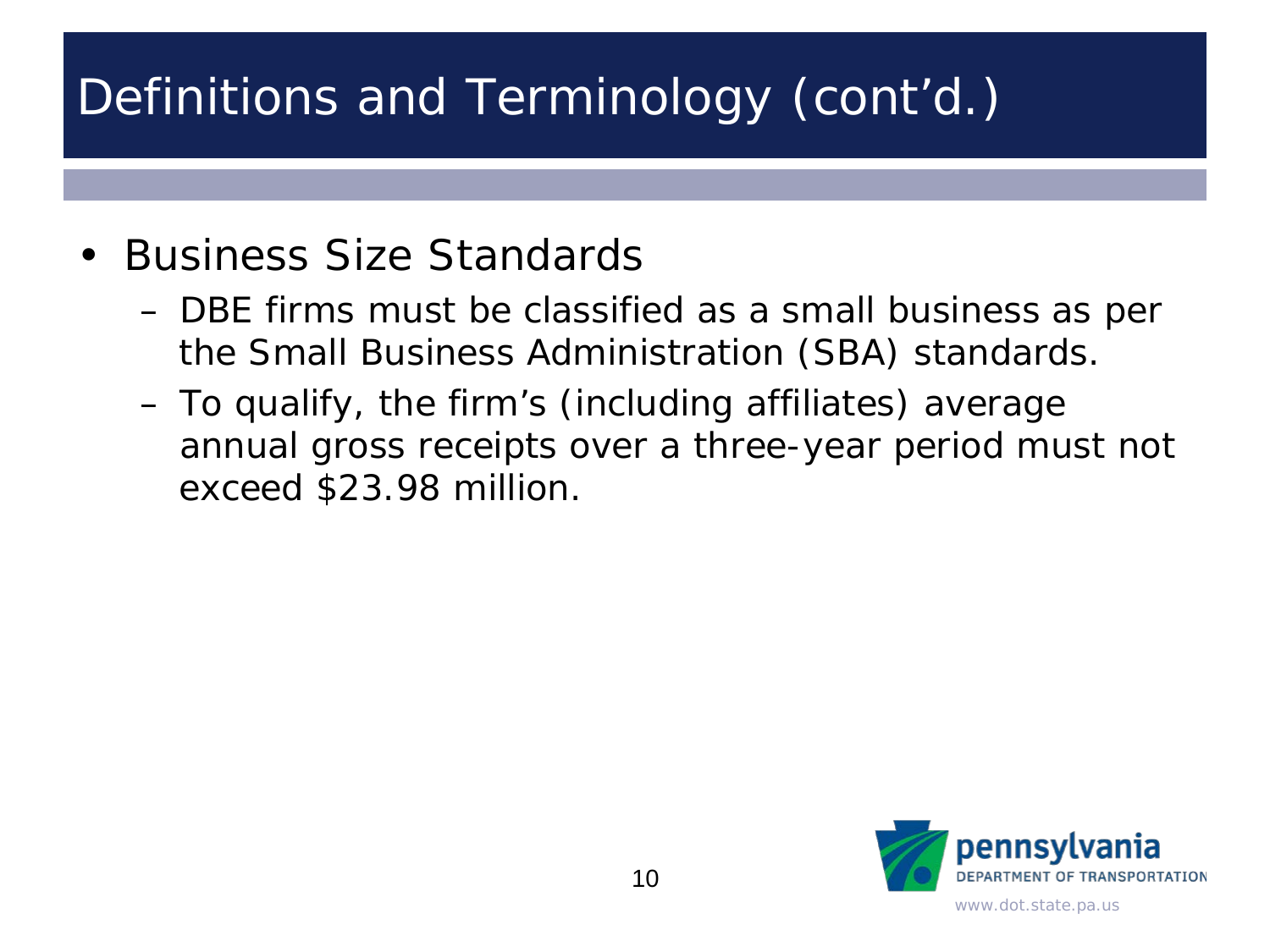- Pennsylvania Unified Certification Program (PA UCP)
	- Only entity in PA that certifies DBEs that can be used for project goal purposes.
	- Comprised of Five (5) Certifying Agencies:
		- Allegheny County Department of MBE/WBE/DBE, Allegheny County Port Authority, Philadelphia International Airport, SEPTA, PennDOT
	- Certification as a DBE by one agency is recognized on all federally funded transportation projects regardless of agency (FAA, FHWA, and FTA) administering the project.
	- Assessment of recipients who receive federal transportation dollars

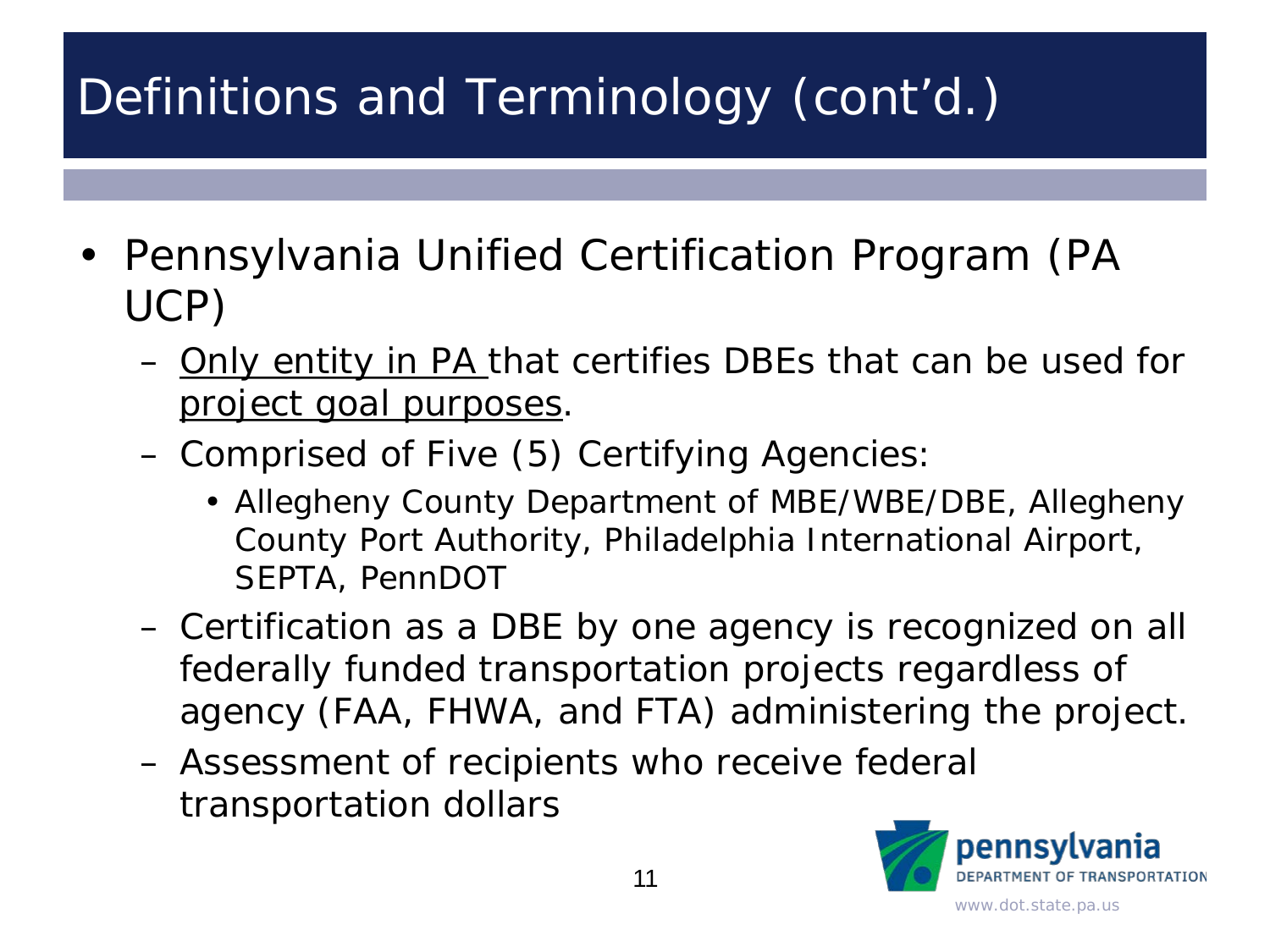- North American Industry Classification System (NAICS) Code
	- All DBEs are certified by the PA UCP with one or more code.
	- DBE firm must have NAICS code that corresponds to item of work for which DBE credit is being sought.
	- NAICS codes have business size limitations that may be less than or greater than overall DBE business size standards.

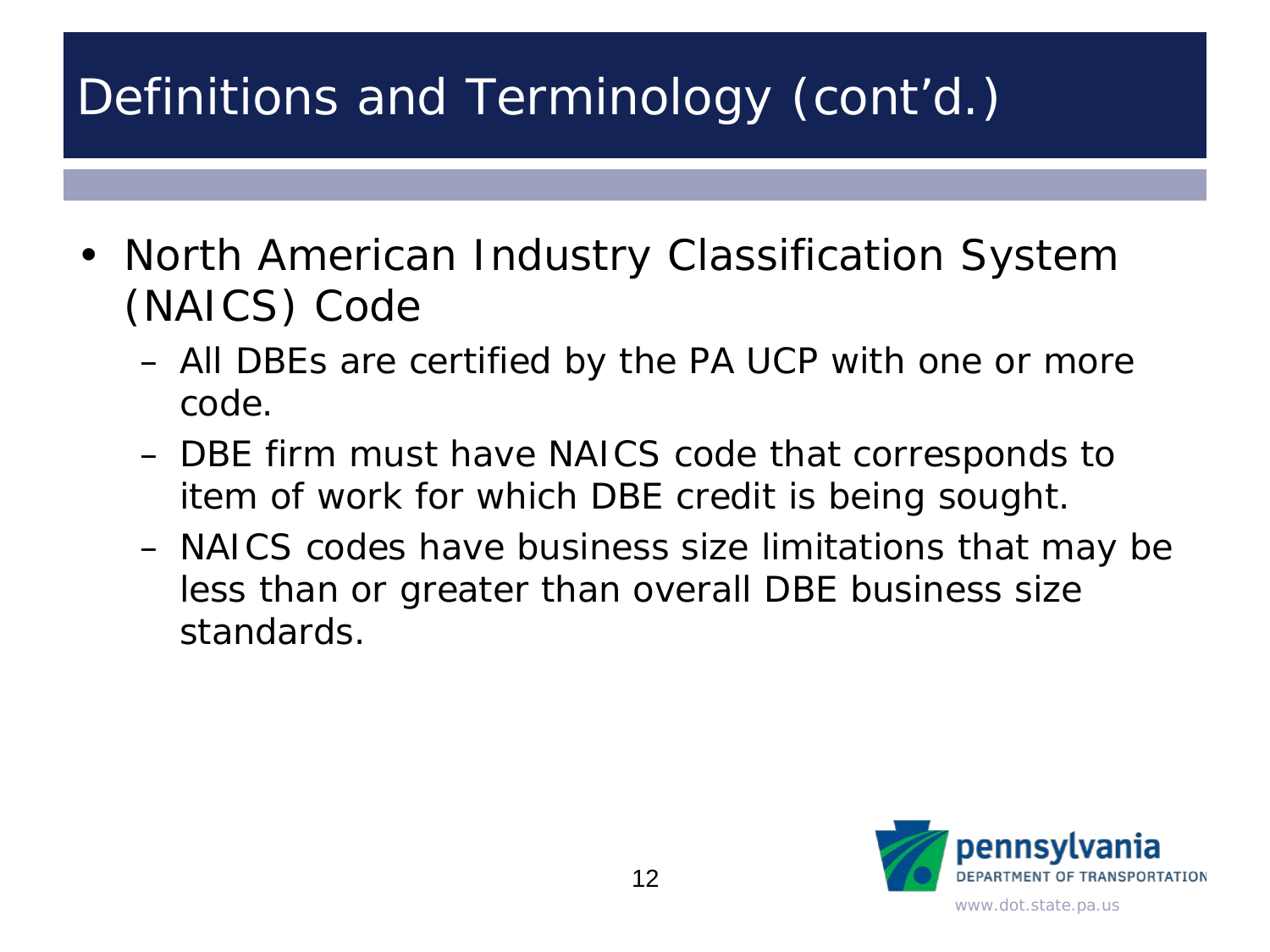- Good Faith Effort (GFE)
	- Efforts to achieve a DBE goal which by their scope, intensity, and appropriateness, can be reasonably be expected to fulfill the program requirement.
	- Exists until the project has been fully accepted and closed.
	- No cookbook or one way to make a GFE.
	- Each situation must be evaluated individually.

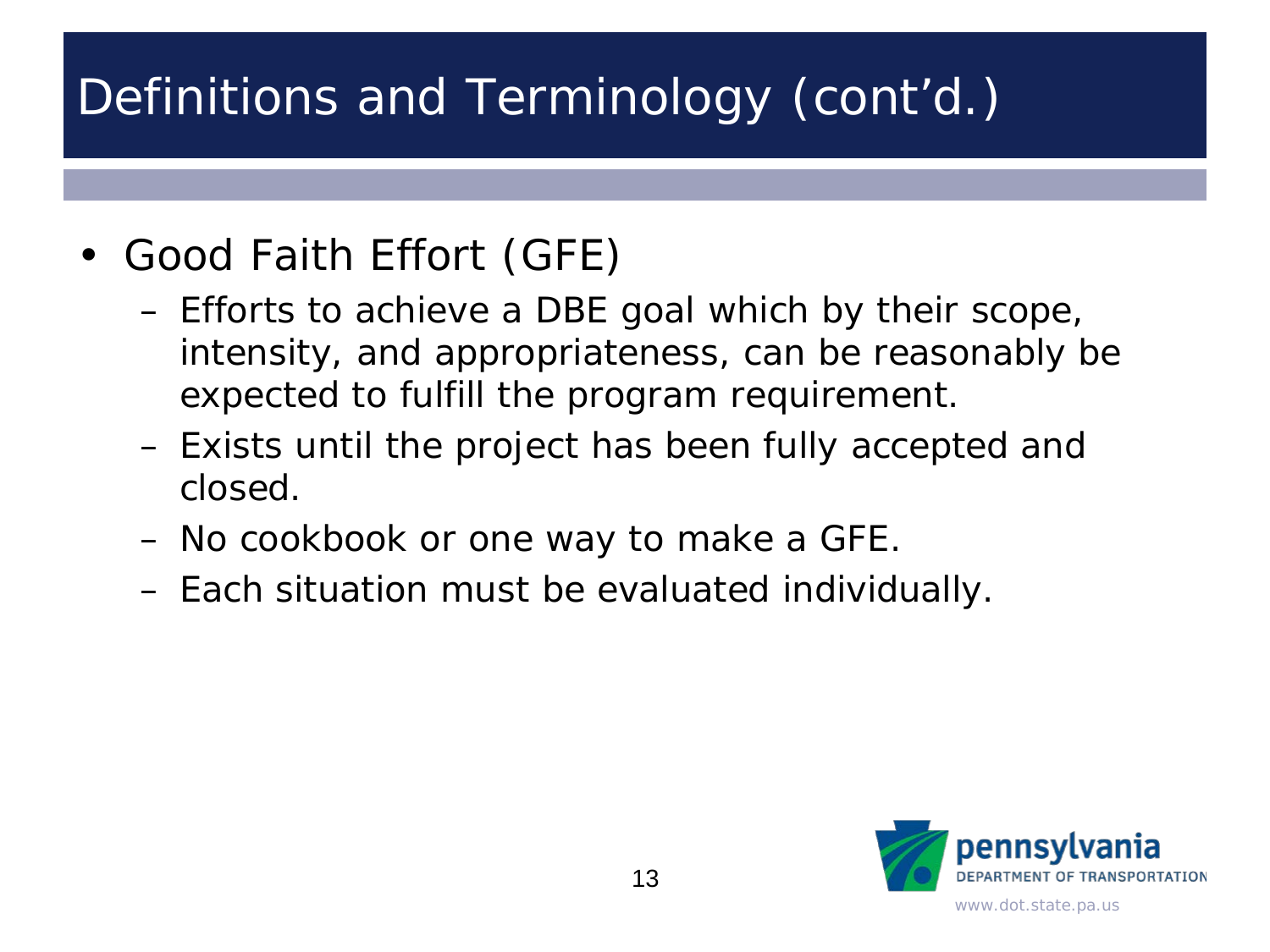- Interdisciplinary Review Team (IRT)
	- Team of individuals charged with reviewing good faith effort documentation and making recommendations to Bureau of Equal Opportunity (BEO)Director.
	- Panel of three individuals
		- IRT Chair and one other representative from the program area (Project Manager) awarding the contract and/or providing funding (i.e. Bureau of Aviation)
		- Final representative from BEO

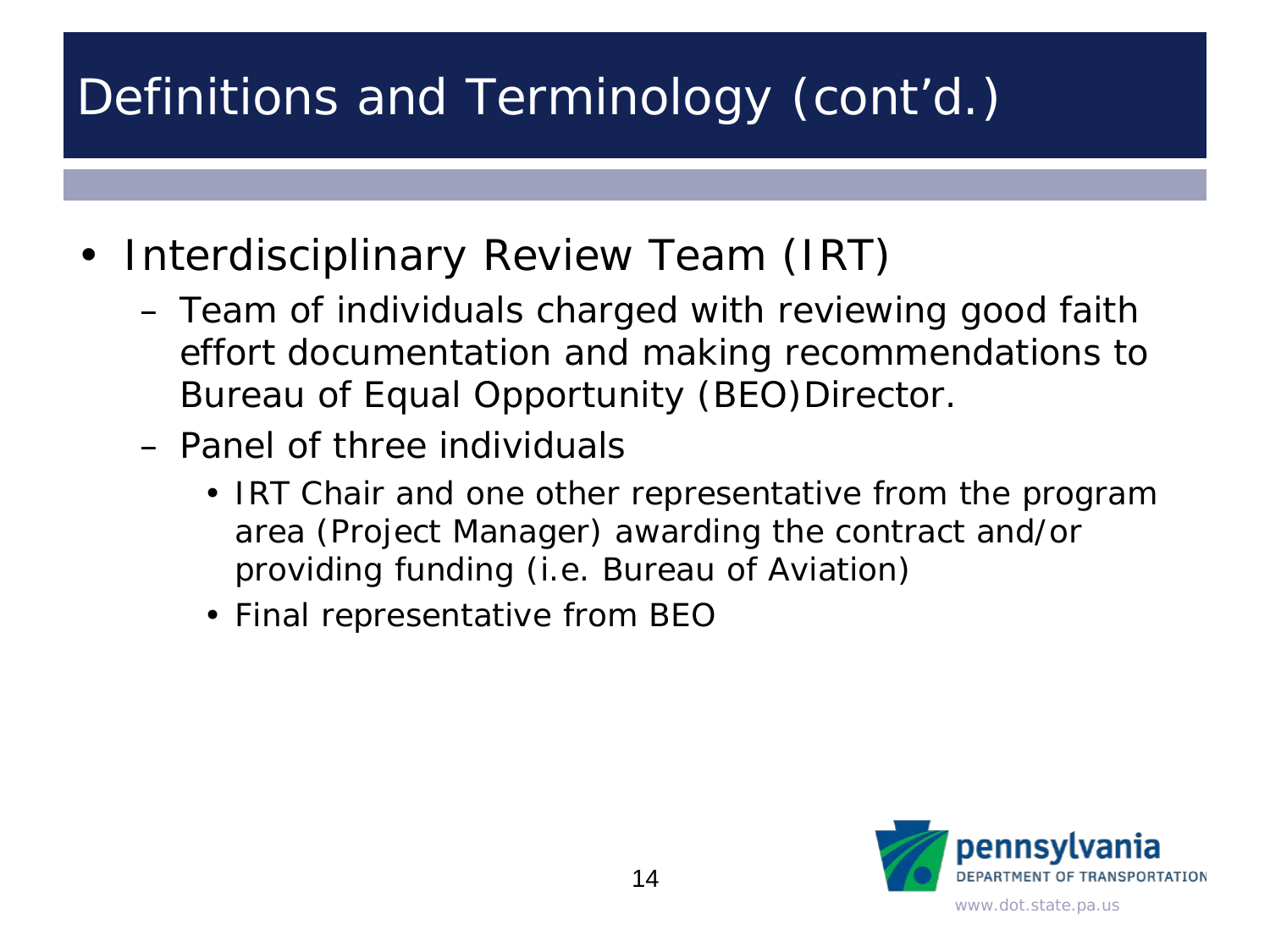- Good Faith Effort Review Committee
	- Team of individuals charged with engaging in an administrative reconsideration of the IRT's GFE determination.
	- Cannot include any members that participated in the IRT.
	- Comprised of Executive and Leadership staff, generally Bureau Director's and other higher ranking personnel.
	- Decision of the GFE Review Committee is final and not appealable.

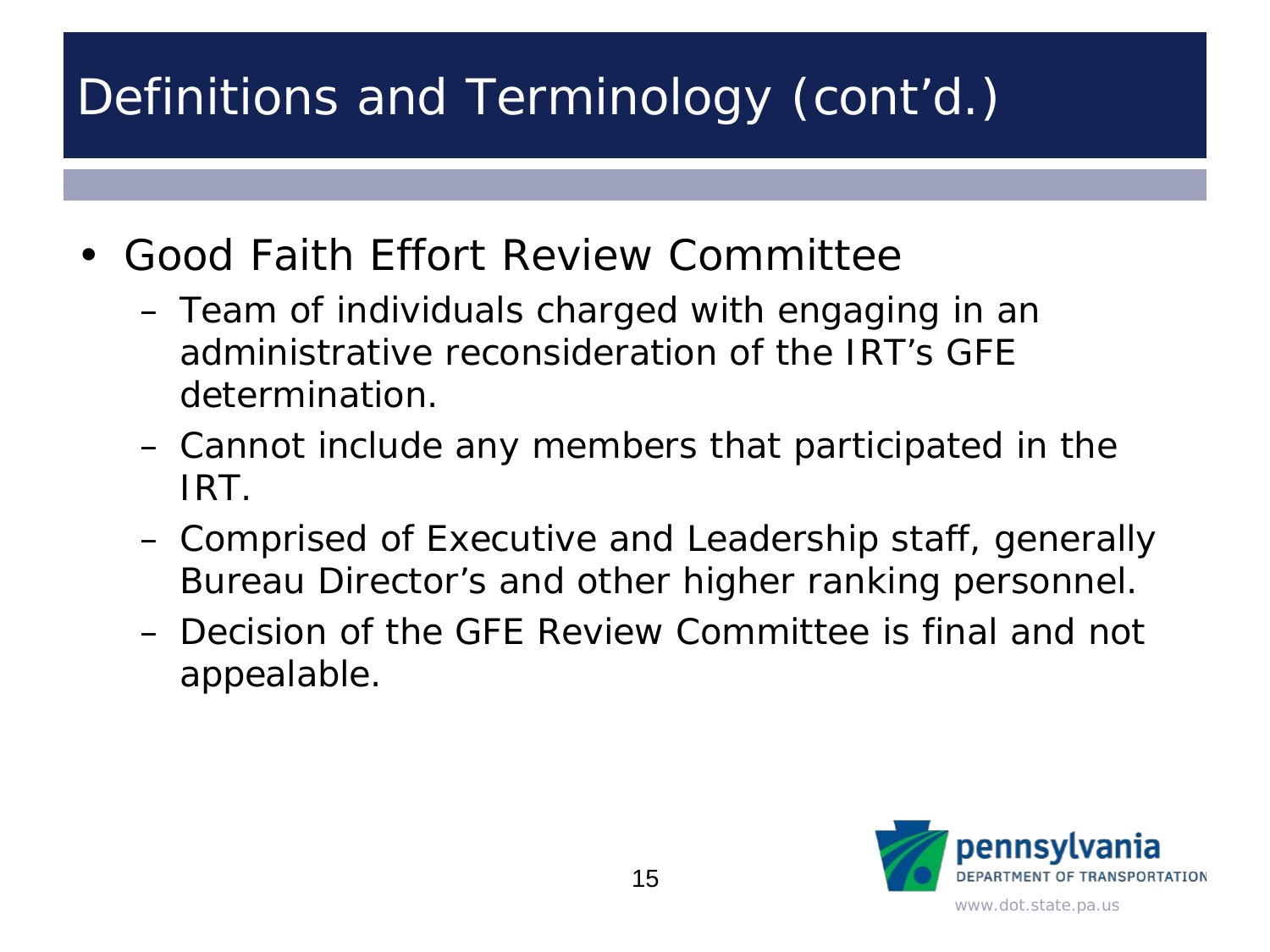## Program Objectives

- Ensure nondiscrimination in the award and administration of US DOT assisted contracts.
- Create a level playing field on which DBEs can compete fairly for US DOT assisted contracts.
- Ensure the PennDOT's DBE Program is narrowly tailored in accordance with law.

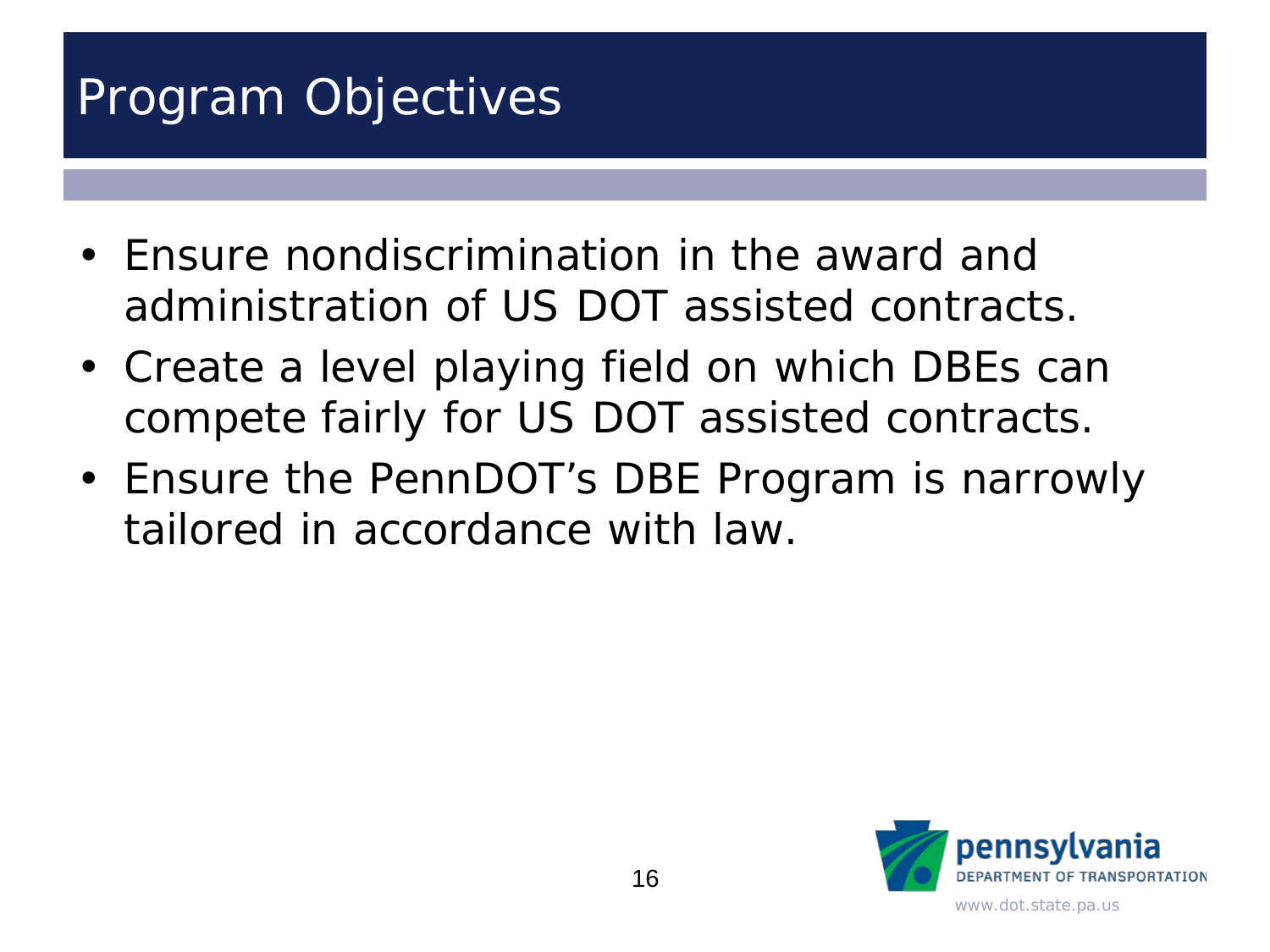# Program Objectives (cont'd.)

- Ensure only firms that fully meet eligibility standards are permitted to participate.
- Help remove barriers to the participation of DBEs in DOT assisted contracts.
- Promote use of DBEs in all types of DOT assisted contracts and procurement activities.

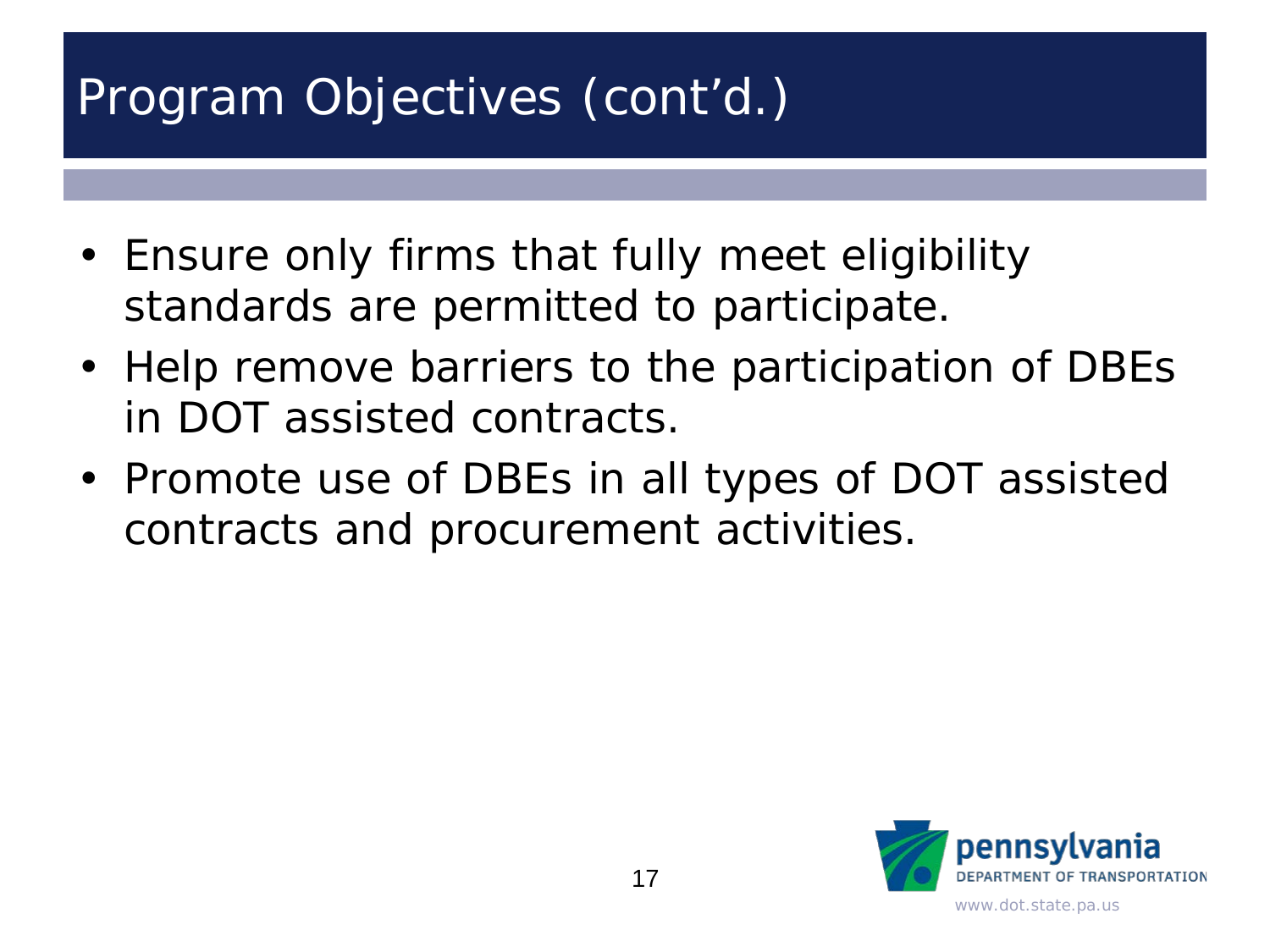# Program Objectives (cont'd.)

- Assist in the development of firms that can compete successfully in the marketplace outside the DBE program.
- Provide appropriate flexibility to recipients of Federal financial assistance in establishing and providing opportunities for DBEs.

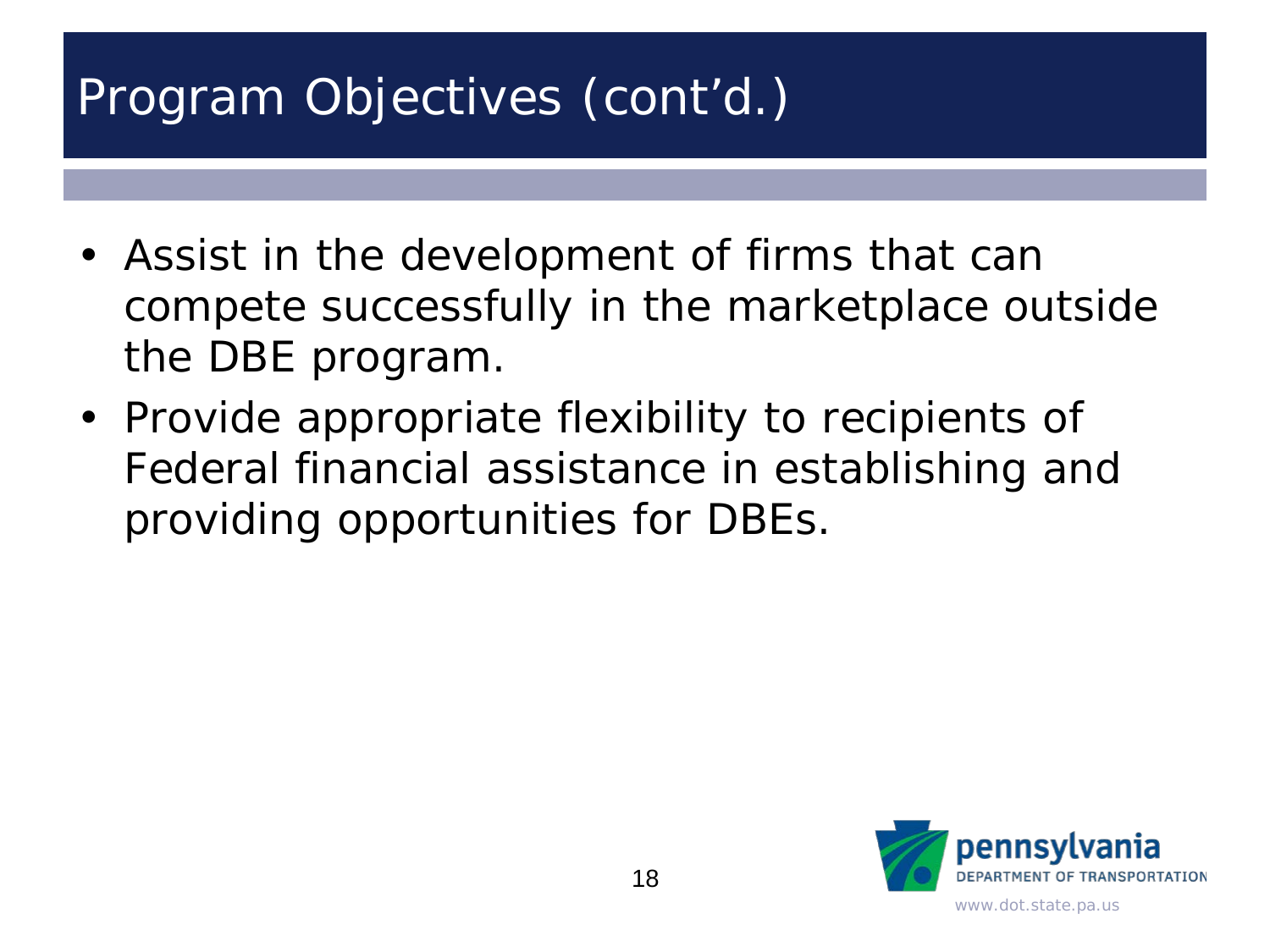- Who must have a DBE Program?
	- All primary recipients of FHWA funding.
	- FTA recipients receiving planning, capital and/or operating assistance who will award prime contracts with a cumulative total value which exceeds \$250,000.
	- FAA recipients receiving grants for airport planning or development who will award prime contracts with a cumulative total value which exceeds \$250,000 for a Federal Fiscal Year.
	- All other recipients (including subrecipients) of U.S. DOT funds may utilize the DBE Program of the agency providing the funding.

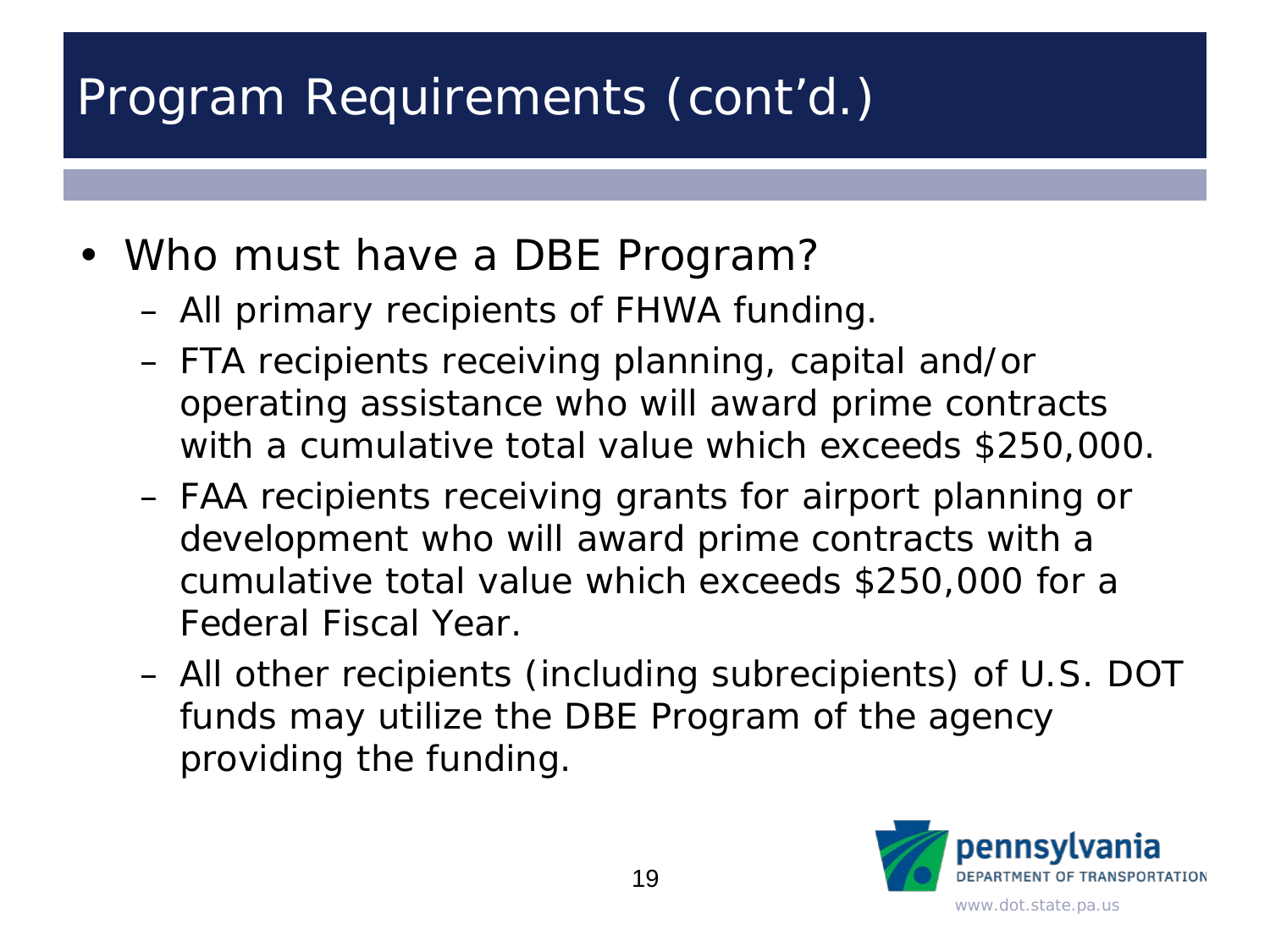#### • DBE Assurances

- Speaks to nondiscrimination in solicitation and selection of contractors and subcontractors.
- Must be included with all grant agreements along with any contracts and subcontracts issued in support of grant.
- Provides sanctions for failing to comply with DBE Program.
	- Include, but not limited to, withholding monthly progress payments, assessing sanctions, liquidated damages, and disqualification from future bidding.

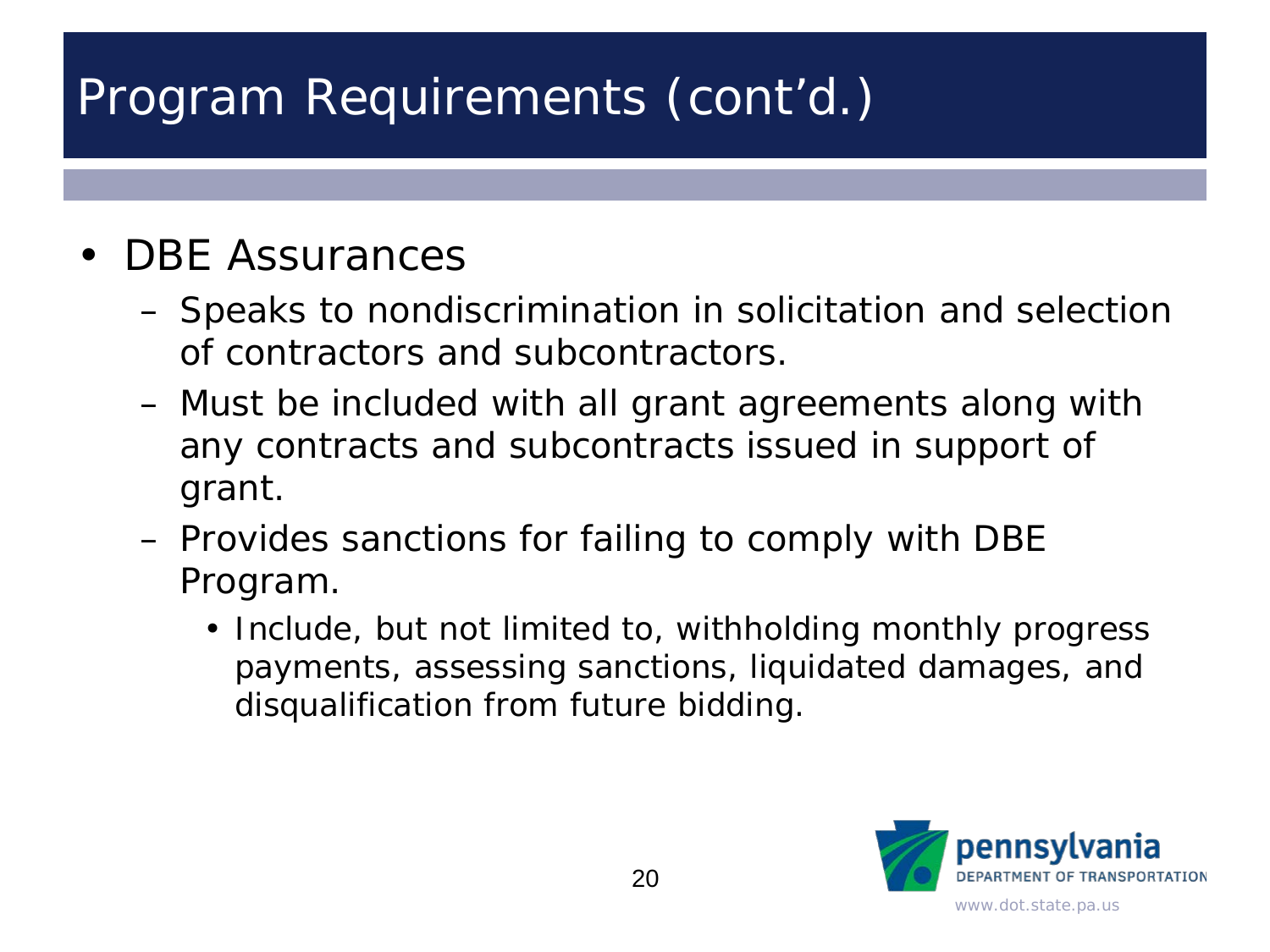#### • [DBE Policy Statement](http://www.penndot.gov/about-us/EqualEmployment/Documents/DBE%20Policy%20Statement_%208-31-15_%20LSR.pdf)

- Expresses PennDOT's commitment to DBE Program.
- Prompt Payment Mechanisms
	- Once the prime contractor receives a payment, the prime contractor must timely pay all subcontractors.
	- Requires payment to all subcontractors (especially DBEs) within 30 days of acceptance of work.
- DBE Directory
	- List of all eligible DBE firms.
	- PA UCP takes responsibility for management.
	- PA UCP database [\(www.paucp.com](http://www.paucp.com/)) is real-time.

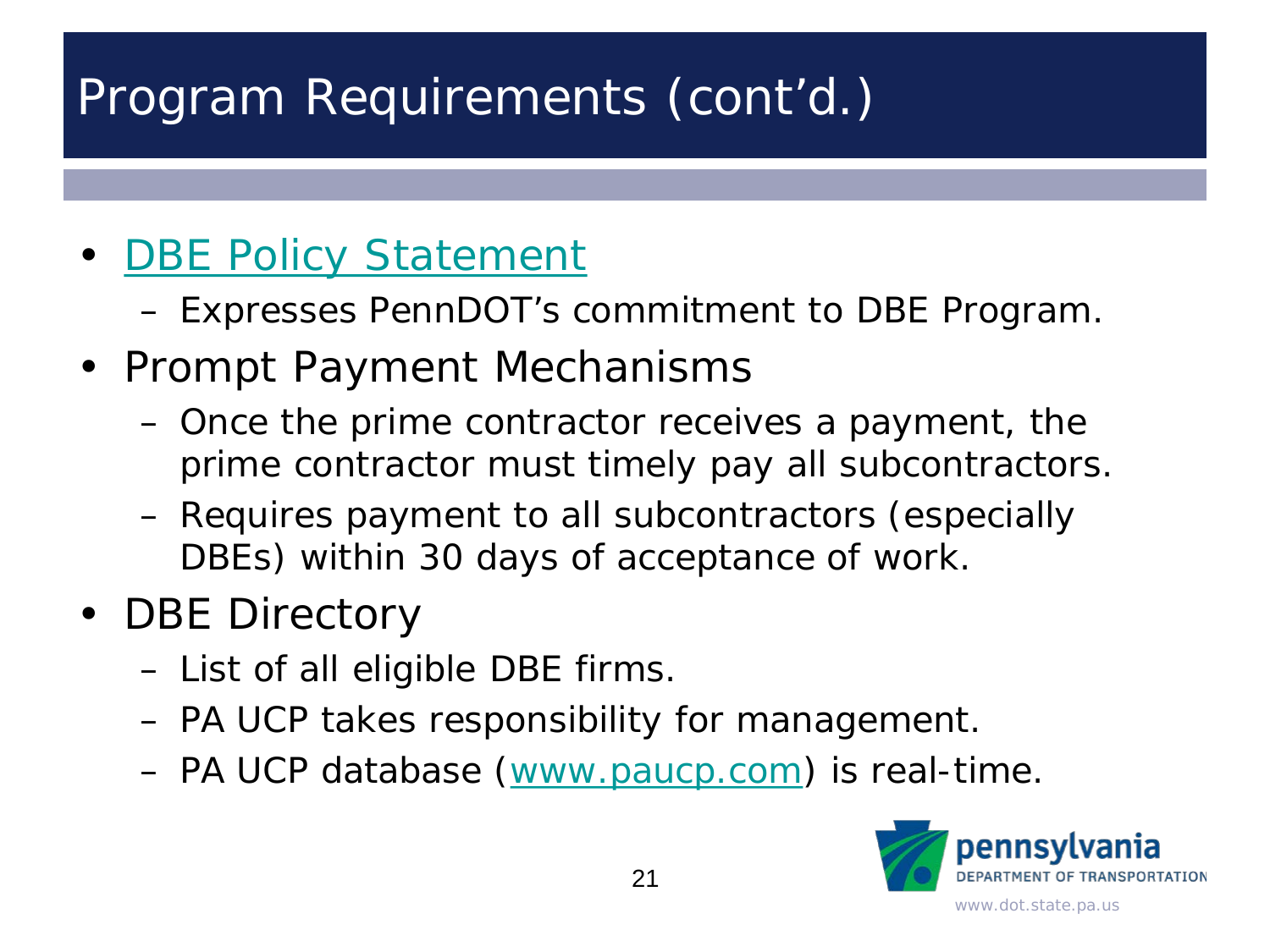- Monitoring
	- Must implement appropriate mechanisms to ensure compliance with DBE program by all participants.
- DBE Methodology and Goal
	- Three year projection of DBE participation absent discrimination.
	- Represented as a percentage.
	- Data driven and tailored to market area.
	- Maximum feasible portion of goal must be through race neutral measures.

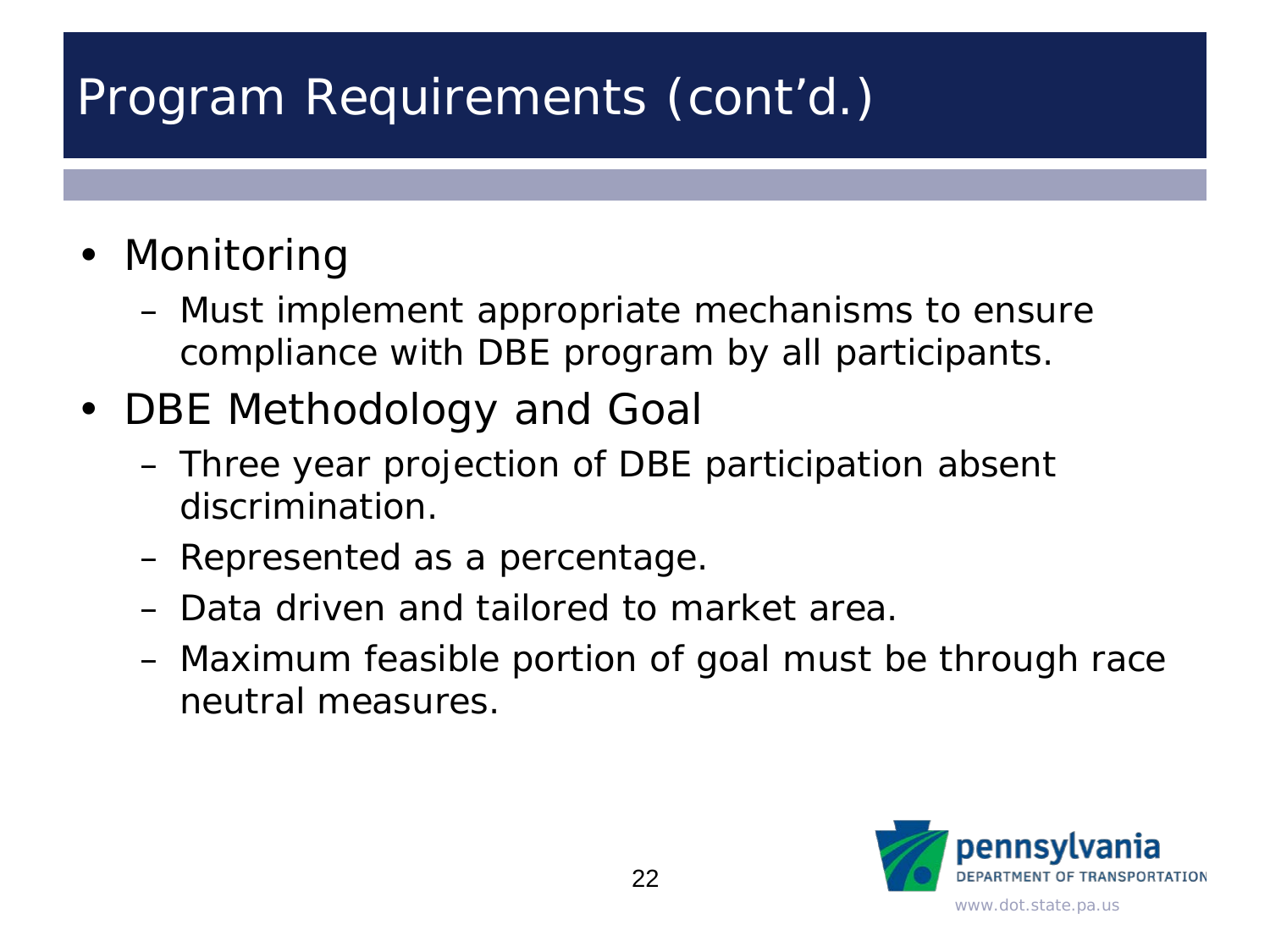#### **DBE GOALS**

## Race Neutral goals are defined as:

• The portion of the overall goal dollars, expressed as a percentage, that DBE firms are expected to receive without contract goals.

## Race Conscious goals are defined as:

• The portion of the overall goal dollars, expressed as a percentage, that DBE firms are expected to receive as a result of contract goals.

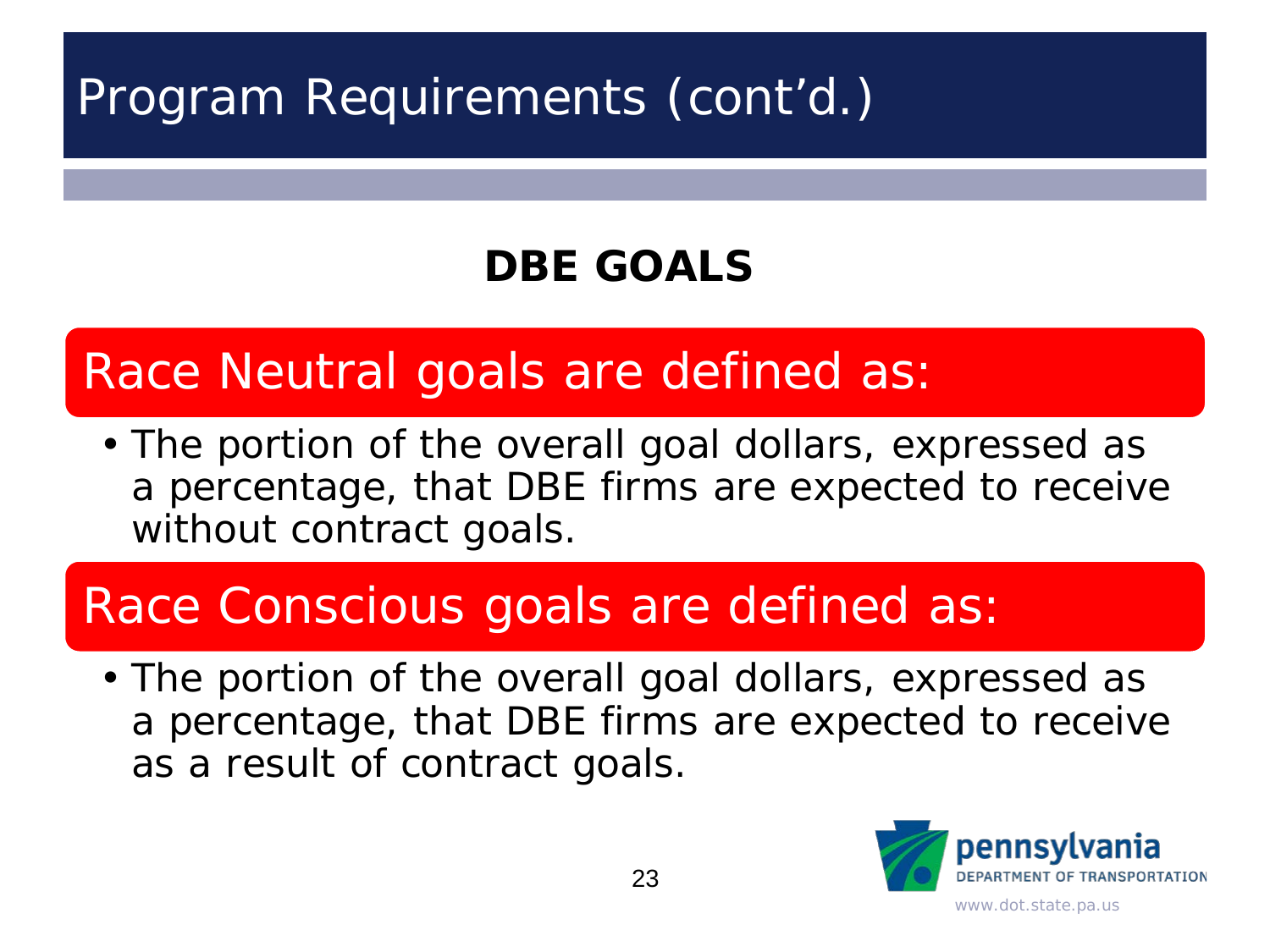#### Program Concepts

#### **DBE PROJECT GOALS**



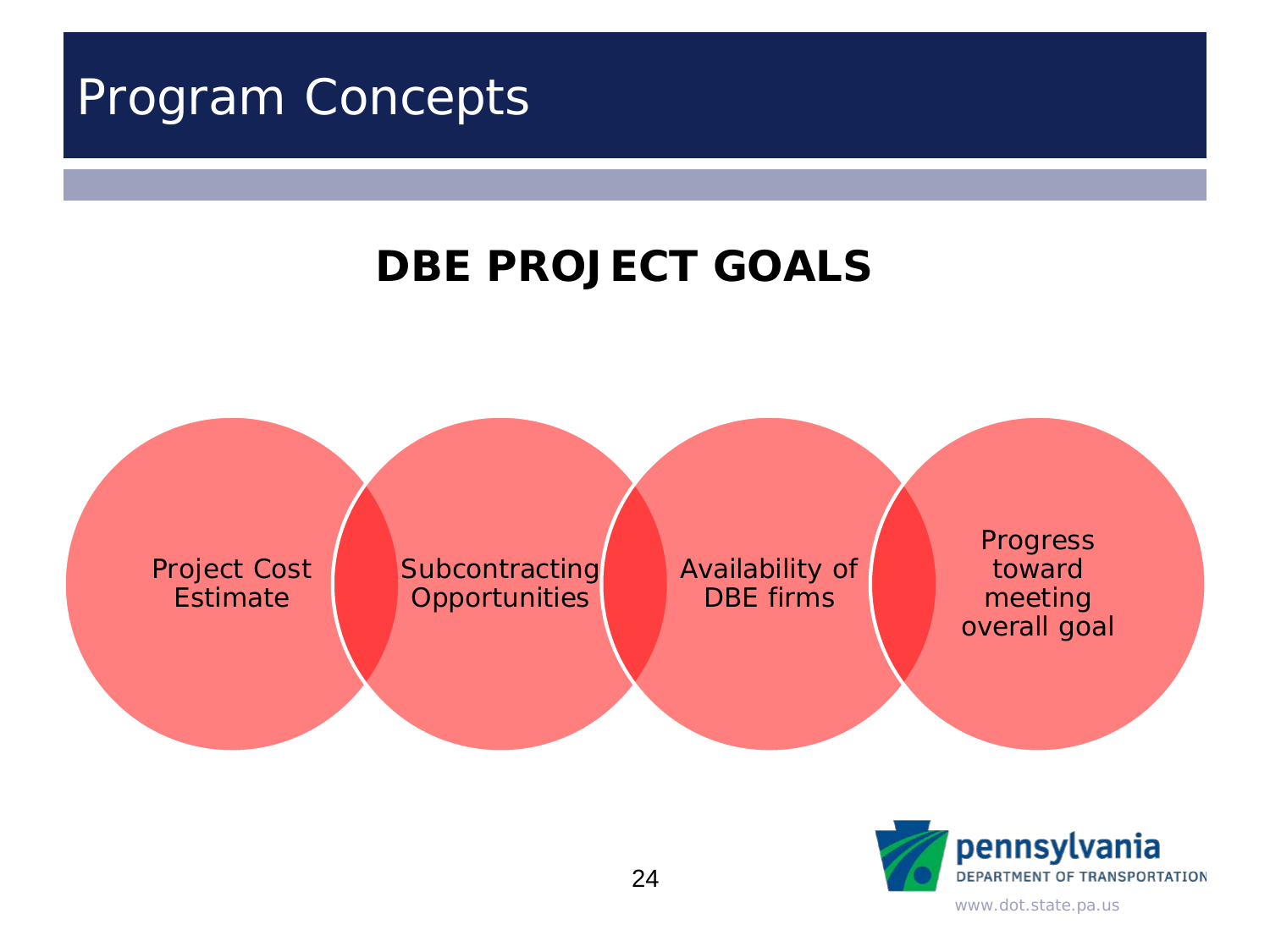# Program Concepts (cont'd.)

### GOOD FAITH EFFORT (GFE)

- Bidders must meet the DBE goal established for the project or make a GFE to do so.
- No cookbook exists for GFEs.
- 49 CFR Part 26 Appendix A provides examples but is not exhaustive.
- Each situation must be viewed on its own.
- GFE exists for the life of the project not just at award.

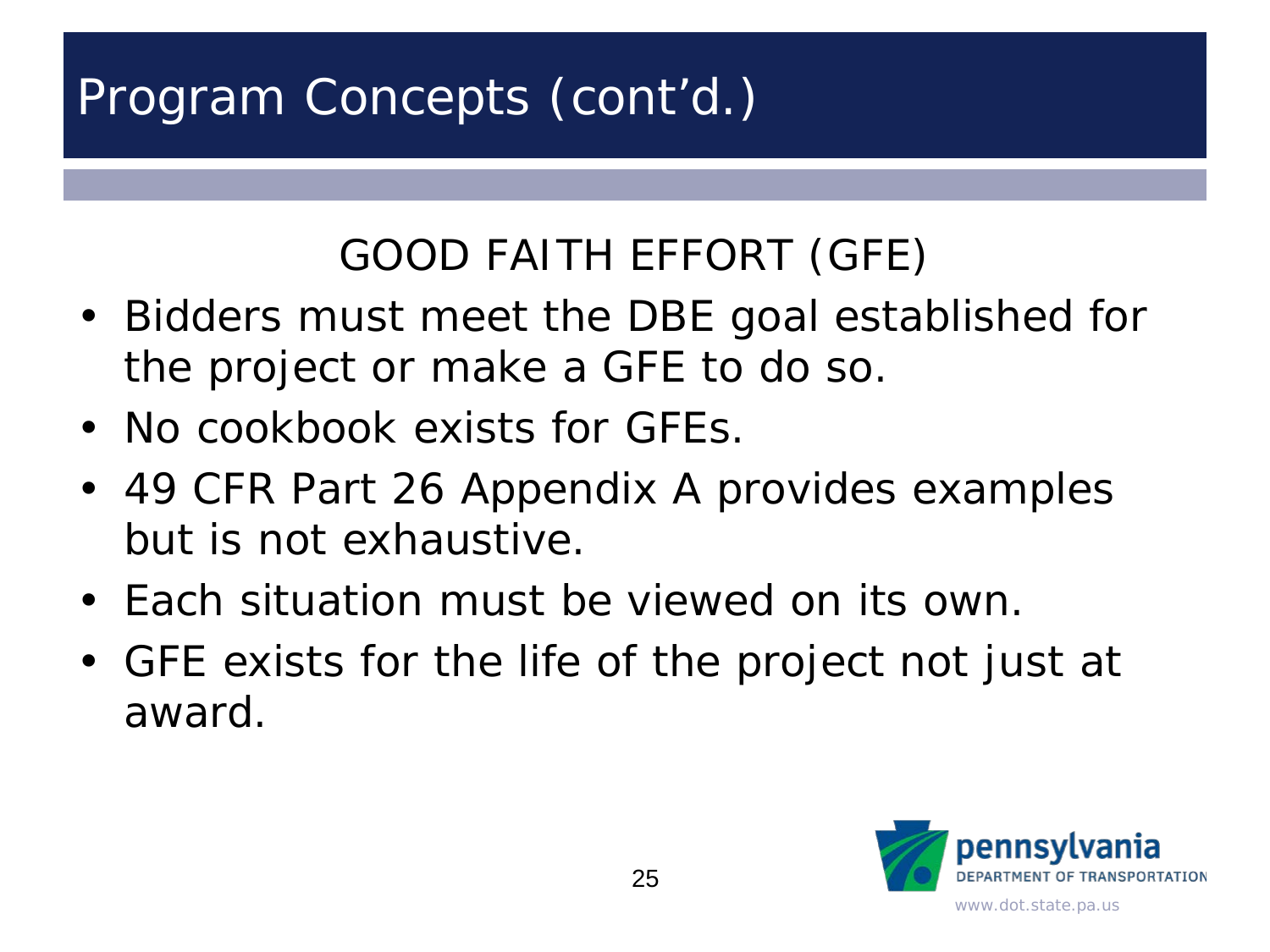## Roles and Responsibilities

- Bureau of Equal Opportunity
- Bureau of Aviation
- Multimodal Administration
- Airport Sponsors

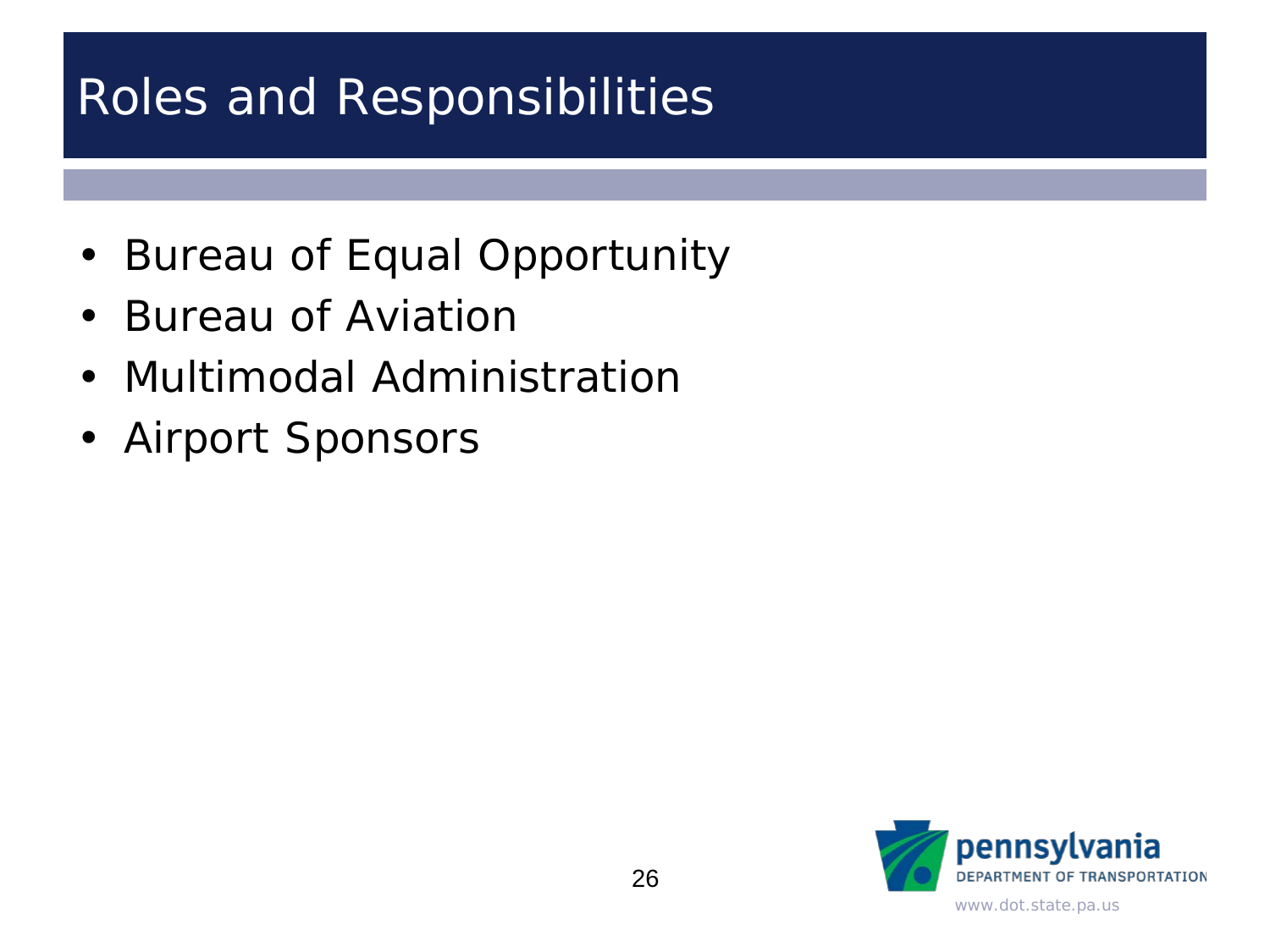- Bureau of Equal Opportunity
	- Ensure DBE requirements are being included with master grant agreements.
	- Provide guidance and technical assistance.
	- Participate in the IRT for GFEs.
	- Coordinate Project Goal Development.
	- Review Quarterly DBE Reports to ensure only certified DBE Firms are used.
	- Report DBE Utilization Information to FAA.

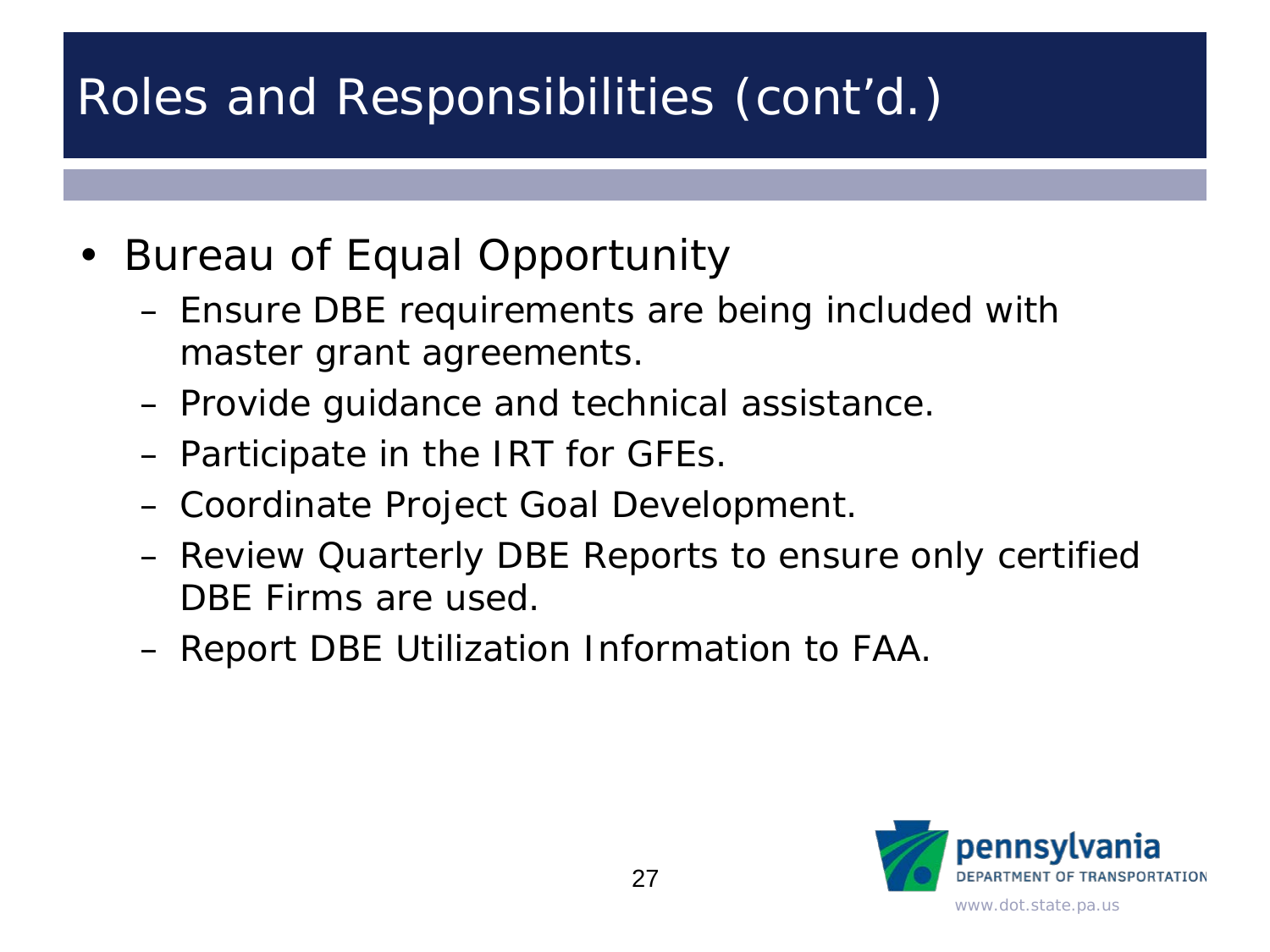#### • Bureau of Aviation

- Ensure Sponsors understand requirements and expectations.
- Ensure DBE requirements are included throughout the grant process.
- Ensure project DBE goals are met or a GFE is shown.
- Approves DBE substitutions and/or terminations.
- Participate in the IRT for GFEs.
- Ensure DBE submissions only include eligible firms and proper NAICS codes are utilized.
- Ensure Quarterly DBE Reports are submitted.

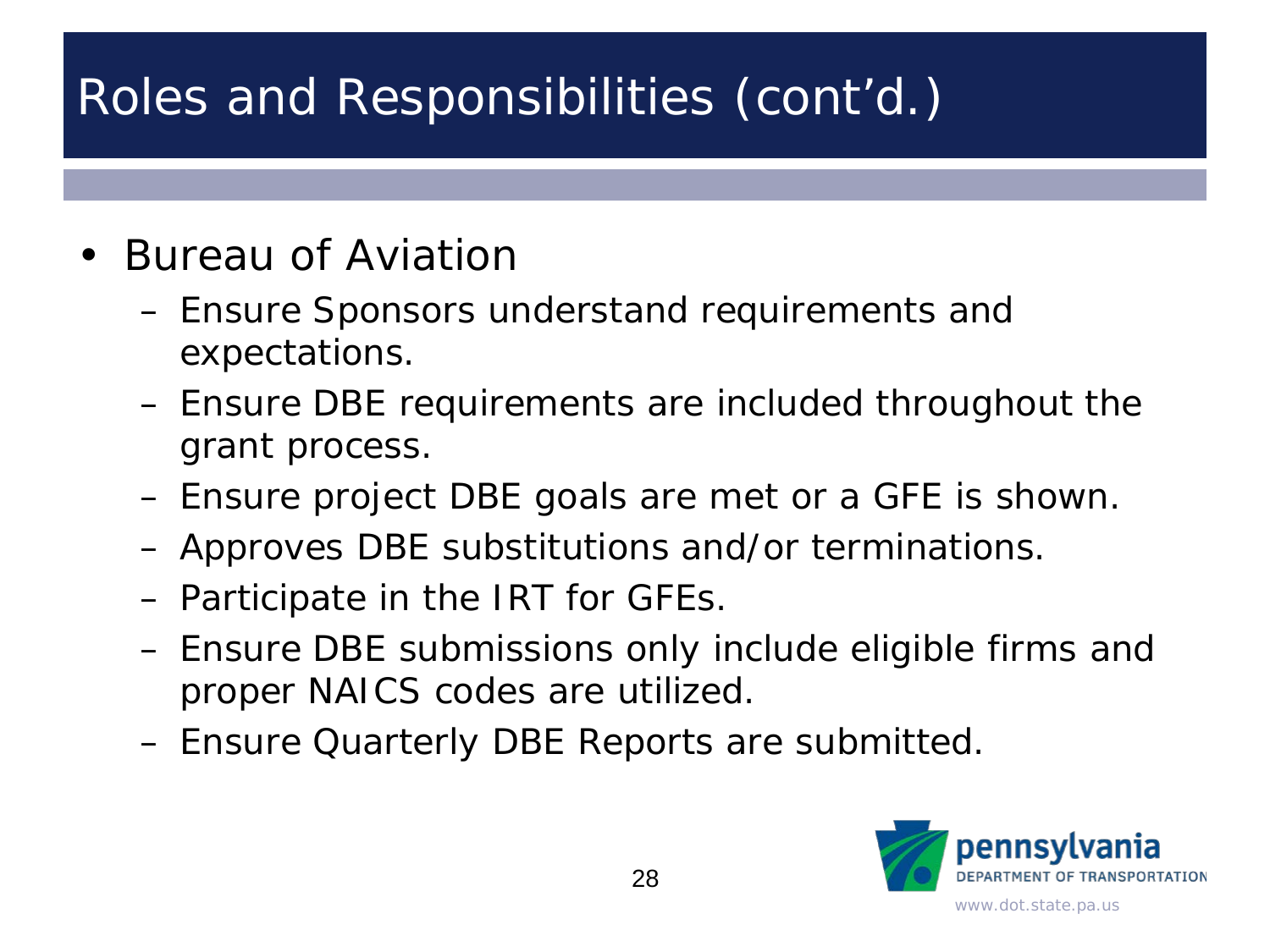- Multimodal Administration
	- Serve as Co-Chair of IRT.
	- Posting of bid advertisements on Aviation website.
	- Maintains all DBE project files for closed projects.

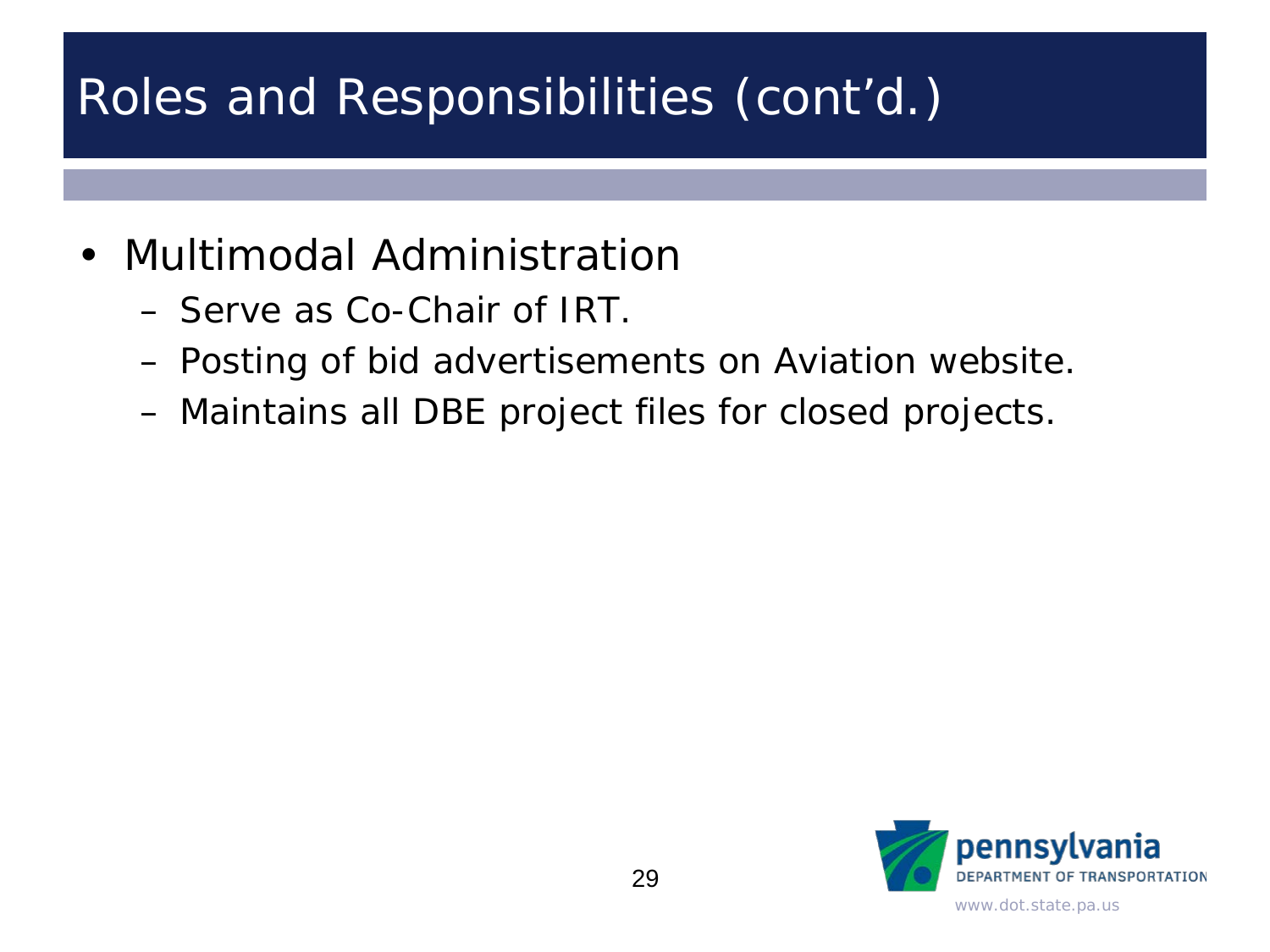- Airport Sponsors
	- Verify DBE requirements (special provision) are included in all contracts and subcontracts.
	- Ensure bid advertisements are sent to Multimodal for posting.
	- Ensure bidder meets DBE goal or submits GFE.
	- Monitors DBE attainment for life of project.
	- Ensures completion of Commercially Useful Function Form, [EO-354AV.](http://www.dot.state.pa.us/public/PubsForms/Forms/EO-354AV.pdf)
	- Obtains approval from BOA prior to replacement or termination of DBE firms.
	- Collects required data and documentation for reporting to BOA.

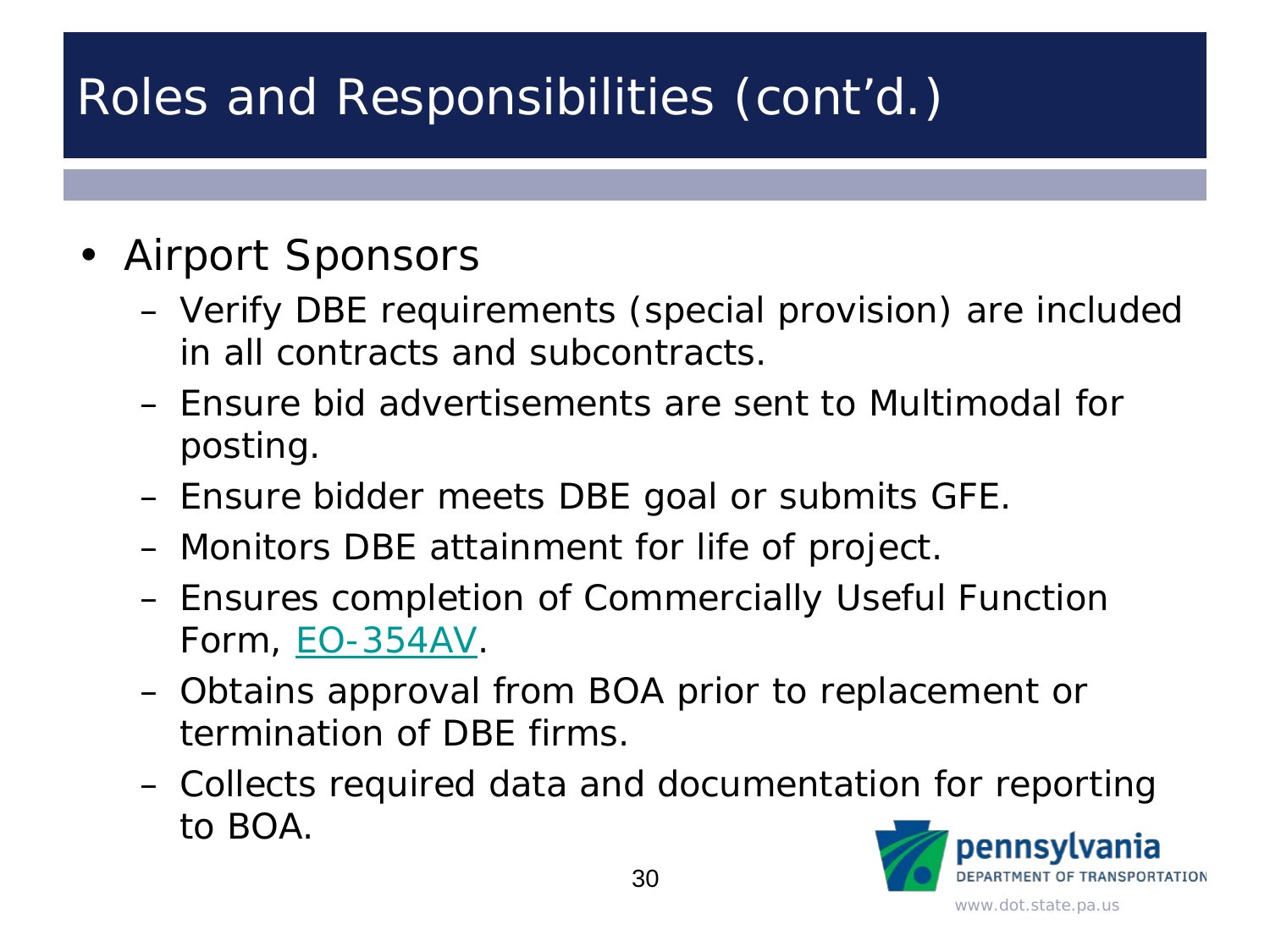### Process Flow and Procedures

- Project Goals
- Bid Advertisements and Pre-Bid Meetings
- Post Bid
- IRT and GFE Committee
- Post Award
- Subcontracts
- Commercially Useful Function
- Reporting
- Terminations and Substitutions
- Project Closeout

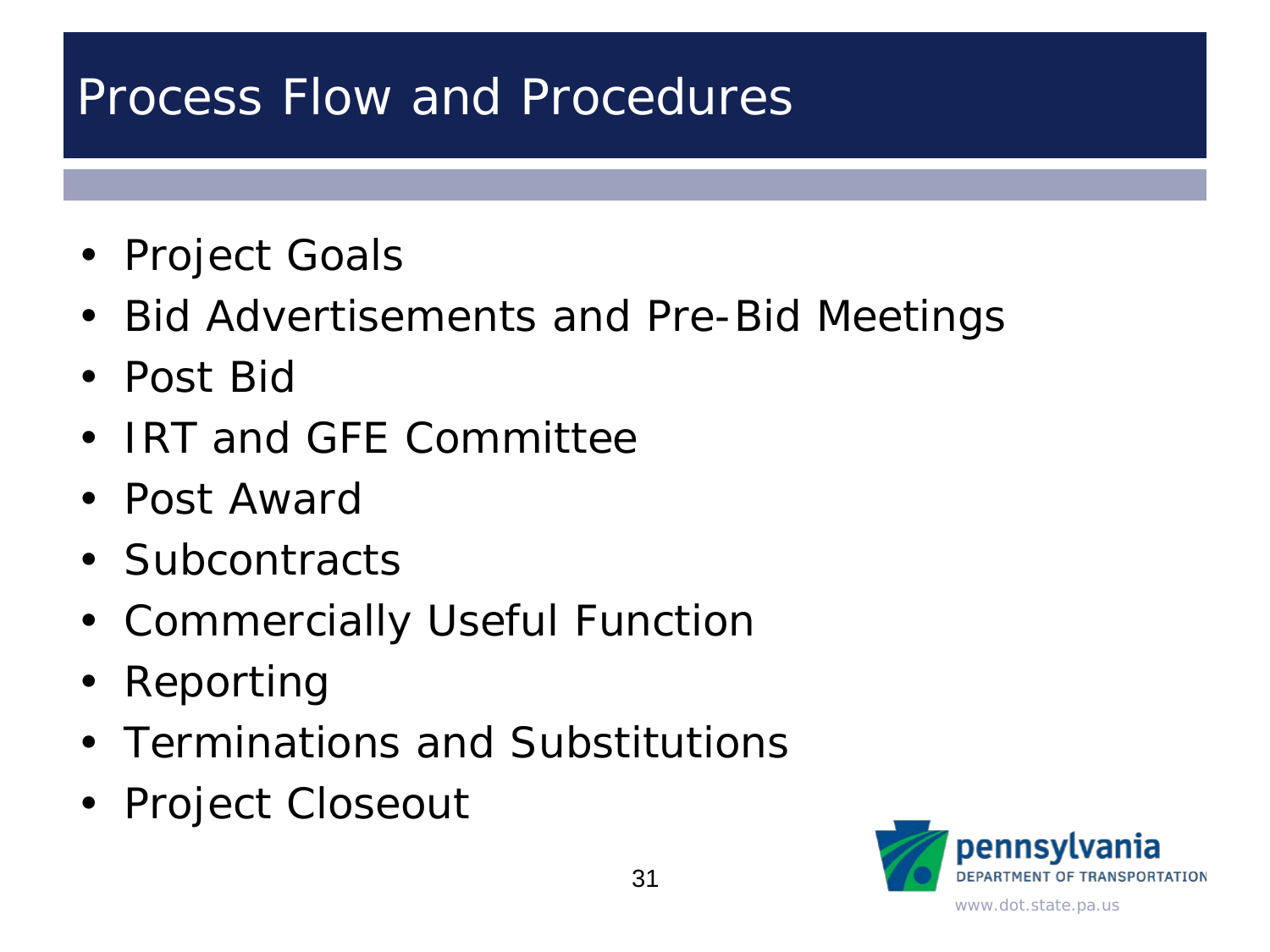#### • Project Goals

- Project managers ensure project goals contained within DBE Methodology are assigned accordingly.
- PMs communicate the need to establish project DBE goals to Planning Division Chief (PDC) for projects that were unplanned or where the scope of work has changed.
- PDC communicates to BEO who coordinates the development or revision of project goals with the Consultant hired to develop the Methodology and Goal.
- PM includes project goal in Tentative Allocation letter to sponsor.

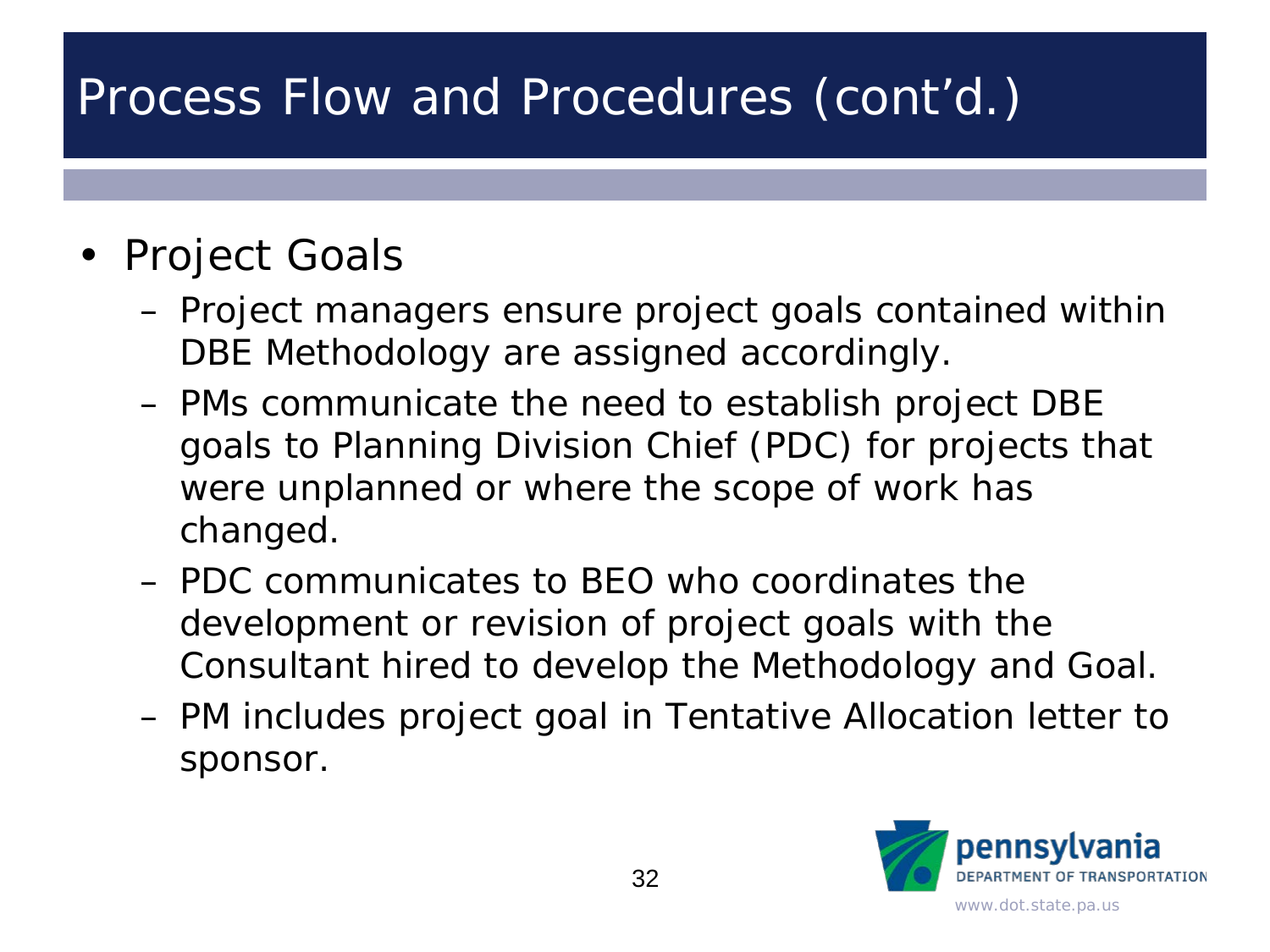- Bid Advertisements
	- Sponsors must include DBE goal in bid advertisements.
	- Sponsors must send all bid advertisements to resource account, [RA-pdBurofAviation@pa.gov](mailto:RA-pdBurofAviation@pa.gov), copying in PM and PDC.
	- PMs must verify DBE goal is included in solicitation.
	- Multimodal Administration to post bid advertisements on [Airport Project Listing](http://www.penndot.gov/Doing-Business/Aviation/Pages/Airport-Project-Bid-Advertisements.aspx) on BOA's webpage.
	- Multimodal Administration will be monitoring BOA webpage to ensure most current bid advertisements are posted

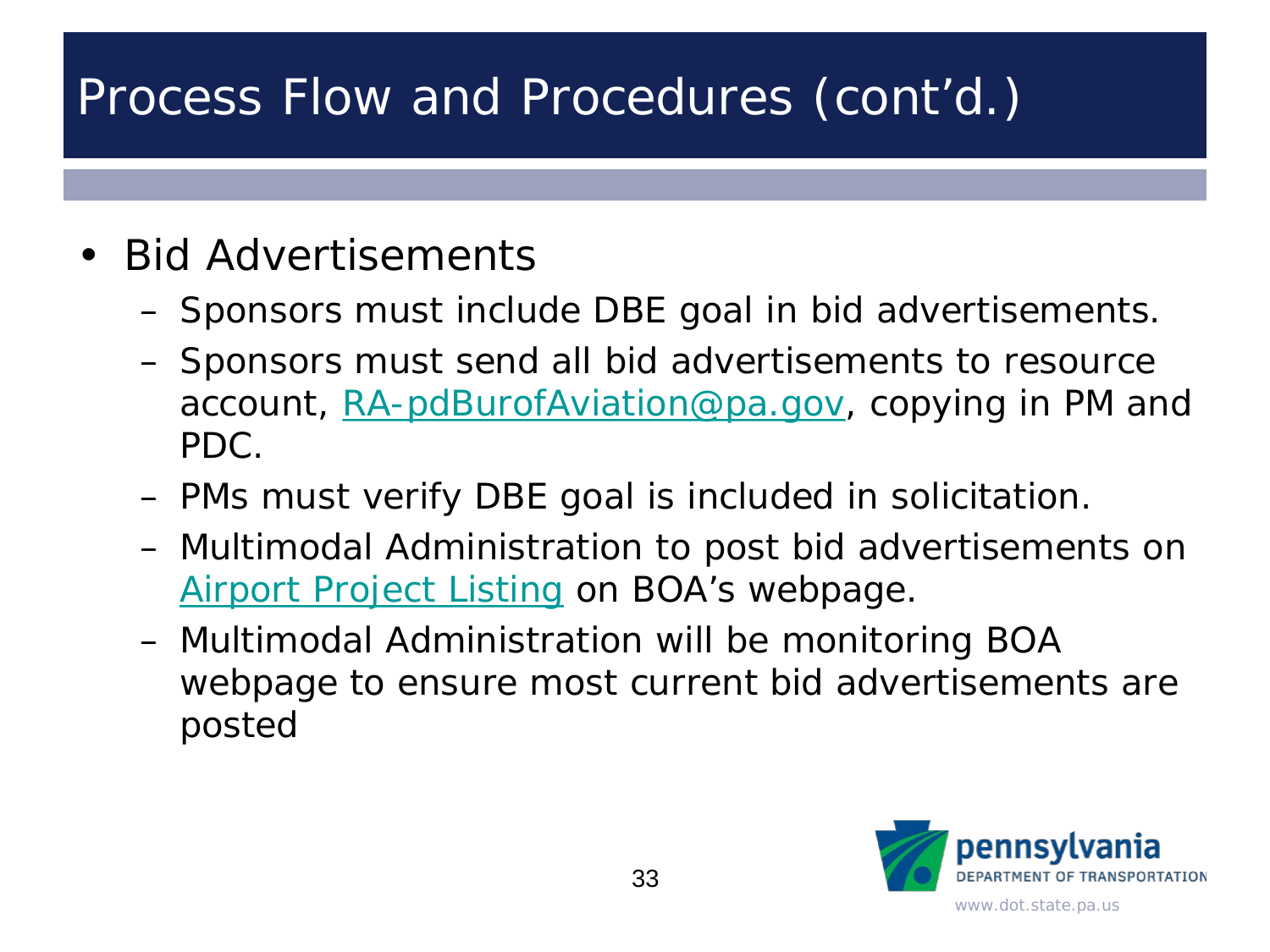#### • Pre-Bid Meeting

- Not mandatory but highly recommended for large dollar value (>\$1 million dollars) or complex projects (i.e. those that have multiple types of work that lend themselves to potential subcontracting opportunities).
- PMs should participate to ensure DBE requirements are discussed during the pre-bid meeting.

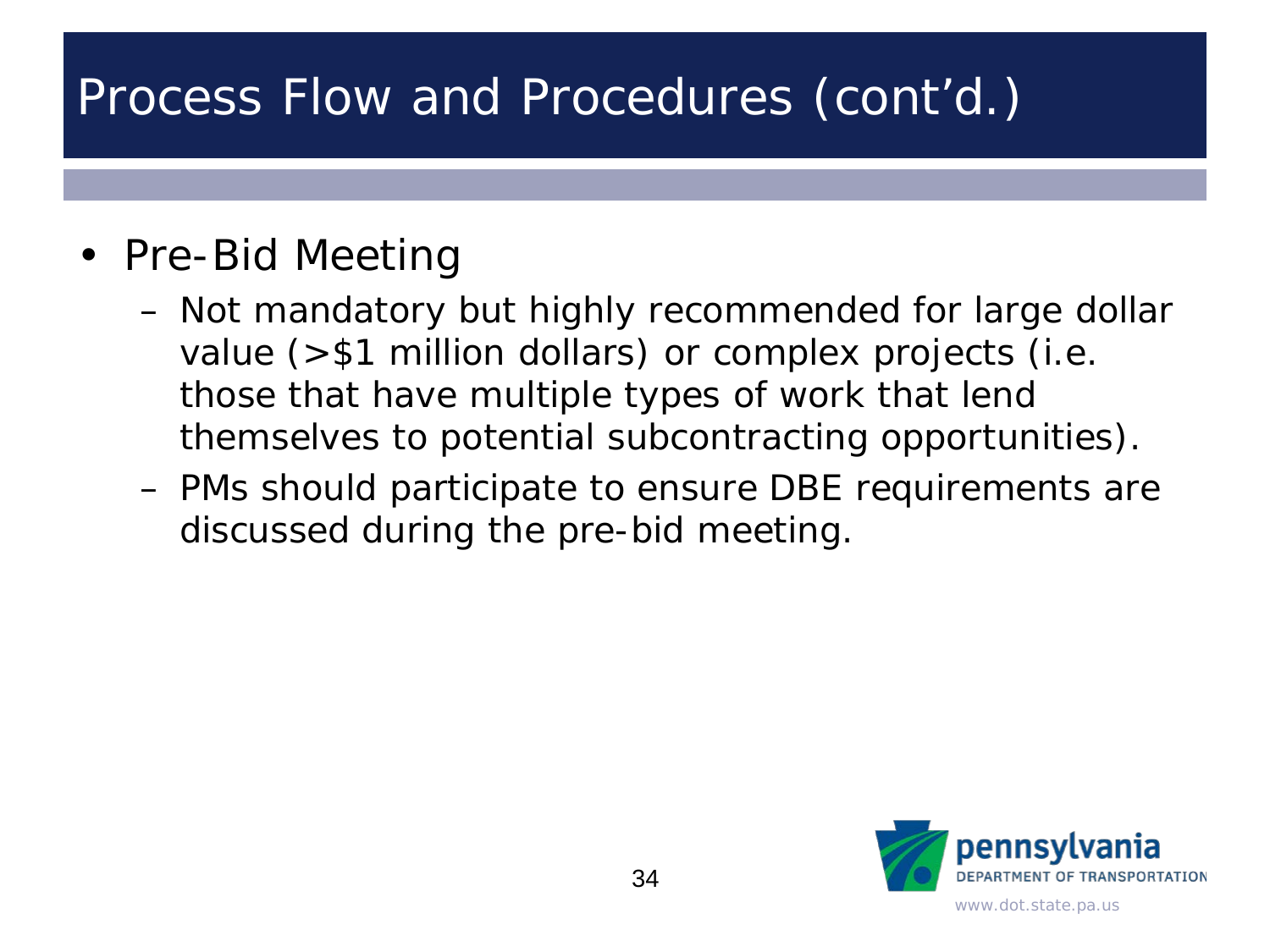- Post Bid (Airport Sponsors)
	- Review of bid submissions
		- If project has a DBE goal, Sponsors must ensure the **[EO-380AV](http://www.dot.state.pa.us/public/PubsForms/Forms/EO-380AV.pdf)**, DBE Commitment Form, and/or GFE documentation is included.
		- Sponsor must evaluate to determine if DBE goal has been met.
			- Is DBE commitment percentage listed on EO-380AV(s) equal to or greater than project's DBE goal?
			- Are DBE firms certified by the PA UCP?
			- Do DBE firms have the NAICS code(s) listed on the EO-380AV?
			- Do NAICS codes correspond to items of work to be performed by DBE(s)?
		- Airport sponsor submits EO-380AV(s) and/or GFE documents to PM for approval.

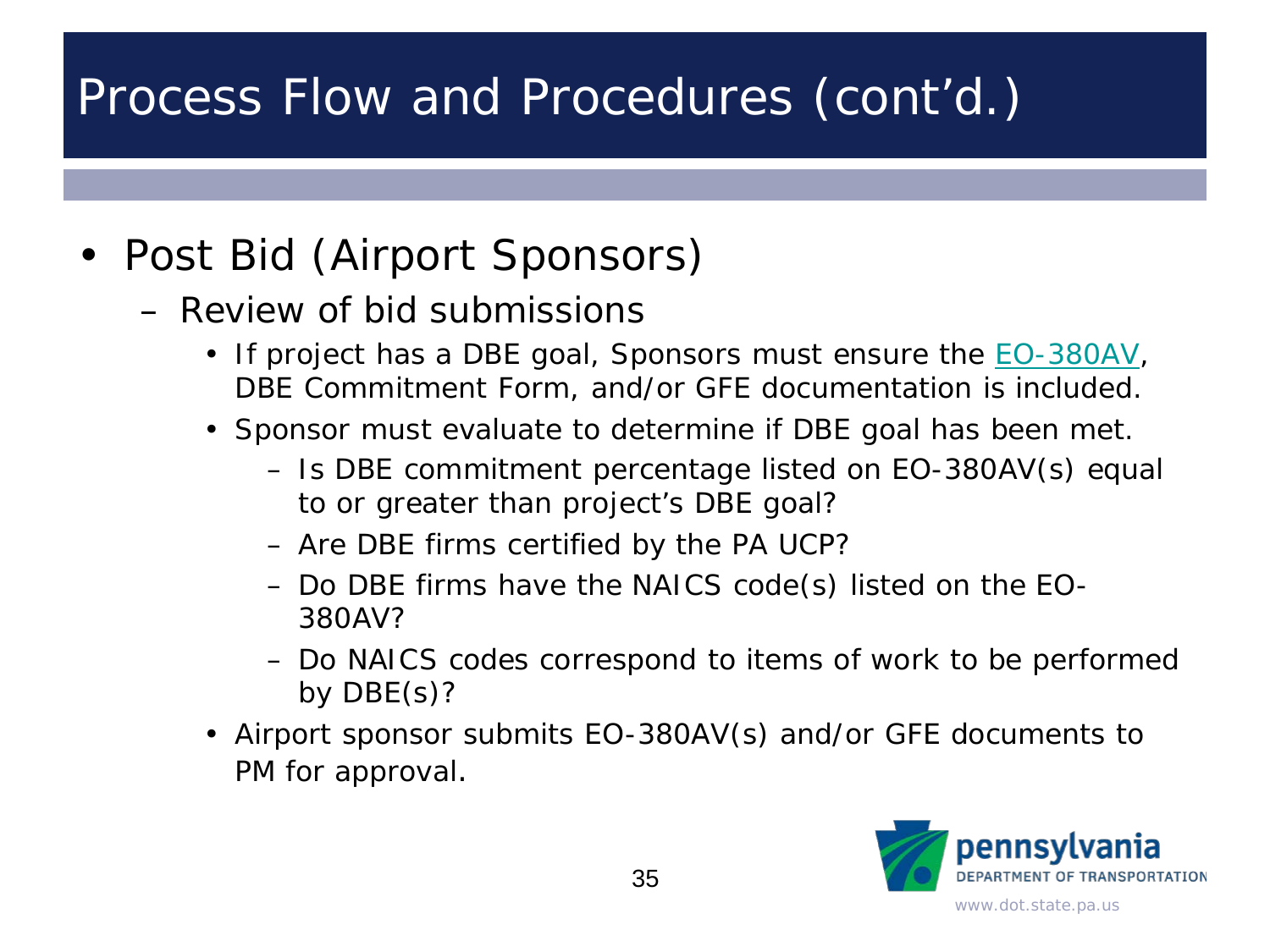- Post Bid (Project Managers)
	- PM reviews EO-380AV and/or GFE documents.
		- If DBE goal has been met and PM concurs, then PM communicates to the airport sponsor in writing that DBE goal has been satisfied (email is the preferred means of communication).
		- If DBE goal has not been met, then PM forwards GFE documents electronically along with recommendation to the IRT Chair.

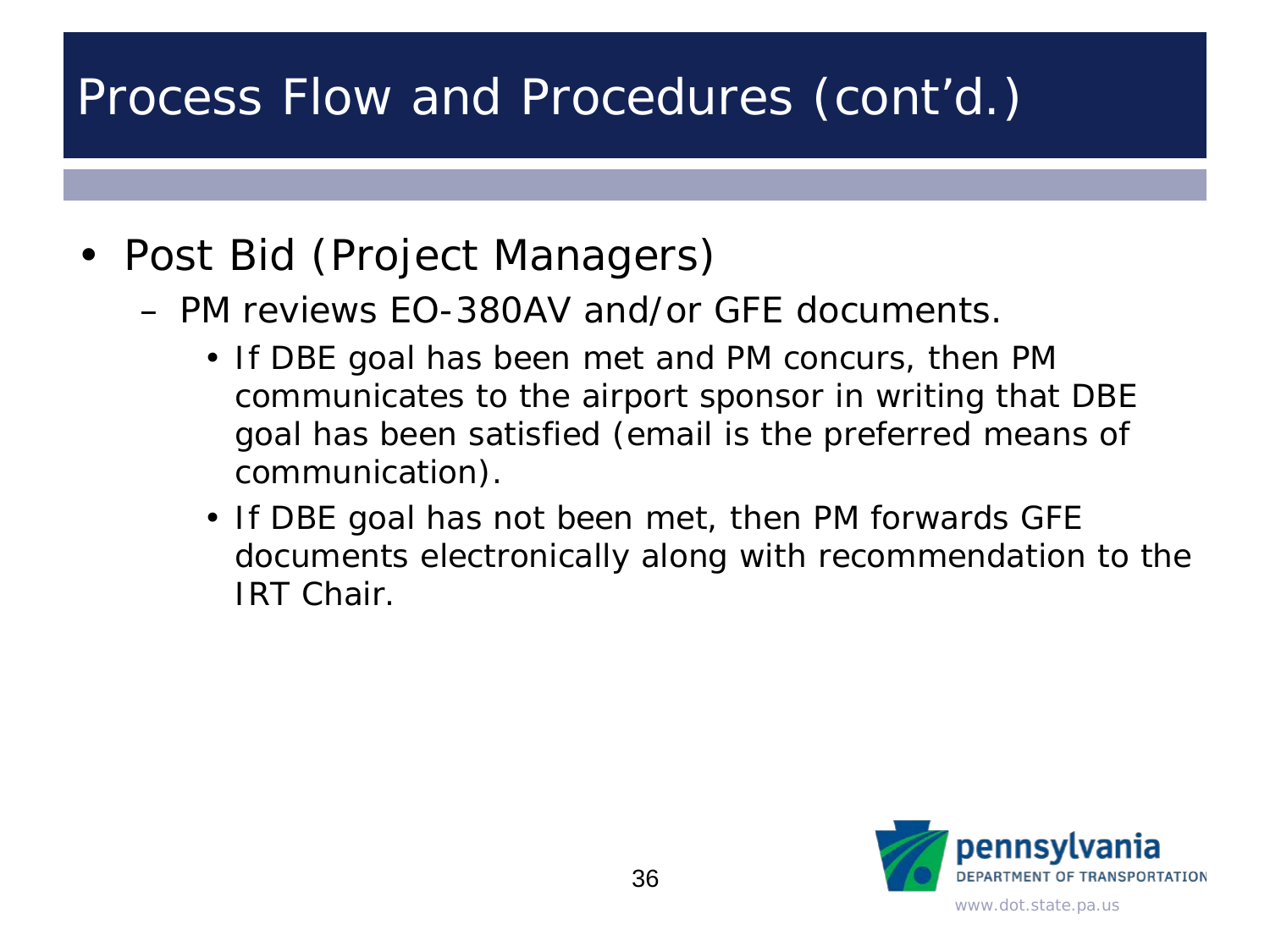- IRT evaluates GFE submission and provides final recommendation to BEO Director.
	- If IRT recommends approval and Director concurs, then GFE is approved.

or

- If IRT recommends disapproval and Director disagrees, then GFE is approved.
	- IRT Chair communicates to PM and Airport Sponsor.
	- Sponsor communicates decision to bidder.

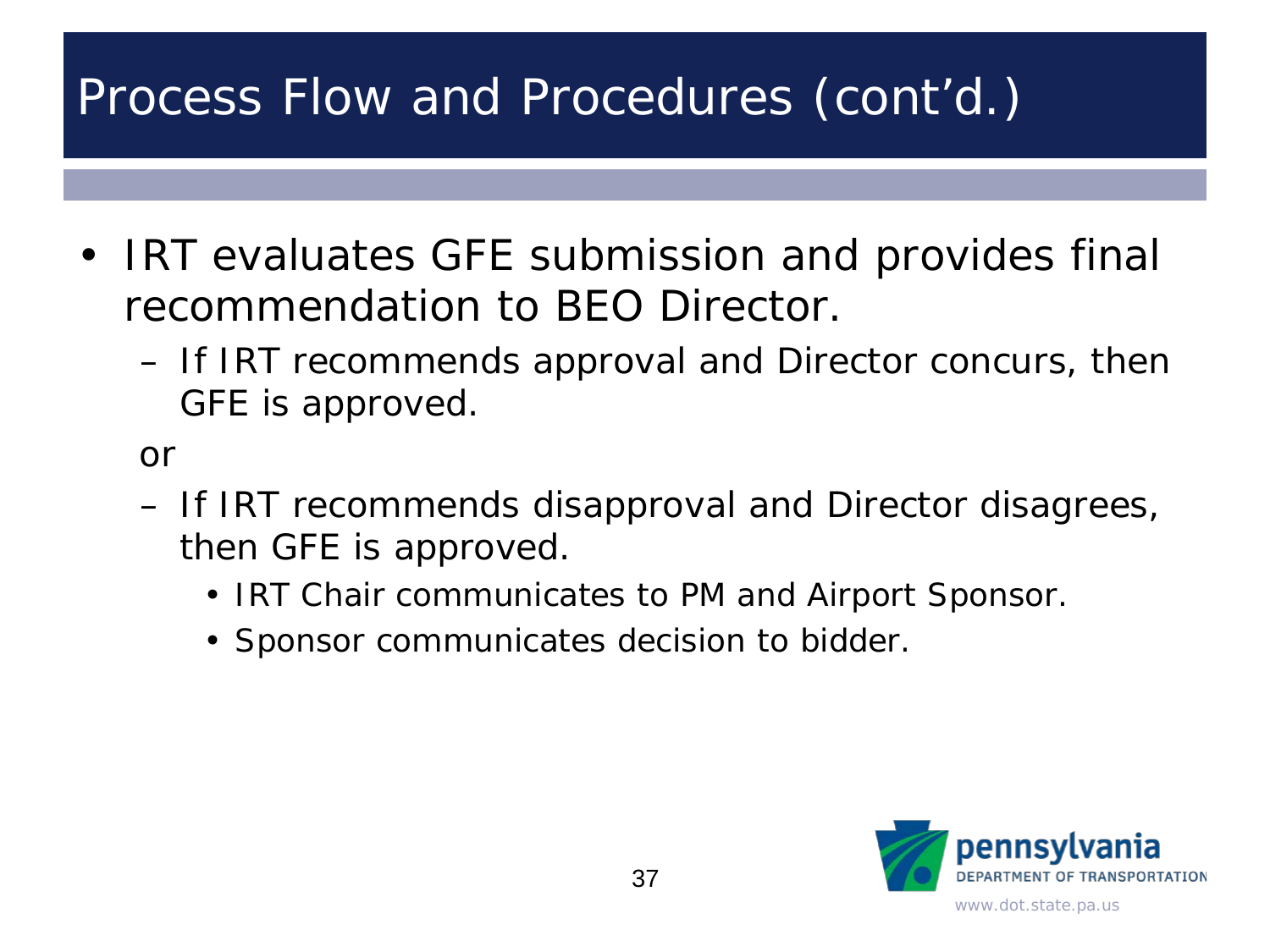#### • IRT

– If IRT recommends approval and Director disagrees, then 2nd Tier Review begins, i.e. GFE Committee.

or

- If IRT recommends disapproval and Director concurs, then 2nd Tier Review begins, i.e. GFE Committee.
- Please note that the apparent low bidder/offeror may elect not to appeal a negative GFE determination.

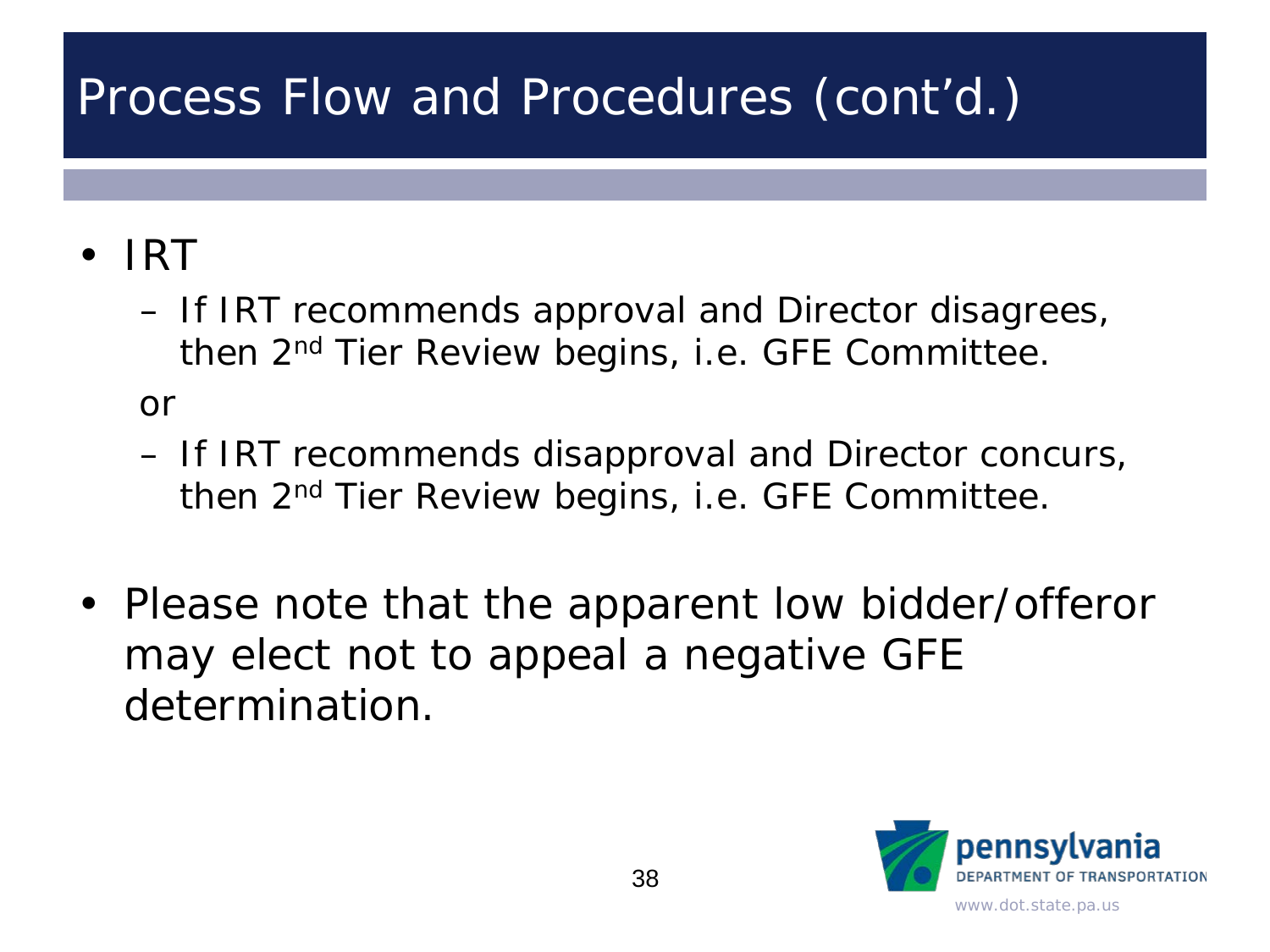#### • GFE Committee

- Decision makers can not be those involved at IRT level.
- Representatives from bidder can speak to GFE but cannot provide new information.
- GFE Committee issues final determination in writing.
- GFE Committee's decision is final and not appealable.

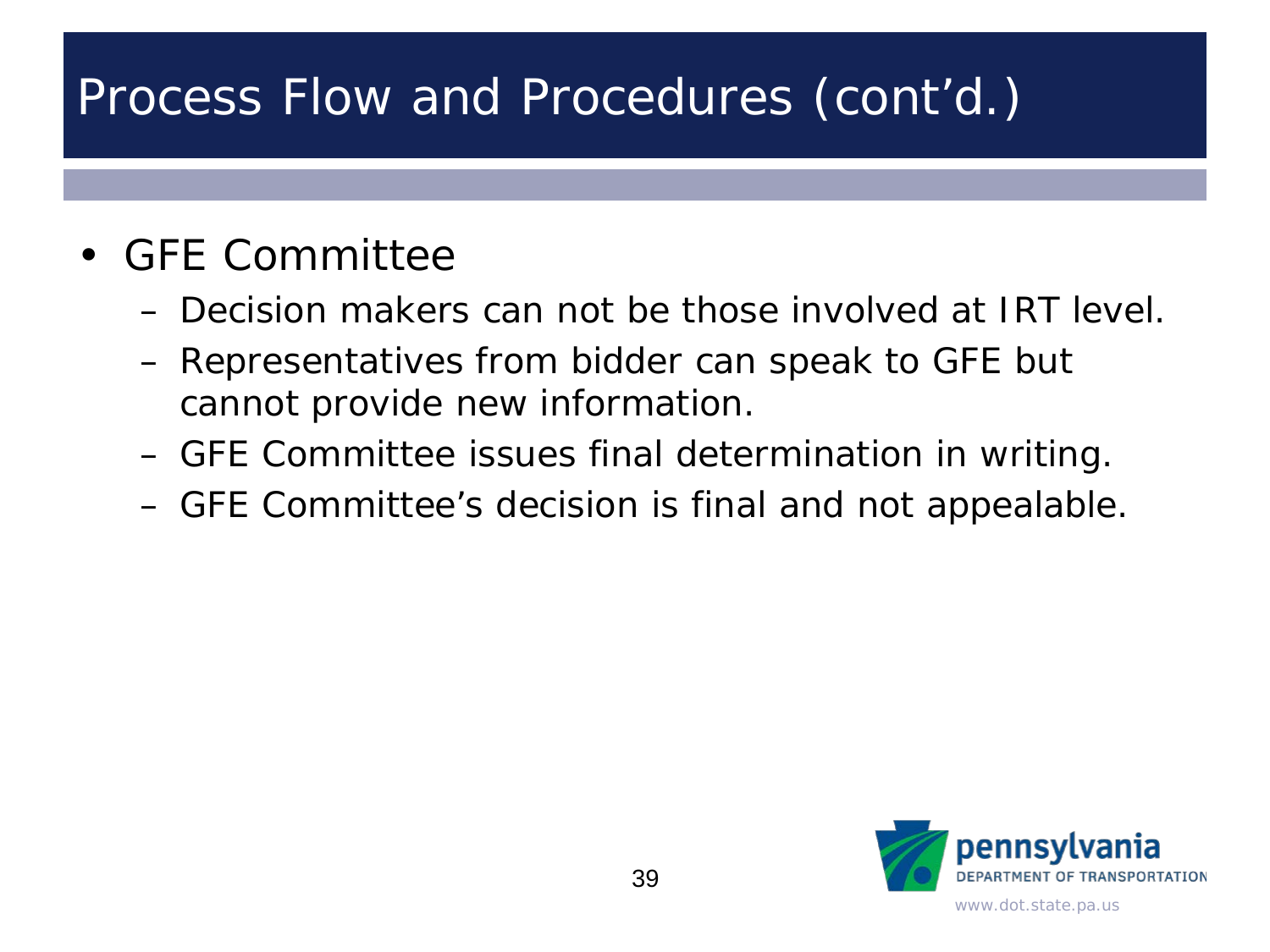- Post Award
	- dotGrants
		- After PM accepts TA submission, PM must set up the DBE Report Object in dotGrants.
			- Every project will have a DBE goal although on some it may be 0%.
		- When grant status is changed in dotGrants to 'Grant Awarded', then PM to make DBE Report 'Available' for sponsor.

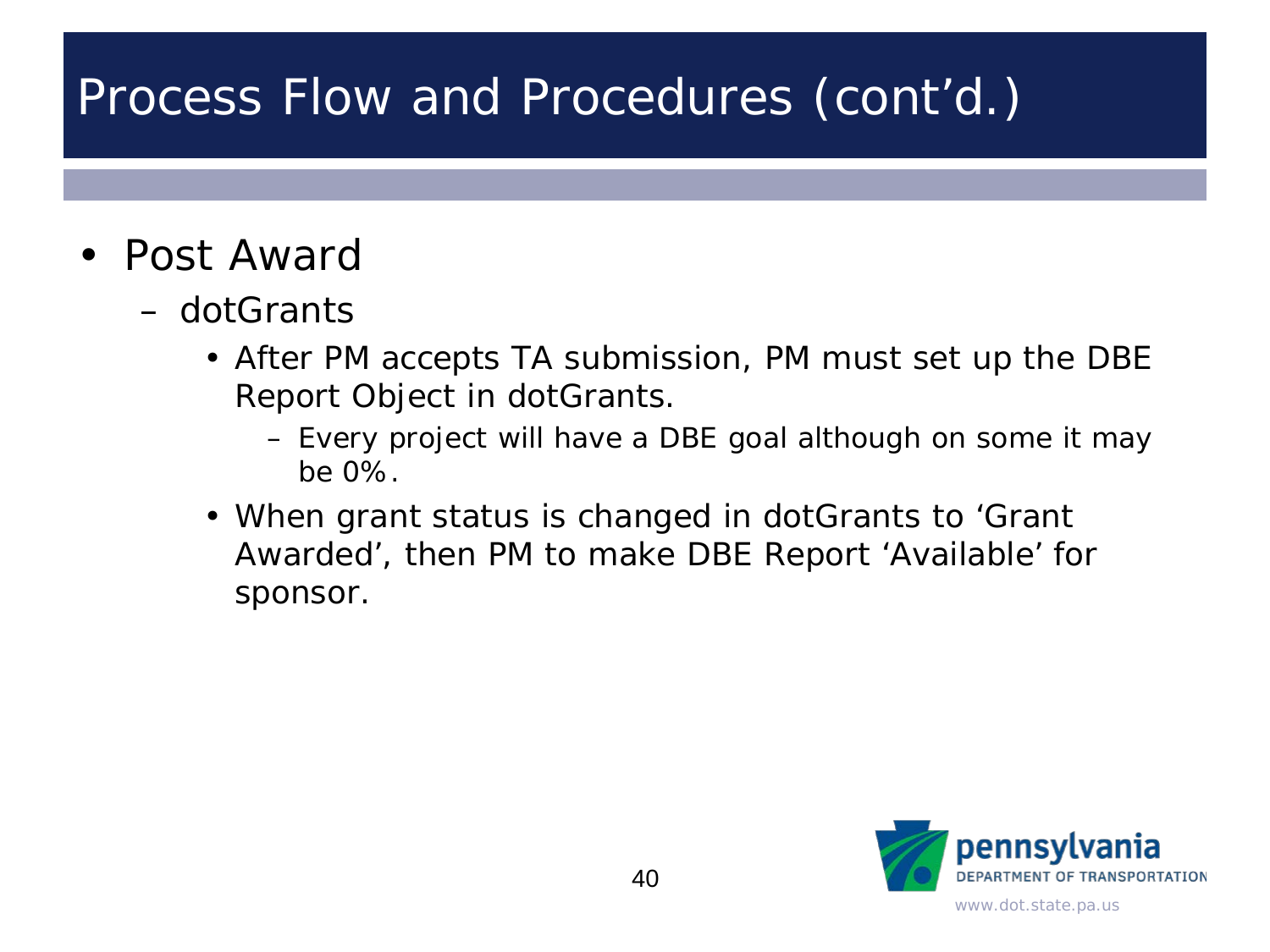#### • Subcontracts

- Prime contractor (consultant) must submit all subcontracts to Airport Sponsor.
	- Includes purchase orders for materials, trucking, or any other vendor participating on work towards the grant.
- Sponsor to review all subcontracts with DBEs to ensure the following:
	- Subcontract amount is greater than or equal to amount listed on DBE Commitment (EO-380AV).
	- DBE Firm is still certified by the PA UCP.

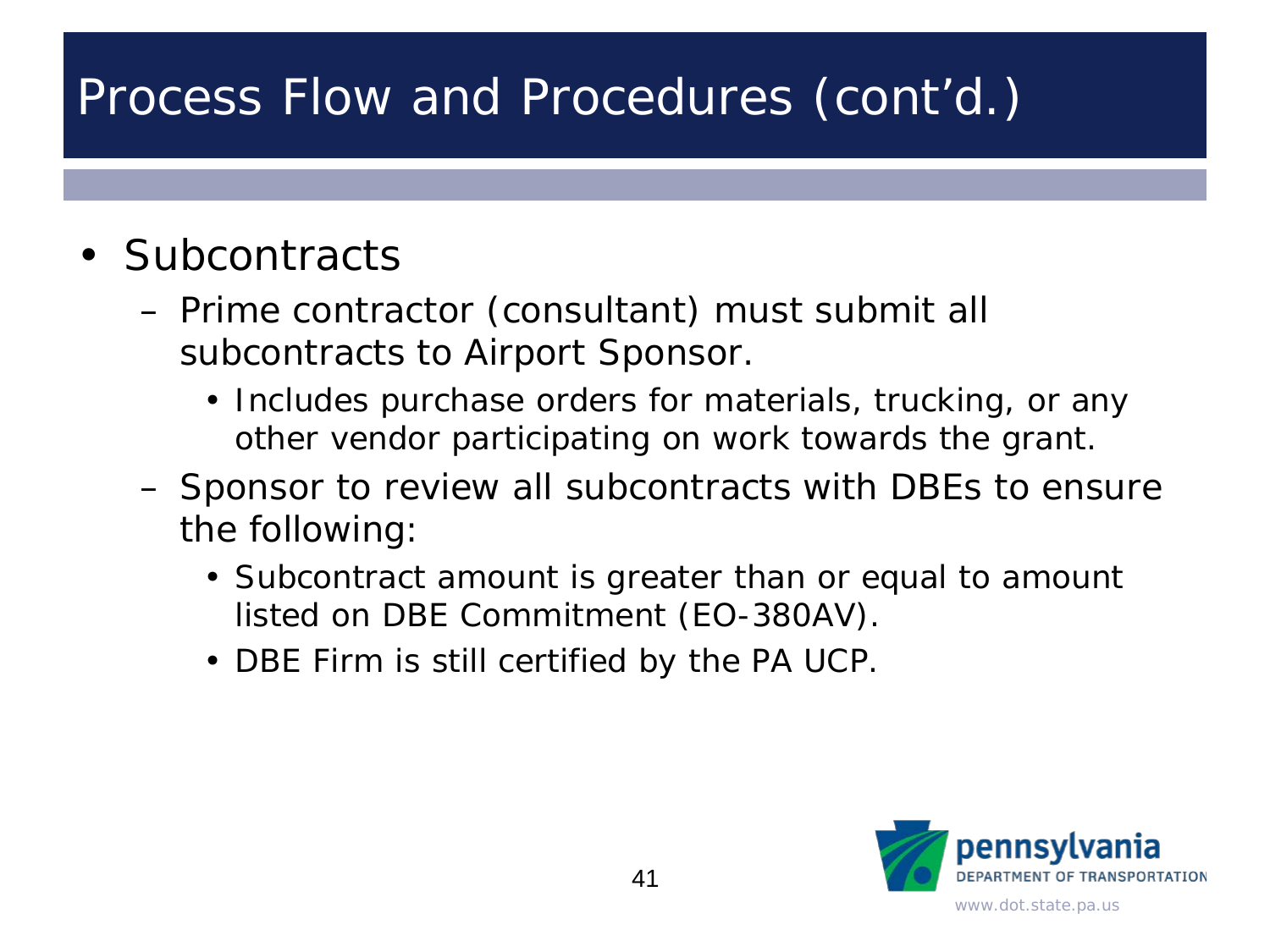#### • Subcontracts

- Airport sponsor submits all DBE subcontract information to PM for review
	- Info to be provided includes DBE firm name, dollar amount, NAICS code, and description of work.
	- If subcontract is less than amount on EO-380AV, then sponsor must obtain explanation/justification from prime.
	- Sponsor reviews justification and provides recommendation to PM for concurrence.

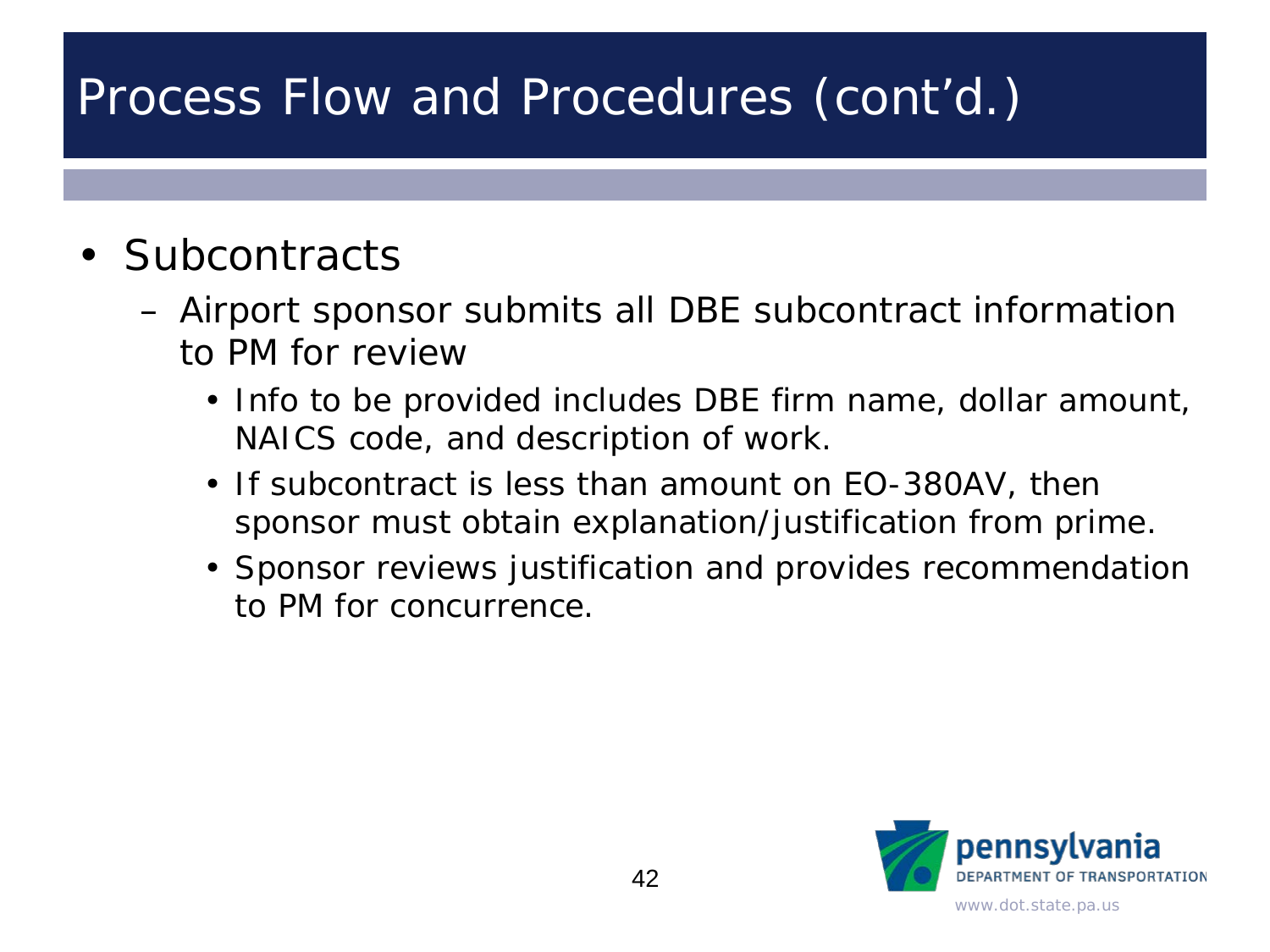#### • Performance

- Commercially Useful Function (CUF)
	- A DBE performs a commercially useful function when it is responsible for execution of the work of the contract and is carrying out its responsibilities by actually performing, managing and supervising the work involved.
	- DBE firm cannot be a pass through or extra participant.
	- **[EO-354AV, C](http://www.dot.state.pa.us/public/PubsForms/Forms/EO-354AV.pdf)UF Report, must be completed by Sponsor (or** designee) for all DBE firms performing on project.
		- Includes DBE firms not being used to meet project goal.
		- Form cannot be completed by prime contractor. Must be independent evaluation by third party.
	- Sponsor sends completed forms to BEO via email resource account: [penndotcuf@pa.gov](mailto:penndotcuf@pa.gov) copying in PM and PDC.

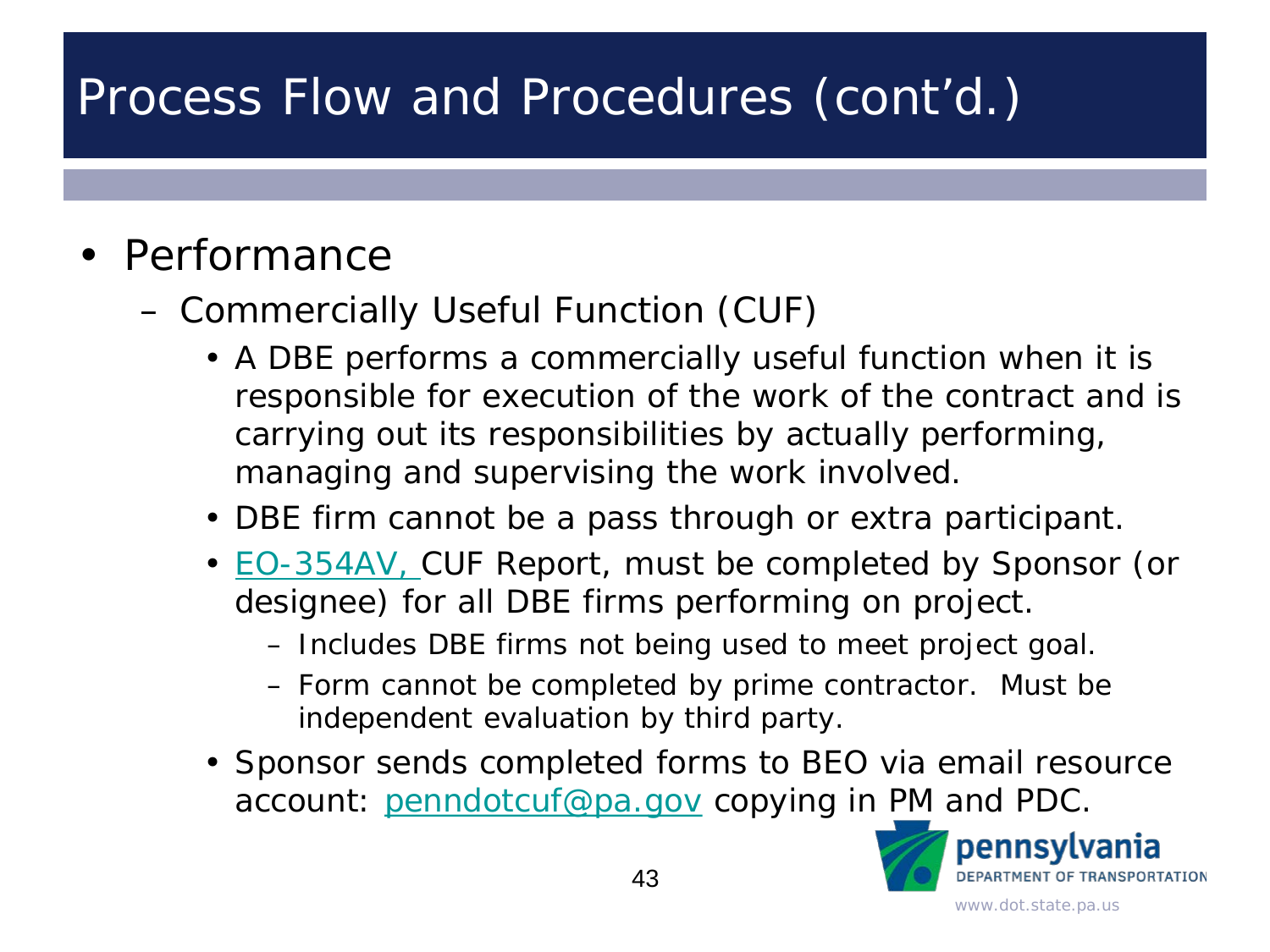#### • CUF

- Bureau of Equal Opportunity analyzes form to determine if further review is needed.
	- BEO may request additional documentation from Sponsor or prime contractor. PM will be copied in any such requests.
	- Any negative determination to be communicated to all parties (PM, Sponsor, prime contractor).

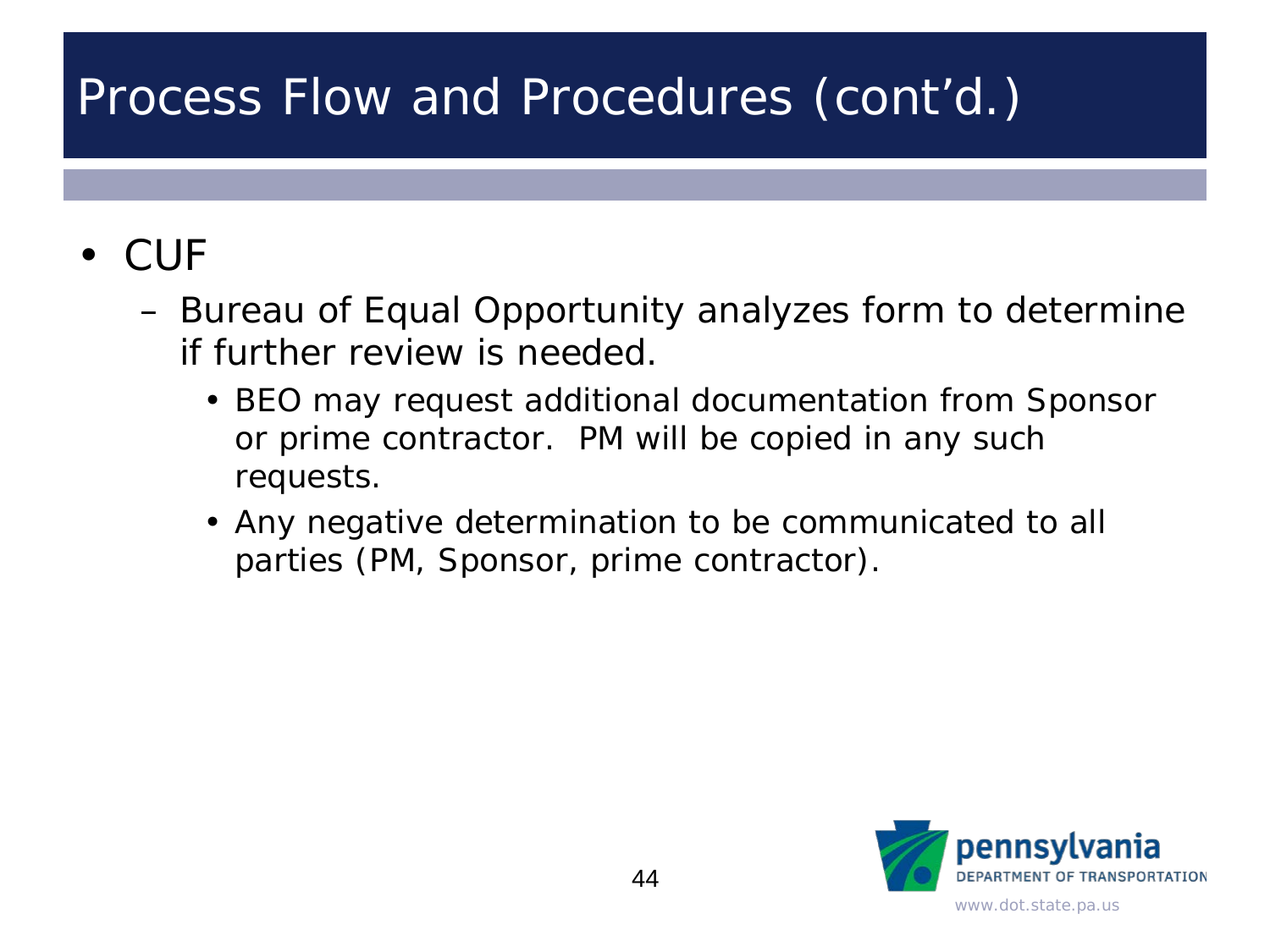- Reporting
	- Prime contractor submits monthly report, <u>EO-406AV</u>, to Sponsor which identifies all subcontracts executed and payments made during the prior month.
		- Report includes both DBE and non-DBE firms.
		- First payment to any firm must include supporting documentation, e.g. cancelled check, bank statement, etc.
	- Sponsor utilizes this information to populate the dotGrants DBE Report on a quarterly basis.
	- Serves as evidence that Sponsor is monitoring DBE requirements.

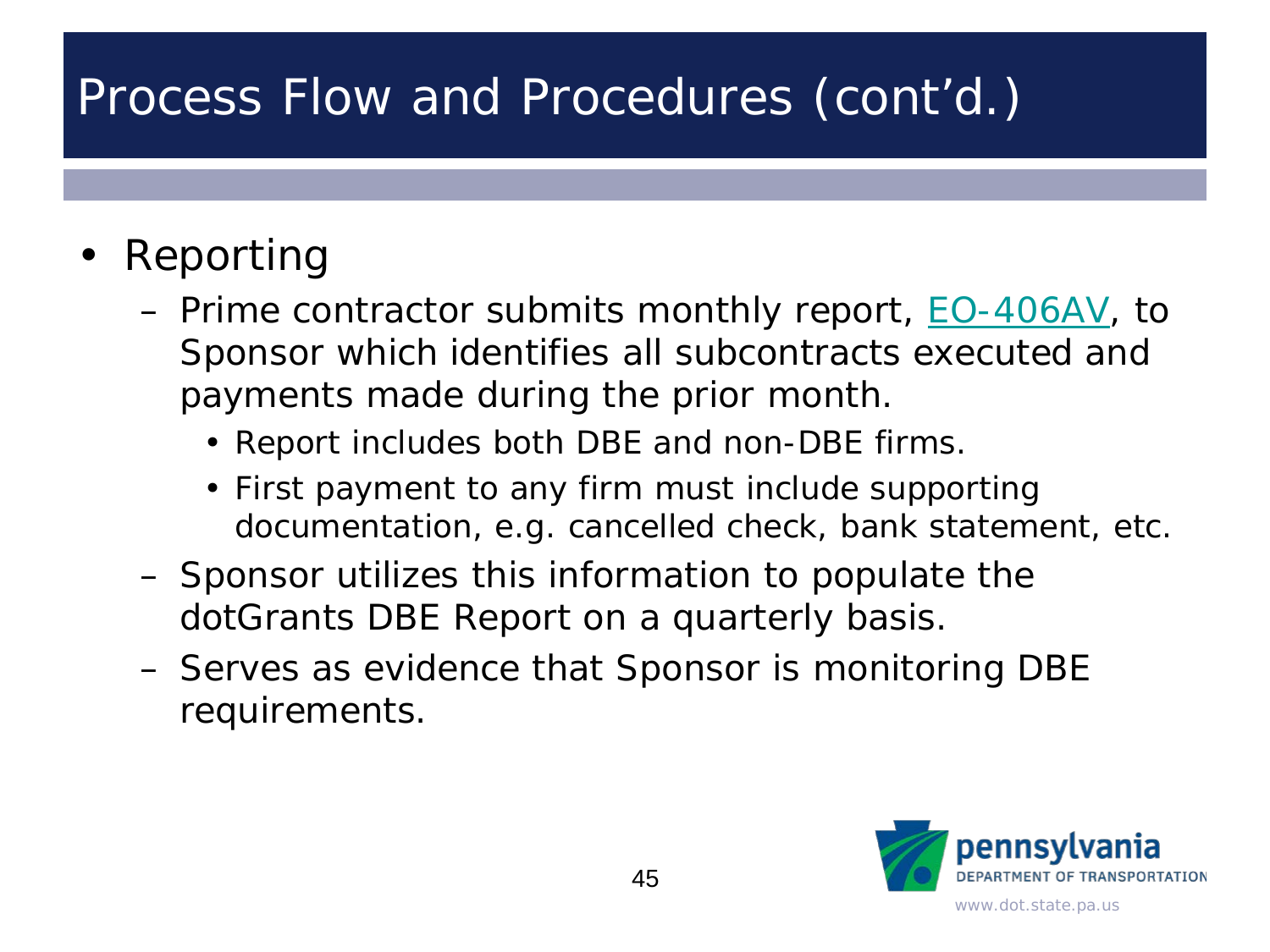- Termination and Substitution
	- Prime contractor must notify Sponsor in writing of intent to terminate or substitute DBE firm.
		- If substituting prime should identify replacement DBE firm.
	- Prime must also notify DBE firm in writing of intent copying the Sponsor.
	- DBE Firm has five days from receipt to refute or accept termination/substitution.
		- If DBE firm agrees (in writing), then the Sponsor can issue a written approval to prime contractor.
		- If the DBE firm does not agree, then the Sponsor must forward all relevant information to the PM.

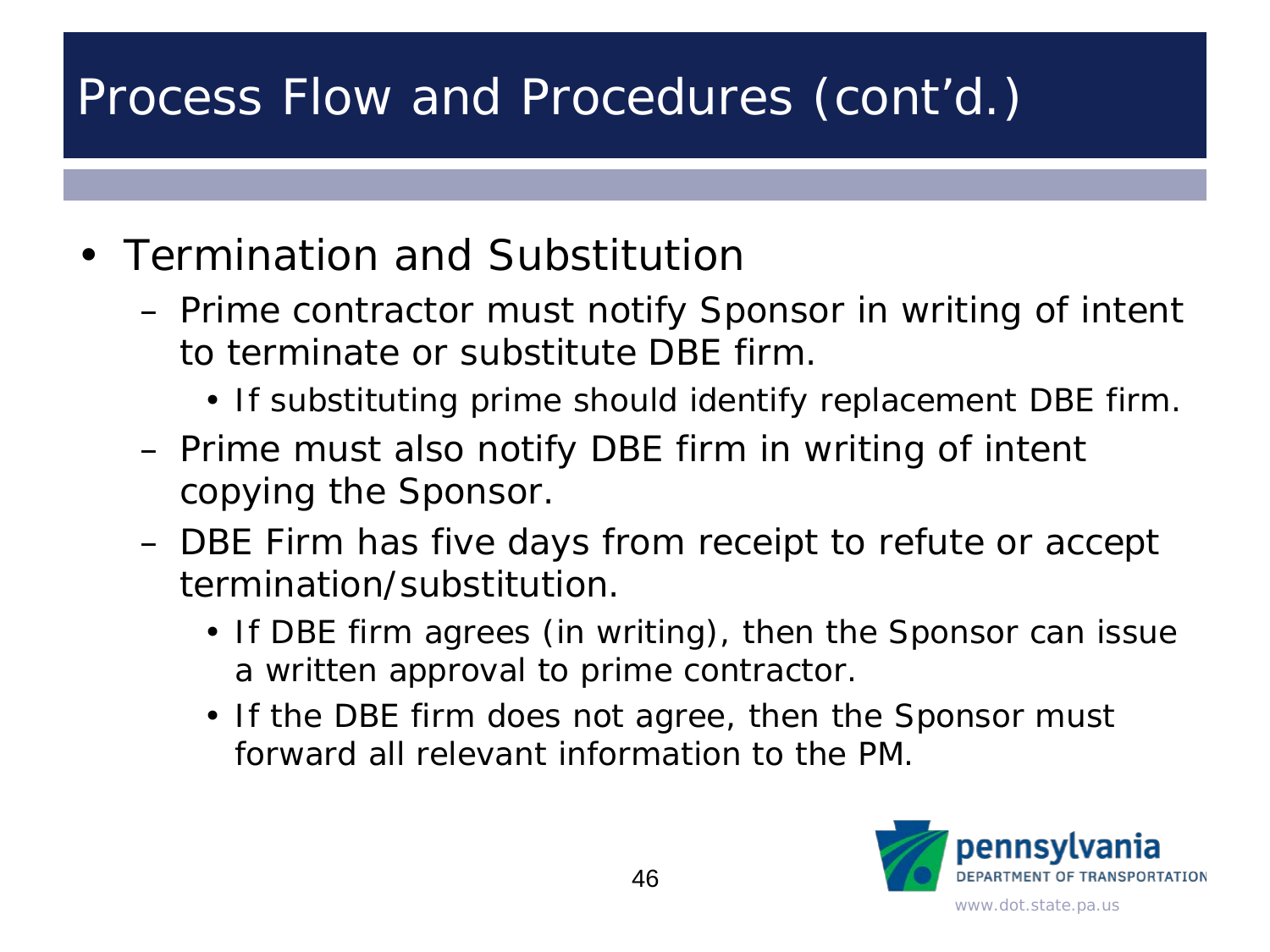- Termination and Substitution
	- PM receives request to terminate/substitute from Sponsor and forwards to IRT.
	- IRT will make final determination to approve or deny request.
		- There is no GFE Committee Appeal.
		- IRT issues decision to Sponsor and PM.
		- Sponsor notifies prime contractor of decision.
	- If termination results in a shortfall in meeting the DBE goal, then the prime contractor must make a GFE to make up the participation.
	- An updated EO-380AV must be submitted for any replacement DBE firms.

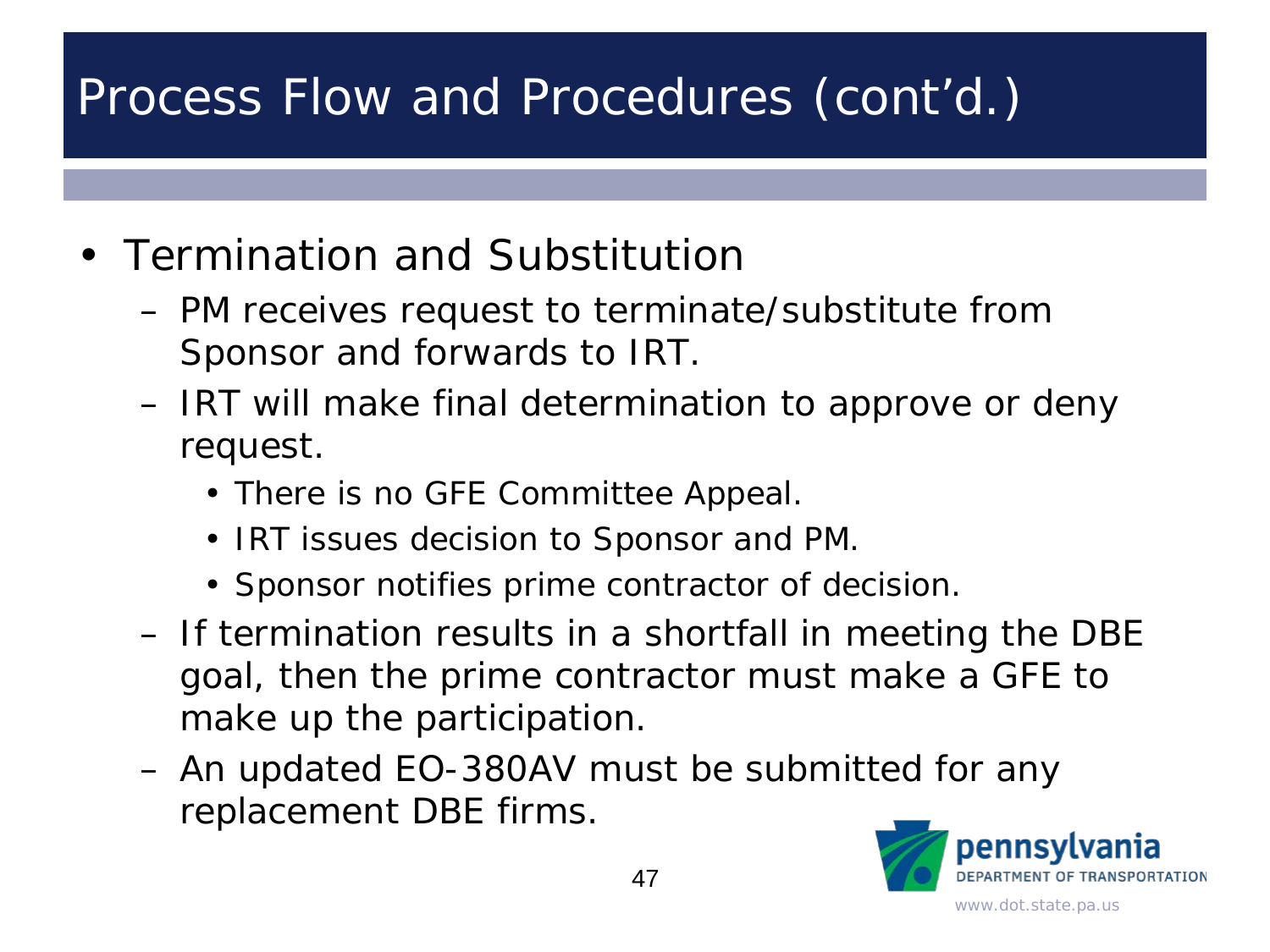#### • Project Closeout

- If the DBE commitment is not met, the prime must submit an explanation of the shortfall to the Sponsor.
	- Sponsor reviews and makes recommendation to PM.
- Sponsor must submit all final contract and payment information via the dotGrants DBE Reports.
- Sponsor must provide the PM copies of all DBE documentation including the completed [AV-27,](http://www.dot.state.pa.us/public/PubsForms/Forms/AV-27.pdf) DBE Project Compliance Review Checklist for Airports'.

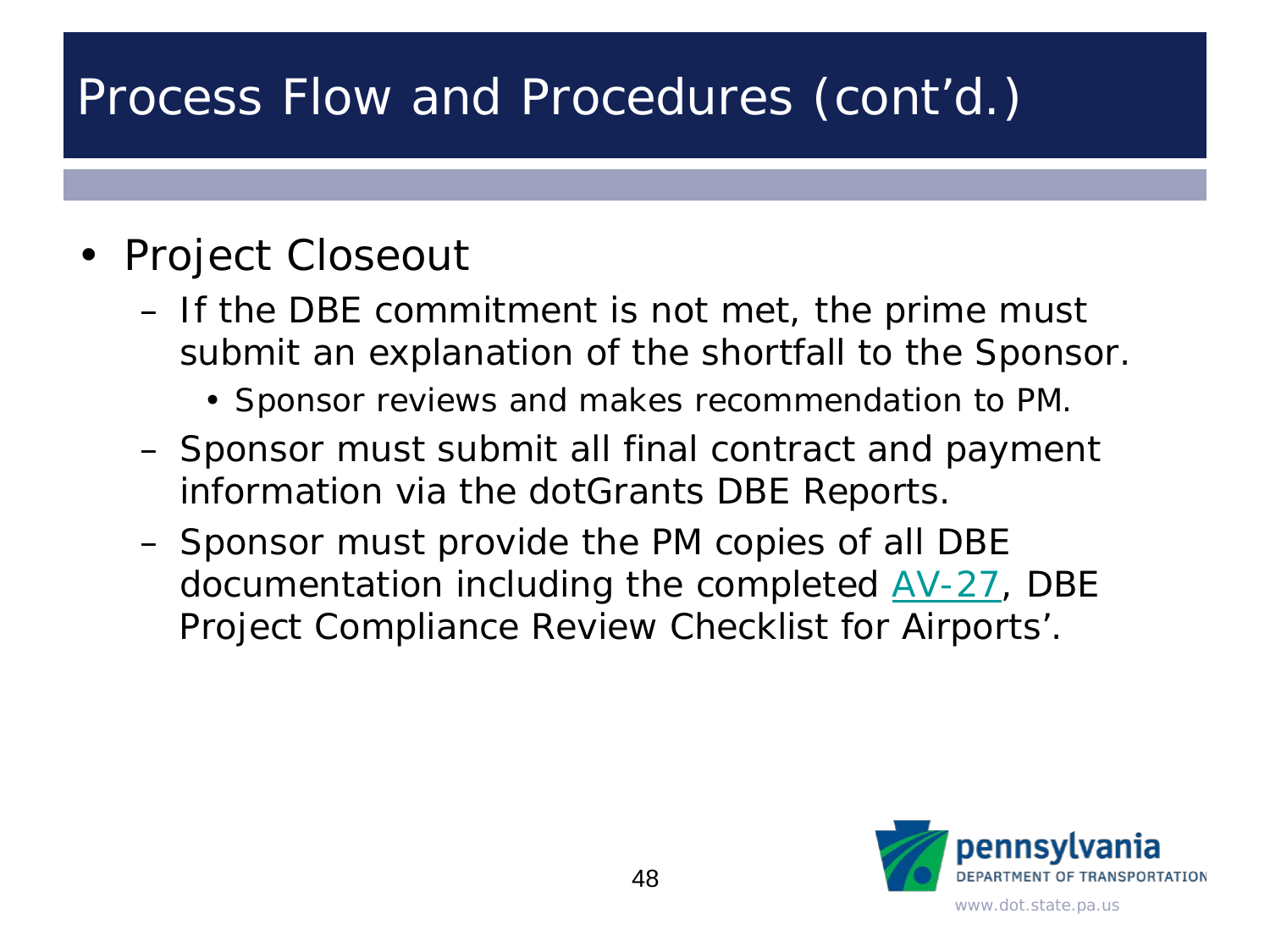### Documentation

- Sponsors Must Maintain the Following:
	- Bid advertisements with DBE requirements included.
	- Bid submissions including DBE Commitment and/or GFE information.
	- Contract and subcontracts for all vendors participating on the grant.
	- CUF Reports
	- Termination and substitution requests
	- Records of payments to all vendors participating especially DBE firms.

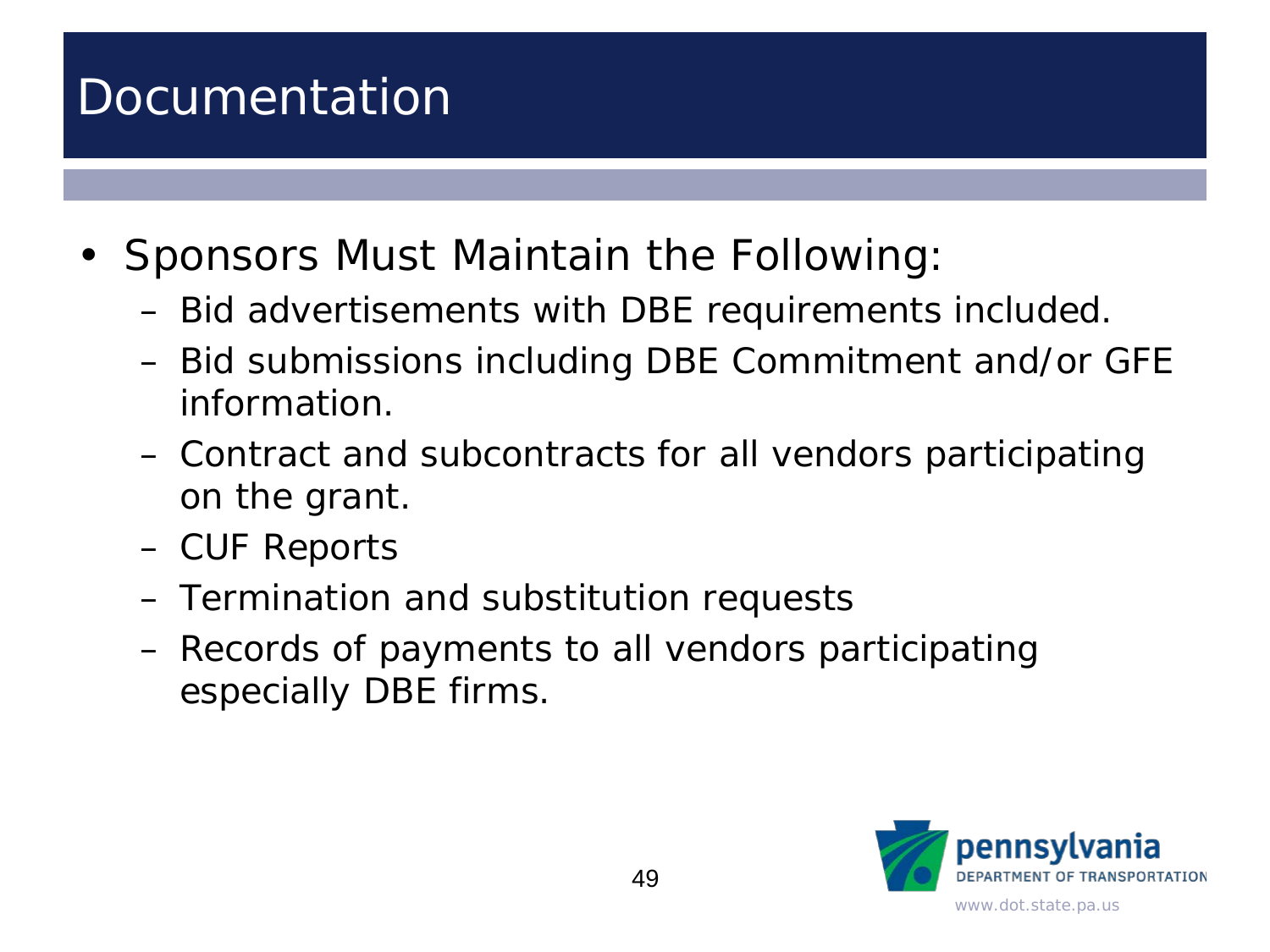# Documentation (cont'd.)

- Forms
	- $-$  AV-27
	- EO-380AV
	- EO-354AV
	- EO-406AV
- All forms available on BOAs [webpage.](http://www.penndot.gov/Doing-Business/Aviation/AviationLawsFormsAndPubs/Pages/default.aspx)

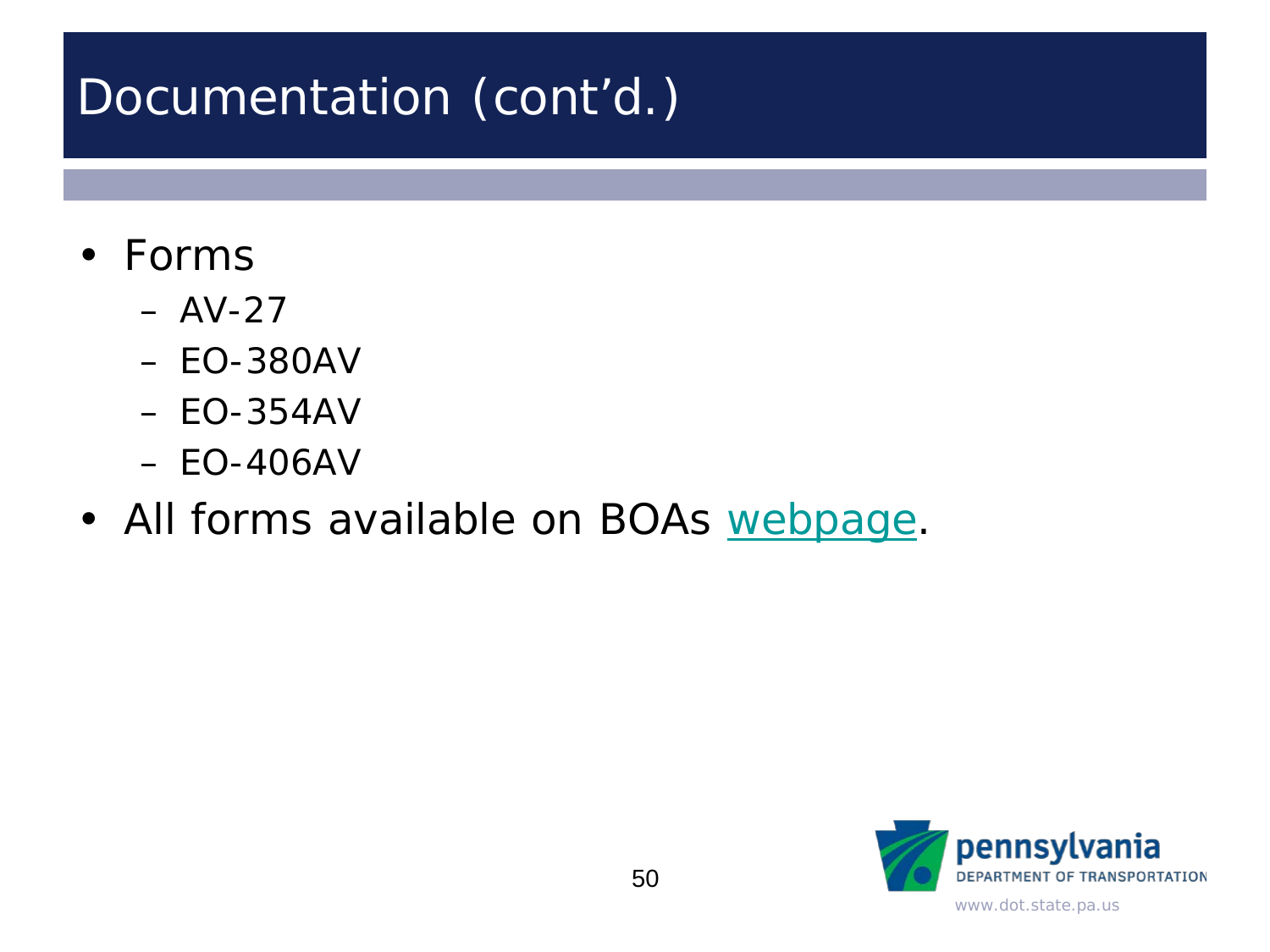### dotGrants

- Currently required to complete three separate reports in dotGrants:
	- Quarterly Prime Contracting Report
	- Quarterly Sub Contracting Report
	- Quarterly DBE Contracting Report

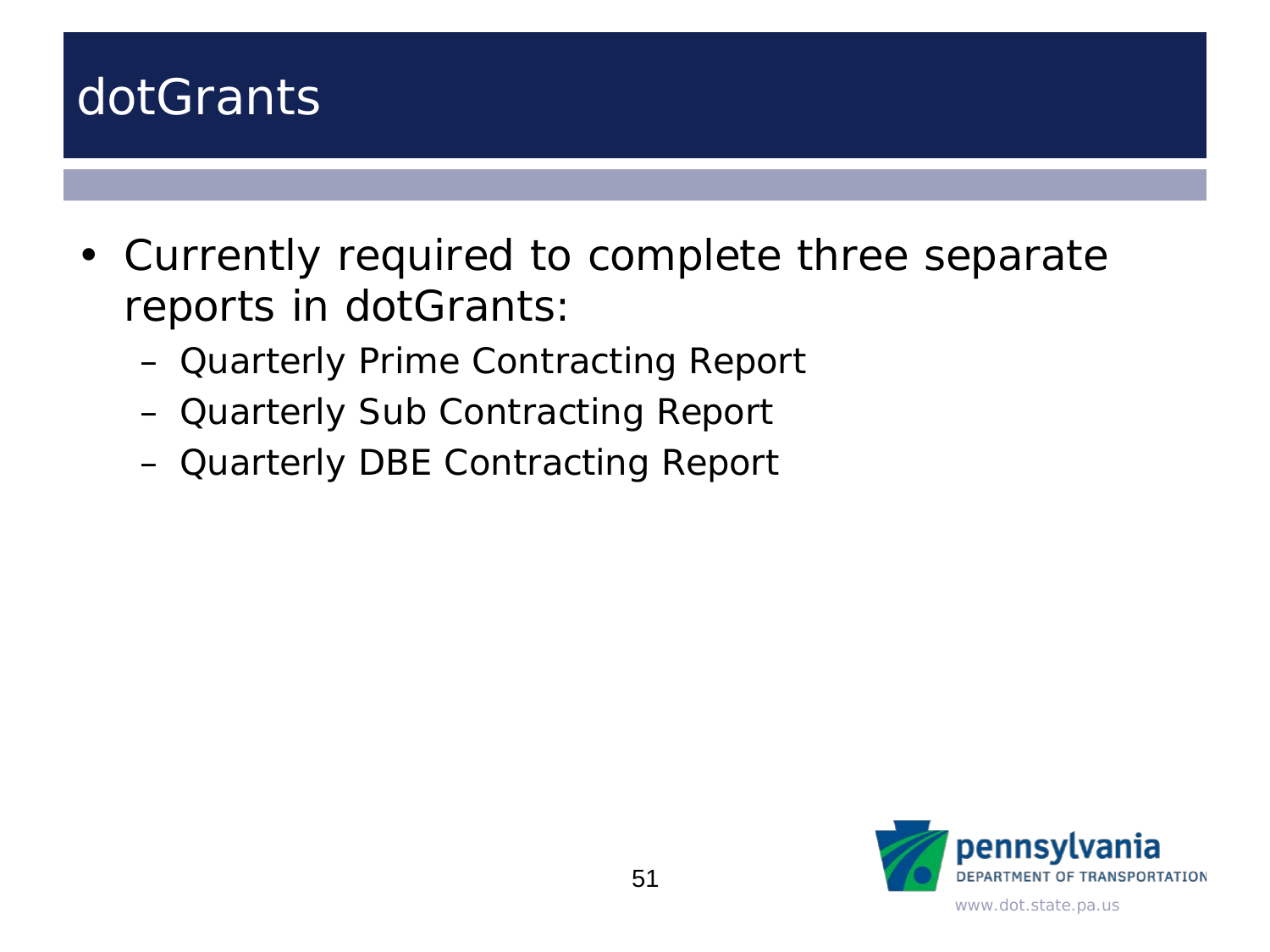#### QUARTERLY PRIME CONTRACTING REPORT

Complete the Prime Contracting Information for the Quarter.

| Contractor                  | A Prime Contractor             | $\ast$                                |                            |
|-----------------------------|--------------------------------|---------------------------------------|----------------------------|
| <b>Contact Information:</b> |                                |                                       |                            |
| Address                     | 123 Fake Street                |                                       |                            |
|                             |                                |                                       |                            |
| City                        | Anywhere                       |                                       |                            |
| State                       | $\vee$ *<br>Pennsylvania       |                                       |                            |
| Zip                         | *<br>17555                     |                                       |                            |
| Phone Number                | *<br>555-555-5555              |                                       |                            |
| Email Address               | imefirm@contract.con           |                                       |                            |
| <b>Period Ending</b>        | <b>Prime Contracts Awarded</b> | <b>Prime Contract Dollar</b><br>Value | <b>Prime Contract Paid</b> |
| September 30, 2014          |                                |                                       |                            |
| FFY 2014 Totals             | 0                              | \$0                                   | \$0                        |
| December 31, 2014           |                                |                                       |                            |
| March 31, 2015              |                                |                                       |                            |
| June 30, 2015               | 1                              | \$200,175.00                          |                            |
| September 30, 2015          |                                |                                       |                            |
| FFY 2015 Totals             | $\mathbf{1}$                   | \$200,175.00                          | \$0                        |
| December 31, 2015           |                                |                                       | \$164,899.35               |
| March 31, 2016              |                                |                                       | \$35,275.65                |
| June 30, 2016               |                                |                                       |                            |
| September 30, 2016          |                                |                                       |                            |
| FFY 2016 Totals             | 0                              | \$0                                   | \$200,175.00               |
| December 31, 2016           |                                |                                       |                            |
| March 31, 2017              |                                |                                       |                            |
| June 30, 2017               |                                |                                       |                            |
| FFY 2017 Totals             | 0                              | \$0                                   | \$0<br>52                  |
| Grant Totals                | 1                              | \$200,175.00                          | \$200,175.00               |
| Total Project Amount        |                                | \$262,426.00                          |                            |

www.dot.state.pa.us

pennsylvania

DEPARTMENT OF TRANSPORTATION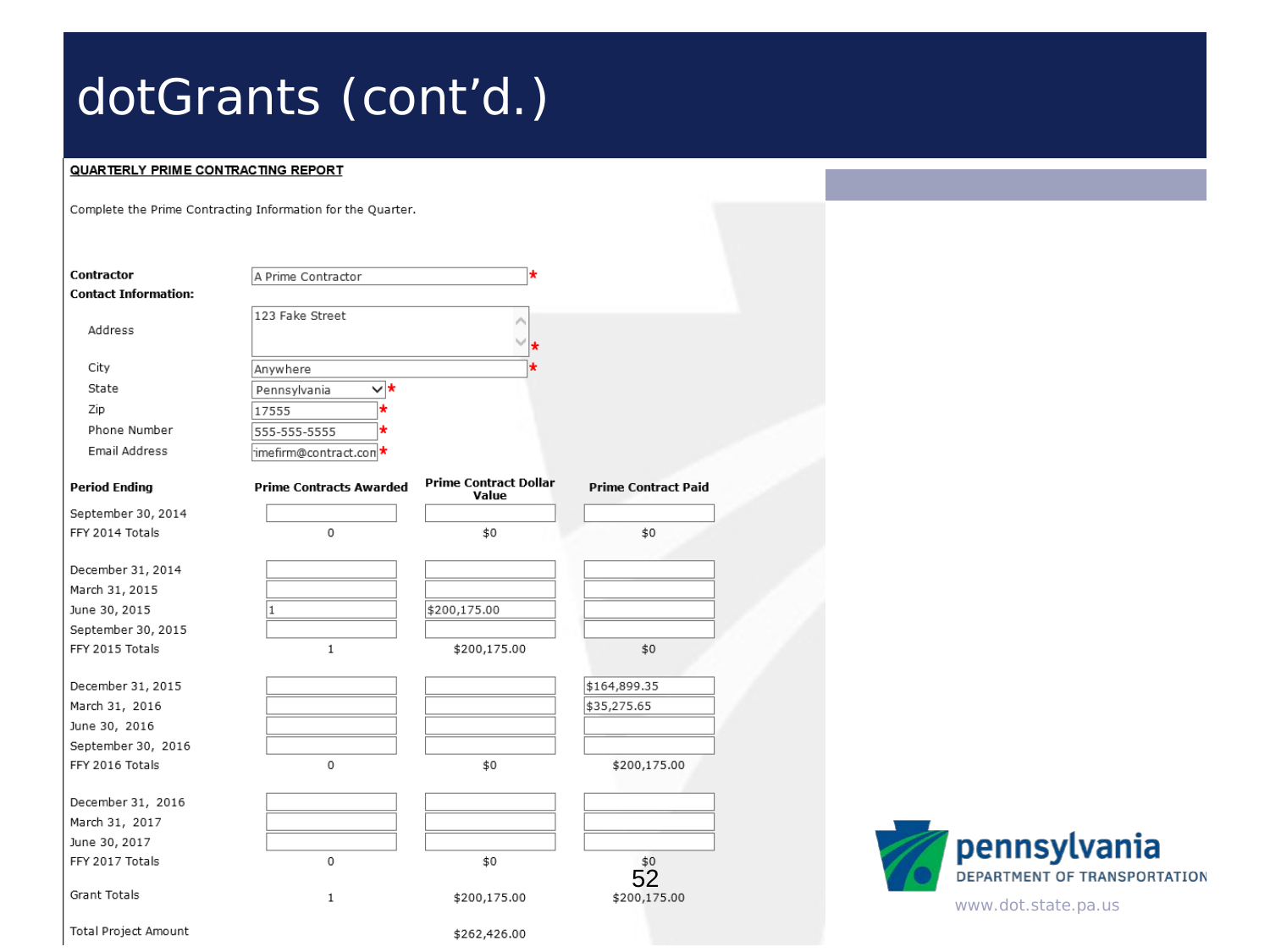- Quarterly Prime Contracting Report
	- Complete for each prime contractor or consultant contract awarded.
	- When more than one, capture additional contractor info including name, address, phone number, and email address in 'Notes'.

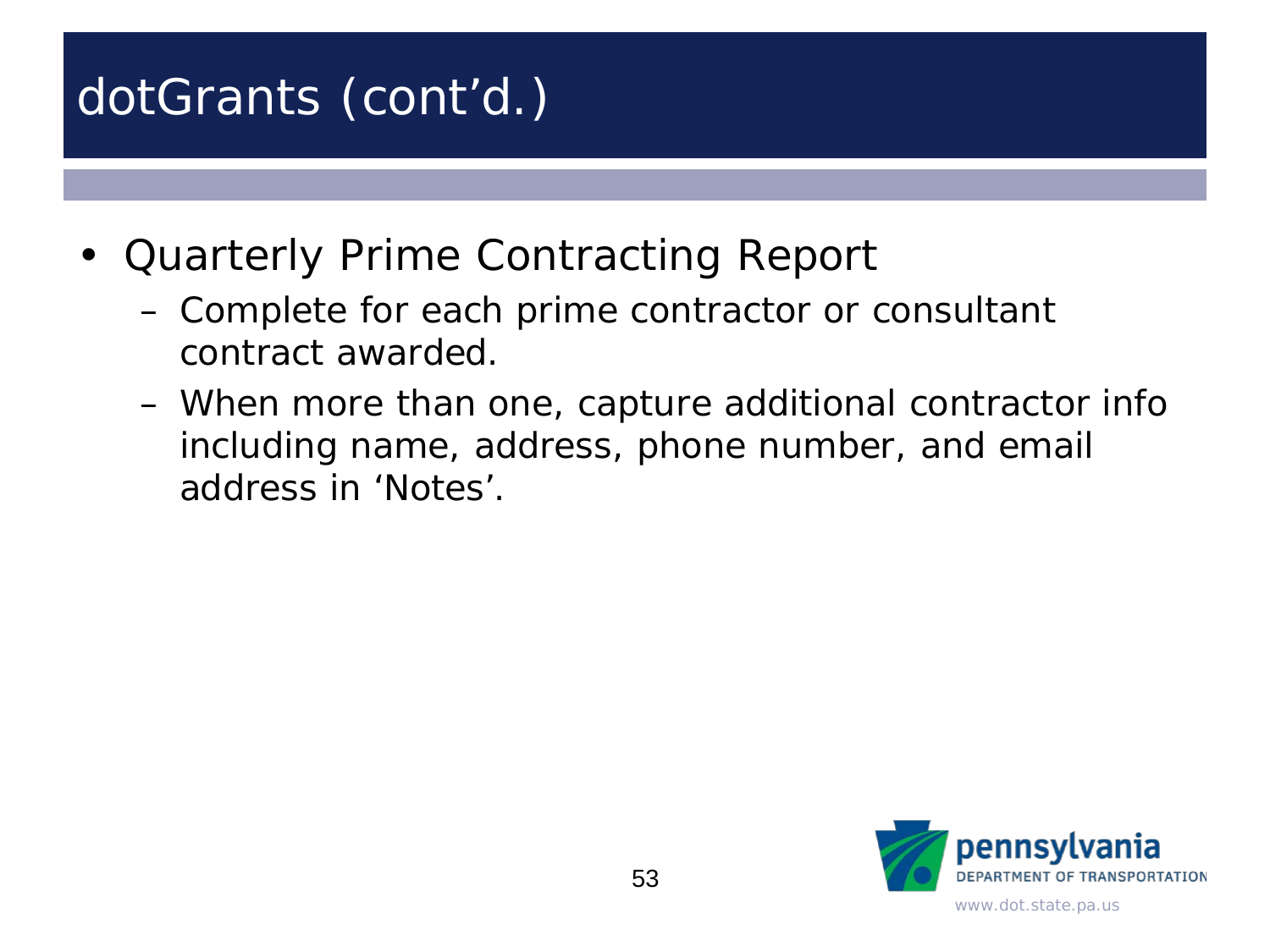#### QUARTERLY SUB CONTRACTING REPORT

Complete the Sub Contracting Information for all Subcontracts (with both DBE and Non-DBE firms)Awarded During the Quarter.

| <b>Sub Contractor</b>      | A Subcontractor              |                                     | $\star$                  |
|----------------------------|------------------------------|-------------------------------------|--------------------------|
| <b>Contact Informtion:</b> |                              |                                     |                          |
| Address                    | 456 Main Street              |                                     |                          |
|                            |                              |                                     |                          |
| City                       | Anytown                      |                                     |                          |
| State                      | Pennsylvania                 | $\vee$ *                            |                          |
| Zip                        | 17556                        | ÷                                   |                          |
| Phone Number               | 555-556-5565                 | *                                   |                          |
| Email Address              | asubfirm@work.com            | *                                   |                          |
| <b>Period Ending</b>       | <b>Sub Contracts Awarded</b> | <b>Sub Contract Dollar</b><br>Value | <b>Sub Contract Paid</b> |
| September 30, 2014         |                              |                                     |                          |
| FFY 2014 Totals            | 0                            | \$0                                 | \$0                      |
| December 31, 2014          |                              |                                     |                          |
| March 31, 2015             |                              |                                     |                          |
| June 30, 2015              | 1                            | \$6,148.00                          |                          |
| September 30, 2015         |                              |                                     | \$3,003.00               |
| FFY 2015 Totals            | $\mathbf{1}$                 | \$6,148.00                          | \$3,003.00               |
| December 31, 2015          |                              |                                     |                          |
| March 31, 2016             |                              |                                     |                          |
| June 30, 2016              |                              |                                     |                          |
| September 30, 2016         |                              |                                     |                          |
| FFY 2016 Totals            | 0                            | \$0                                 | \$0                      |
| December 31, 2016          |                              |                                     |                          |
| March 31, 2017             |                              |                                     |                          |
| June 30, 2017              |                              |                                     |                          |
| FFY 2017 Totals            | 0                            | \$0                                 | 54⊧                      |
| Grant Totals               | 1                            | \$6,148.00                          | \$3,003.00               |

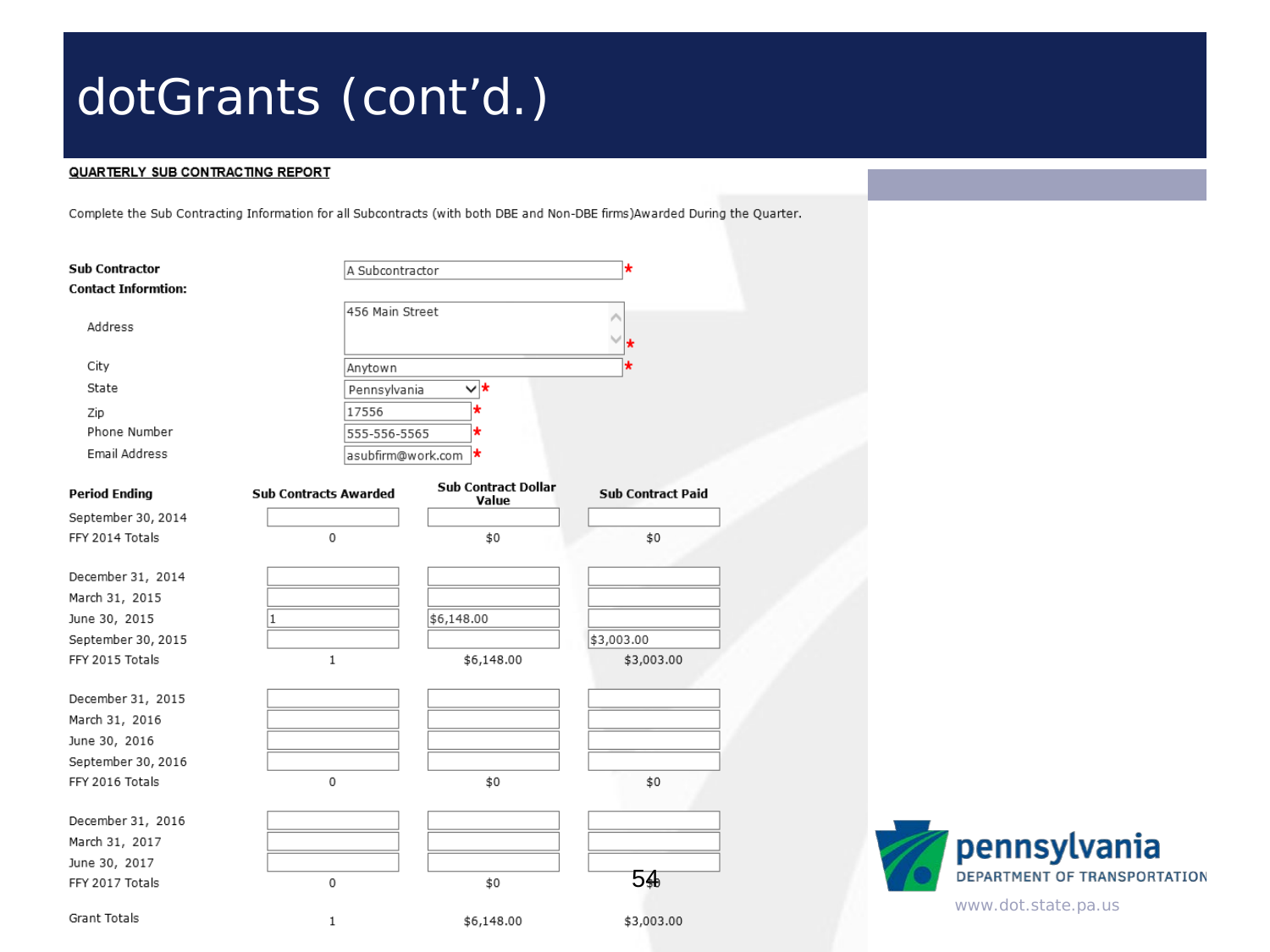- Quarterly Sub Contracting Report
	- Complete for each subcontractor participating on the project including both DBE and non-DBE firms.
	- Subcontractors include suppliers, truckers, service providers, and any other vendor other then the prime participating on work towards the grant.

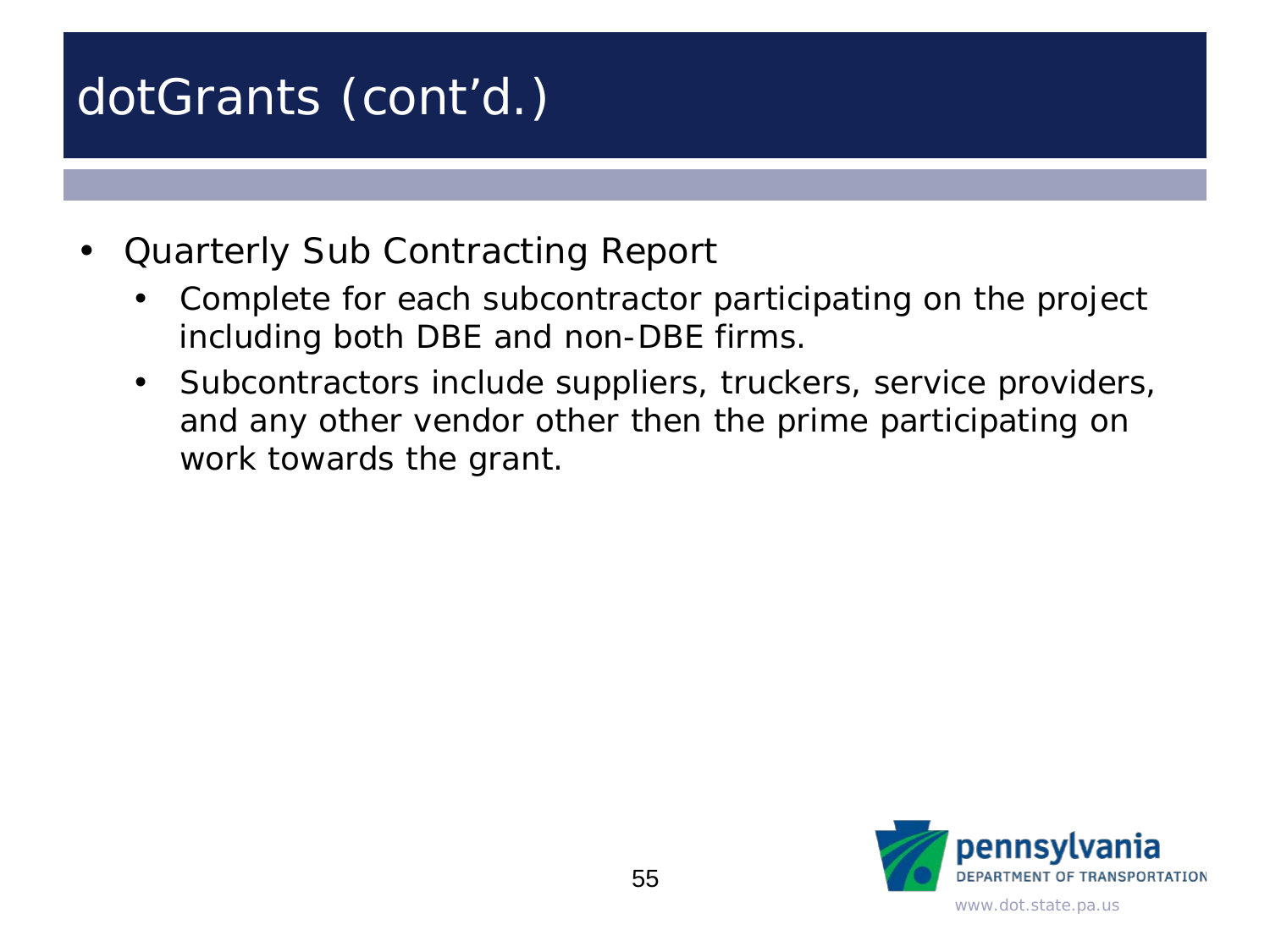#### QUARTERLY DBE CONTRACTING REPORT

Please complete the information for each DBE contractor used for this project. A new page for each DBE contract mus

You must select either Prime OR Sub Contract and only select ONE race/gender.

|                                          | A DBE Firm                   |                                              | $\star$                       |
|------------------------------------------|------------------------------|----------------------------------------------|-------------------------------|
| DBE Contractor<br>Contact Information:   |                              |                                              |                               |
|                                          | 10                           |                                              |                               |
| Address                                  |                              |                                              |                               |
|                                          |                              |                                              |                               |
| City                                     | Smalltown                    |                                              |                               |
| State                                    | Pennsylvania                 | ∨∗                                           |                               |
| Zip                                      | 17568                        | ÷                                            |                               |
| Phone Number                             | 555-567-5685                 | *                                            |                               |
| Email Address                            | dbefirm@small.com            | *                                            |                               |
| ○ Prime Contract                         |                              | Sub Contractor                               |                               |
|                                          |                              |                                              |                               |
| ◯ Black American                         | $\bigcirc$ Hispanic American |                                              | ◯ SubContinent Asian American |
| Asian-Pacific American                   |                              | ◉ Non-Minority Woman ○ Other (not specified) |                               |
| ◯ Native American                        |                              |                                              |                               |
|                                          |                              |                                              |                               |
|                                          | $\bullet$ Yes $\bigcirc$ No  |                                              |                               |
| Is this DBE being used to meet the goal? |                              |                                              |                               |
| <b>Period Ending</b>                     | <b>Contracts Awarded</b>     | <b>Dollar Value</b>                          | <b>Amount Paid</b>            |
| September 30, 2014                       |                              |                                              |                               |
| FFY 2014 Totals                          | $\mathbf 0$                  | \$0                                          | \$0                           |
|                                          |                              |                                              |                               |
| December 31, 2014                        |                              |                                              |                               |
| March 31, 2015                           |                              |                                              |                               |
| June 30, 2015                            | 1                            | \$6,148.00                                   |                               |
| September 30, 2015                       |                              |                                              | \$3,003.00                    |
| FFY 2015 Totals                          | $\mathbf{1}$                 | \$6,148.00                                   | \$3,003.00                    |
|                                          |                              |                                              |                               |
| December 31, 2015                        |                              |                                              |                               |
| March 31, 2016                           |                              |                                              |                               |
| June 30, 2016                            |                              |                                              | 56                            |
| September 30, 2016                       |                              |                                              |                               |

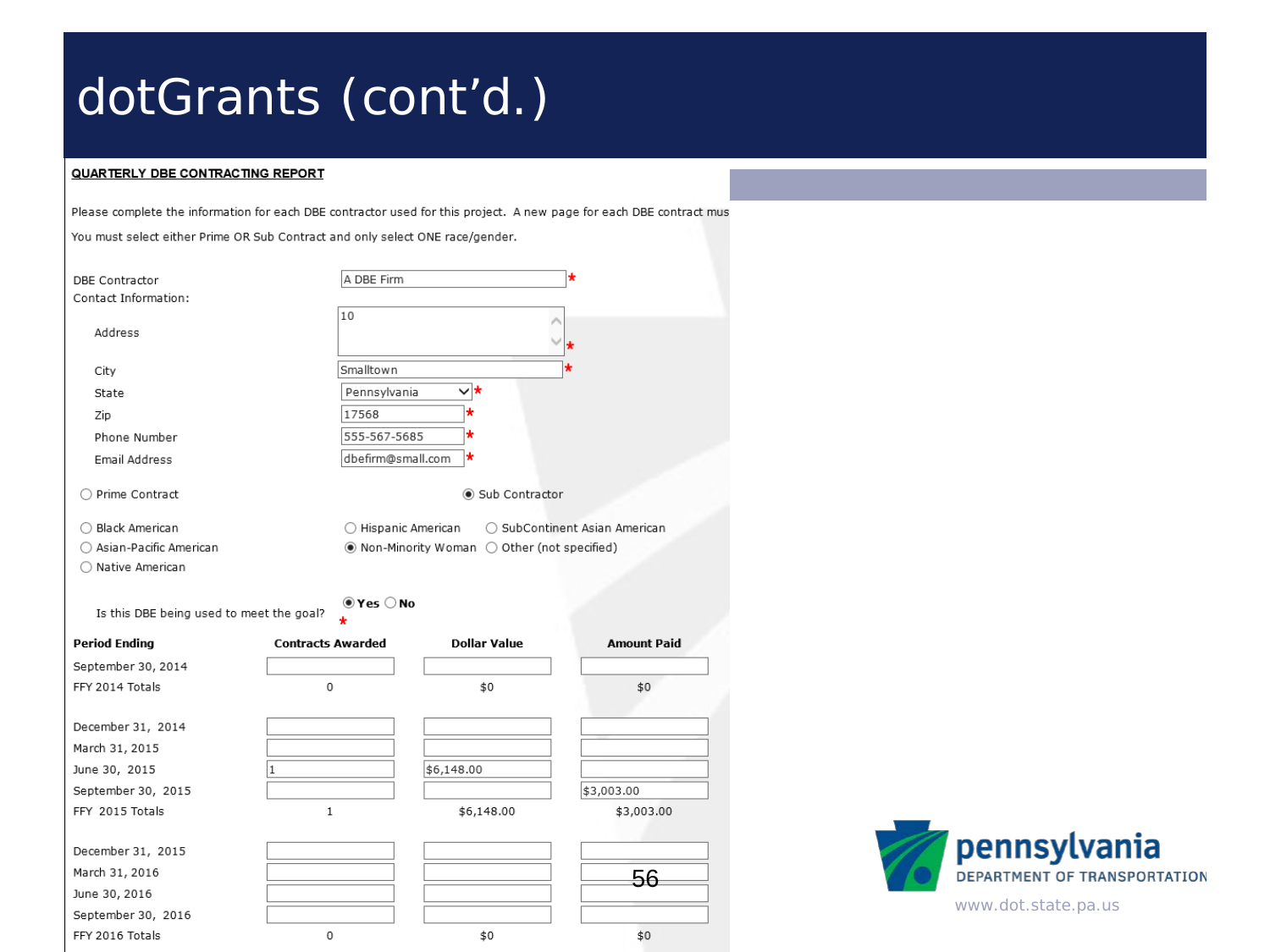- Quarterly DBE Contracting Report
	- Must complete for all DBE firms participating on the project including DBEs not being used to meet a project's DBE goal.
	- DBE firms must be listed here in addition to being listed on either the Prime or Sub Quarterly Contracting Report.

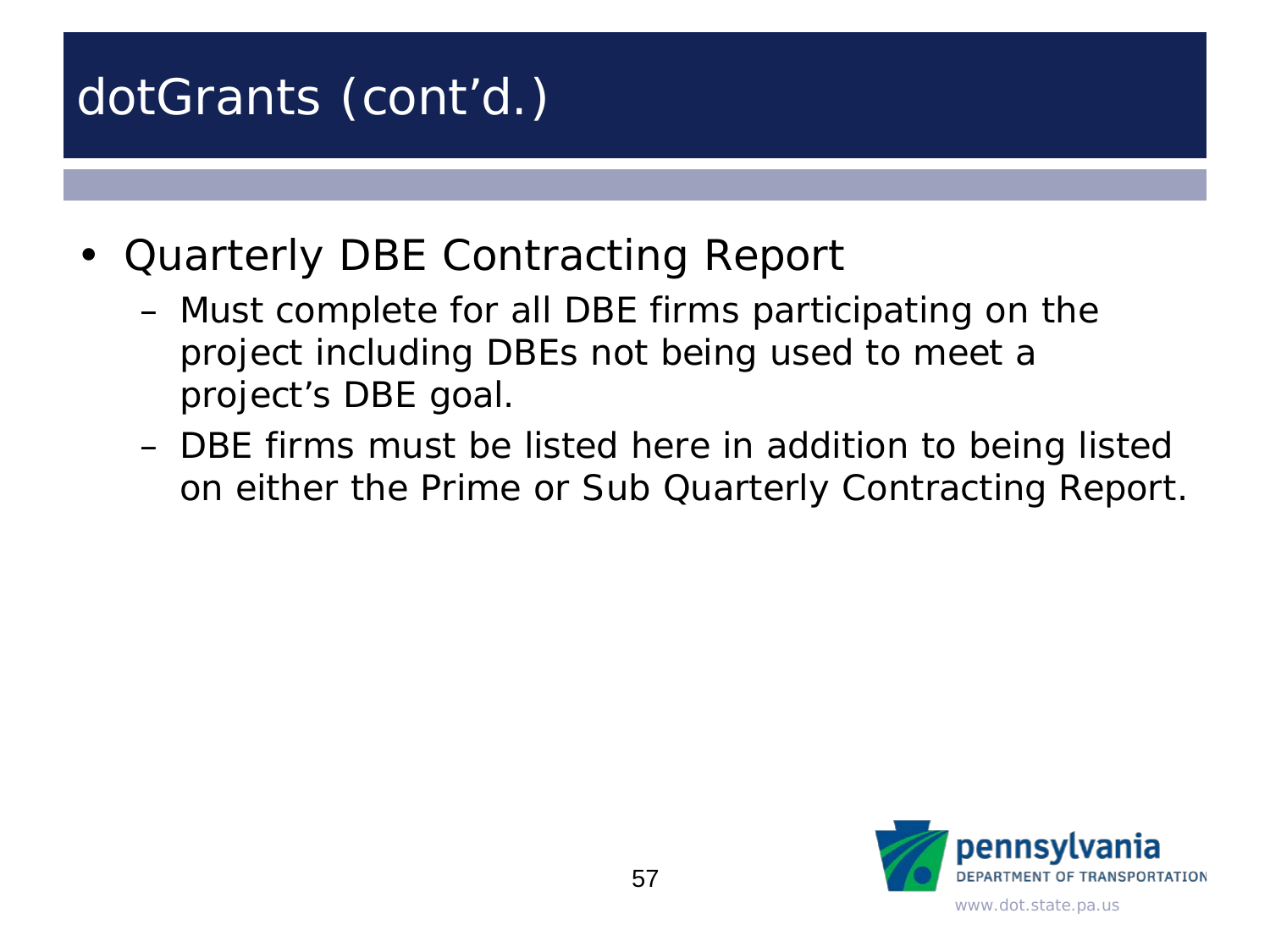- Changes for FFY 2016 Grants and Beyond
	- One Screen For Reporting All Vendor
	- Eliminates Need To Duplicate DBE Information on Two Screens

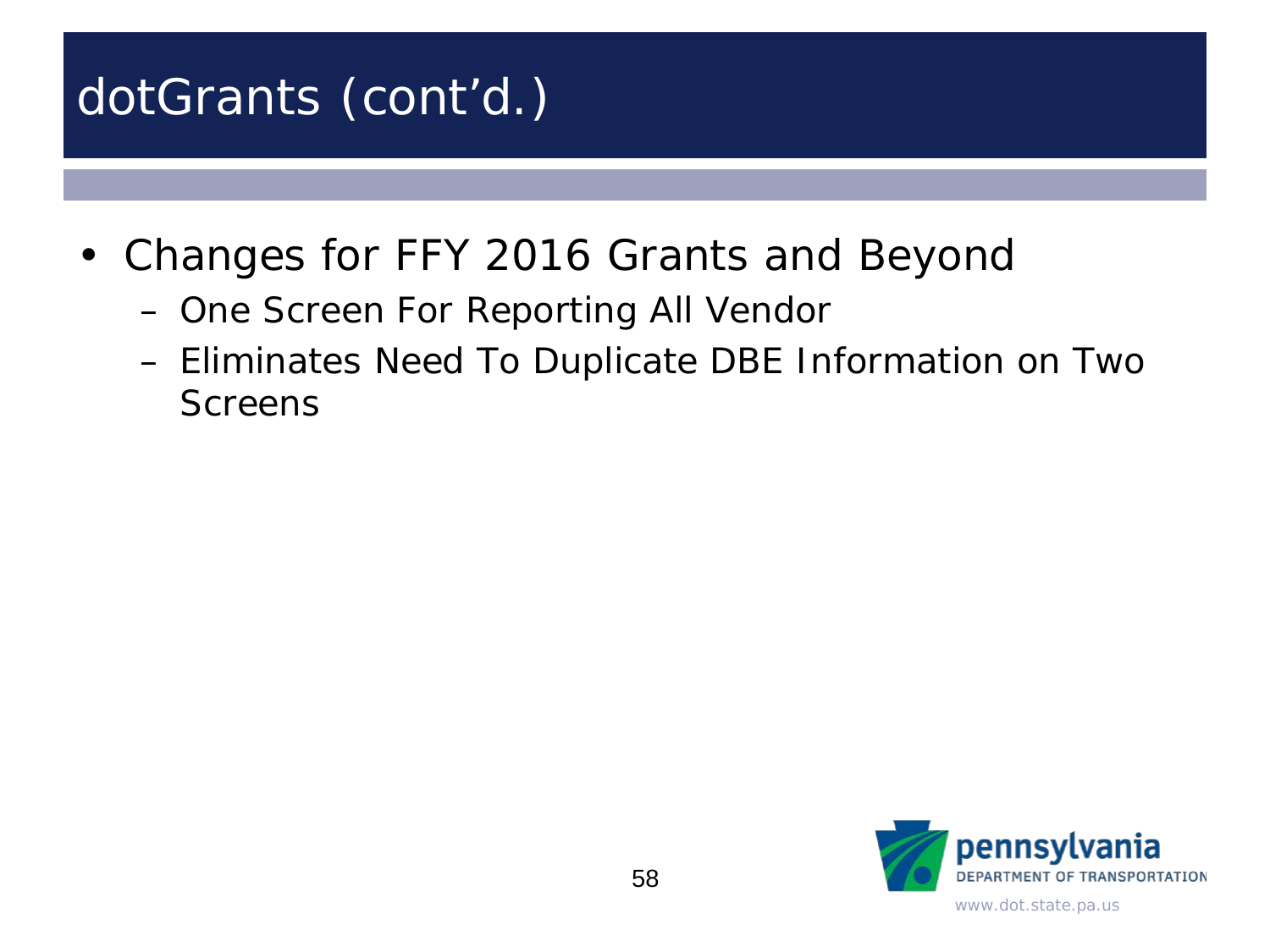#### QUARTERLY CONTRACTING REPORT

Please complete the following fields for ALL FIRMS that participate on the project. This includes all contractors, consultants, suppliers, truckers, service providers, etc. This also includes BOTH Disadvantaged Business Enterprises (DBEs) firms and non-DBE firms.

| Firm Name:           | Prime A            |  |
|----------------------|--------------------|--|
| Contact Information: |                    |  |
| Address              | 123 Main Street    |  |
| City                 | Harrisburg         |  |
| State                | Pennsylvania<br>∨* |  |
| Zip                  | 17120              |  |
| Phone Number         | 555-555-5656       |  |
| Email Address        | tom@prime.com      |  |
|                      |                    |  |

#### Contractor Type\*

. Prime Contractor - Has a contract, agreement, purchase order, etc. directly with the airport sponsor.

○ Subcontractor - Has a contract, agreement, purchase order, etc. with the prime contractor. Includes consultants, suppliers, truckers, service providers, and any other vendor that does not have a direct contract with the

#### Identify the Type of Firm (Check one only):\*

| Contractor    | ) Consultant     | ) Supplier     | ) Trucking                         |
|---------------|------------------|----------------|------------------------------------|
| D Engineering | Service Provider | ) Manufacturer | $\bigcirc$ Other (Please Identify) |

Is the firm certified as a DBE by the Pennsylvania Unified Certification Program (PA UCP)?

○Yes 
No<sup>\*</sup>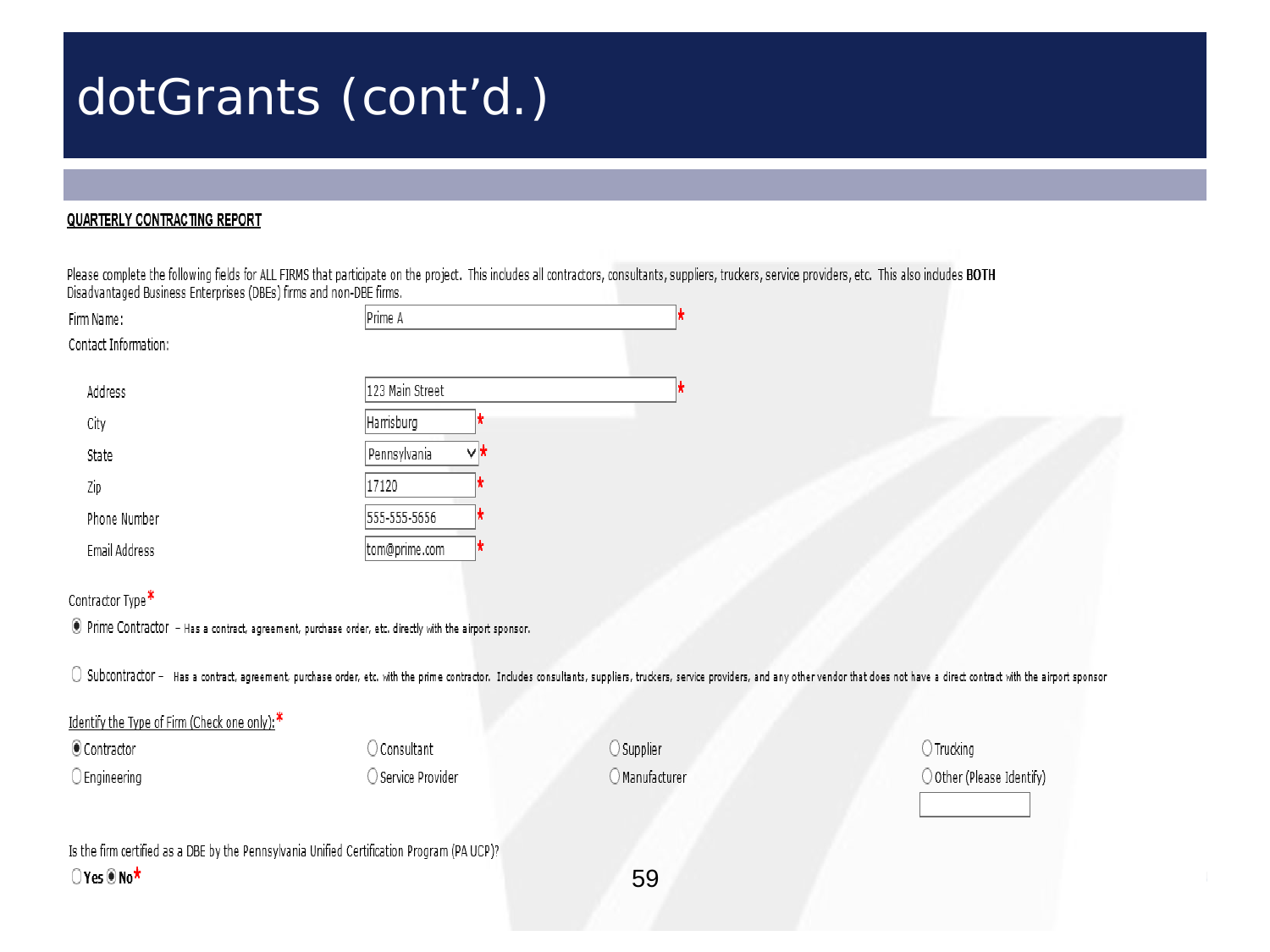#### QUARTERLY CONTRACTING REPORT

| WOARTERLE GON IRAG IING REFORT                                                                                                                                                     |                                                                                        |                                                                                                                                                                                                                               |                           |
|------------------------------------------------------------------------------------------------------------------------------------------------------------------------------------|----------------------------------------------------------------------------------------|-------------------------------------------------------------------------------------------------------------------------------------------------------------------------------------------------------------------------------|---------------------------|
| Disadvantaged Business Enterprises (DBEs) firms and non-DBE firms.                                                                                                                 |                                                                                        | Please complete the following fields for ALL FIRMS that participate on the project. This includes all contractors, consultants, suppliers, truckers, service providers, etc. This also includes BOTH                          |                           |
| Firm Name:                                                                                                                                                                         | DBE Firm A                                                                             |                                                                                                                                                                                                                               |                           |
| Contact Information:                                                                                                                                                               |                                                                                        |                                                                                                                                                                                                                               |                           |
| Address                                                                                                                                                                            | 567 Fake Street                                                                        |                                                                                                                                                                                                                               |                           |
| City                                                                                                                                                                               | Mechanicsburg                                                                          |                                                                                                                                                                                                                               |                           |
| State                                                                                                                                                                              | Pennsylvania<br>v:                                                                     |                                                                                                                                                                                                                               |                           |
| Zip                                                                                                                                                                                | 17055                                                                                  |                                                                                                                                                                                                                               |                           |
| Phone Number                                                                                                                                                                       | 717-555-5686                                                                           |                                                                                                                                                                                                                               |                           |
| Email Address                                                                                                                                                                      | sue@dbe.com                                                                            |                                                                                                                                                                                                                               |                           |
| Contractor Type <sup>*</sup>                                                                                                                                                       |                                                                                        |                                                                                                                                                                                                                               |                           |
| $\bigcirc$ Prime Contractor - Has a contract, agreement, purchase order, etc. directly with the airport sponsor.                                                                   |                                                                                        |                                                                                                                                                                                                                               |                           |
|                                                                                                                                                                                    |                                                                                        | ● Subcontractor - Has a contract, agreement, purchase order, etc. with the prime contractor. Includes consultants, suppliers, truckers, service providers, and any other vendor that does not have a direct contract with the |                           |
| Identify the Type of Firm (Check one only):*                                                                                                                                       |                                                                                        |                                                                                                                                                                                                                               |                           |
| ○ Contractor                                                                                                                                                                       | $\bigcirc$ Consultant                                                                  | ◉ Supplier                                                                                                                                                                                                                    | $\bigcirc$ Trucking       |
| $\bigcirc$ Engineering                                                                                                                                                             | ○ Service Provider                                                                     | O Manufacturer                                                                                                                                                                                                                | O Other (Please Identify) |
| Is the firm certified as a DBE by the Pennsylvania Unified Certification Program (PA UCP)?<br>$\odot$ Yes $\bigcirc$ No <sup>*</sup>                                               |                                                                                        |                                                                                                                                                                                                                               |                           |
|                                                                                                                                                                                    |                                                                                        | If Firm is a DBE You Must Complete this Section                                                                                                                                                                               |                           |
| Is this DBE being used to meet the goal? $\bigcirc$ Yes $\circledast$ No                                                                                                           |                                                                                        |                                                                                                                                                                                                                               |                           |
| Gender: ● Female ○ Male                                                                                                                                                            |                                                                                        |                                                                                                                                                                                                                               |                           |
| Ethnicity:                                                                                                                                                                         | ◯ Black American                                                                       | O Hispanic American                                                                                                                                                                                                           | O Native American         |
|                                                                                                                                                                                    | ◯ Asian-Pacific American                                                               | Subcontinent Asian American                                                                                                                                                                                                   | O Non-Minority            |
| participating on the project                                                                                                                                                       |                                                                                        | Identify the North American Industry Classification System (NAICS) Code(s) that correspond(s) to the work to be performed by the DBE firm. At least one NAICS code must be identified for each DBE                            |                           |
| NAICS Code(s): 253652                                                                                                                                                              |                                                                                        | NAICS codes are six (6) digits long. Multiple codes can be included by separating with a comma, e.g. 123456, 234567, etc.                                                                                                     |                           |
| If the Type of Firm is 'Supplier', then you must identify how they are performing:<br>○ Regular Dealer - Count only 60% of the DBE firm's contract towards the project's DBE goal. |                                                                                        | 60                                                                                                                                                                                                                            |                           |
| ● Broker                                                                                                                                                                           | - Only the DBE firm's commission or fees can be counted toward the project's DBE goal. |                                                                                                                                                                                                                               |                           |
| Fee or commission (expressed as a percentage: 5                                                                                                                                    |                                                                                        |                                                                                                                                                                                                                               |                           |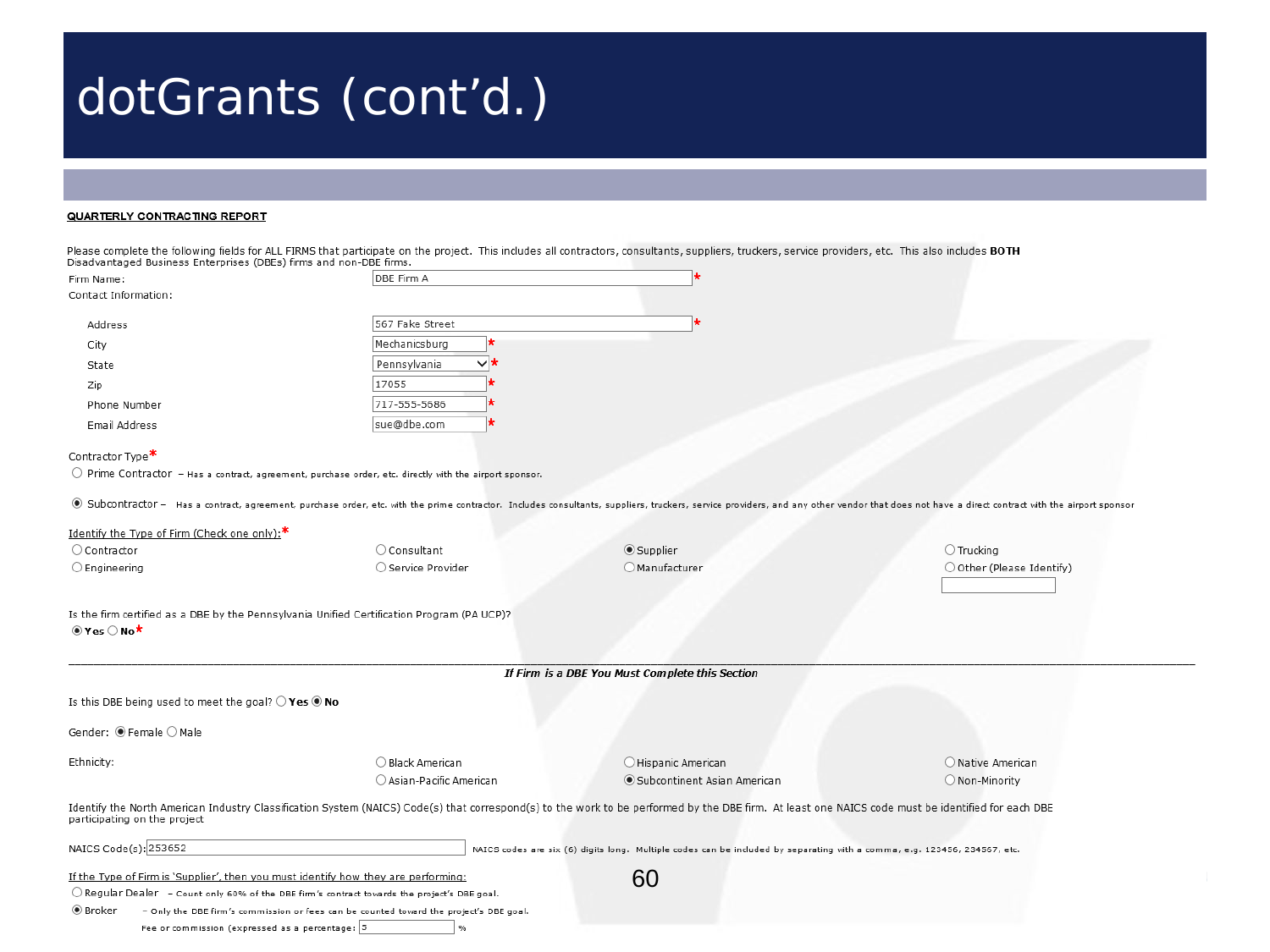Pennsylvania's Department of Transportation Bureau of Equal Opportunity advises, and assists the Airport Sponsor on Civil Rights and Equal Opportunity matters that ensure:

- The elimination of unlawful discrimination on the basis of race, color, national origin, sex, genetic information, age, religion, creed, sexual orientation, and individuals with disabilities in federally operated and federally assisted transportation programs;
- That all beneficiaries and potential beneficiaries of these programs, including employees and potential employees, are offered equal opportunities to participate in them.

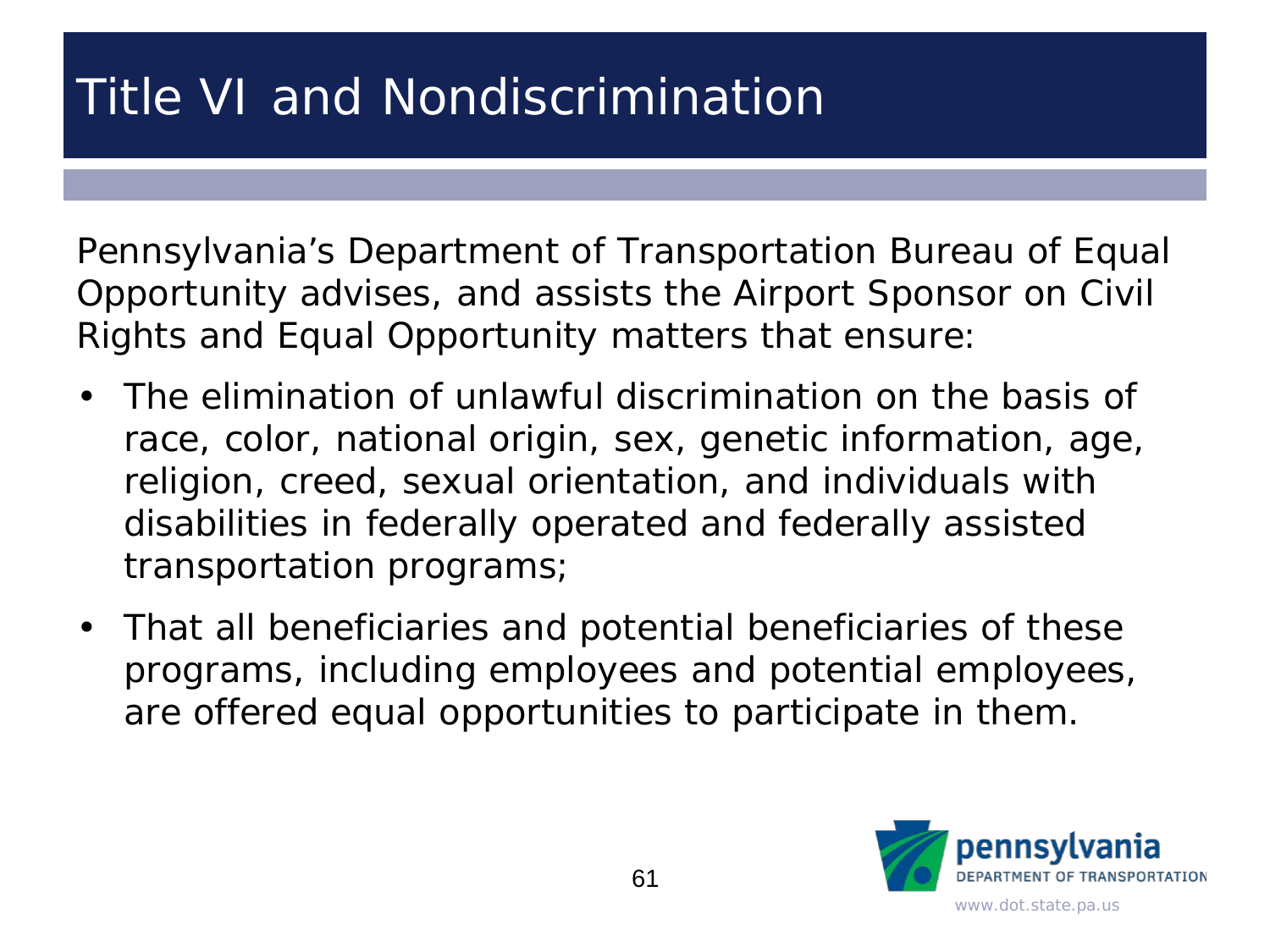#### Nondiscrimination Statutes

- American with Disabilities Act (disability)
- Title IX of the Education Act (gender)
- Age Discrimination Act (Age)
- Executive Orders Environmental Justice & Limited English Proficiency
- Disadvantaged Business Enterprises (DBE).

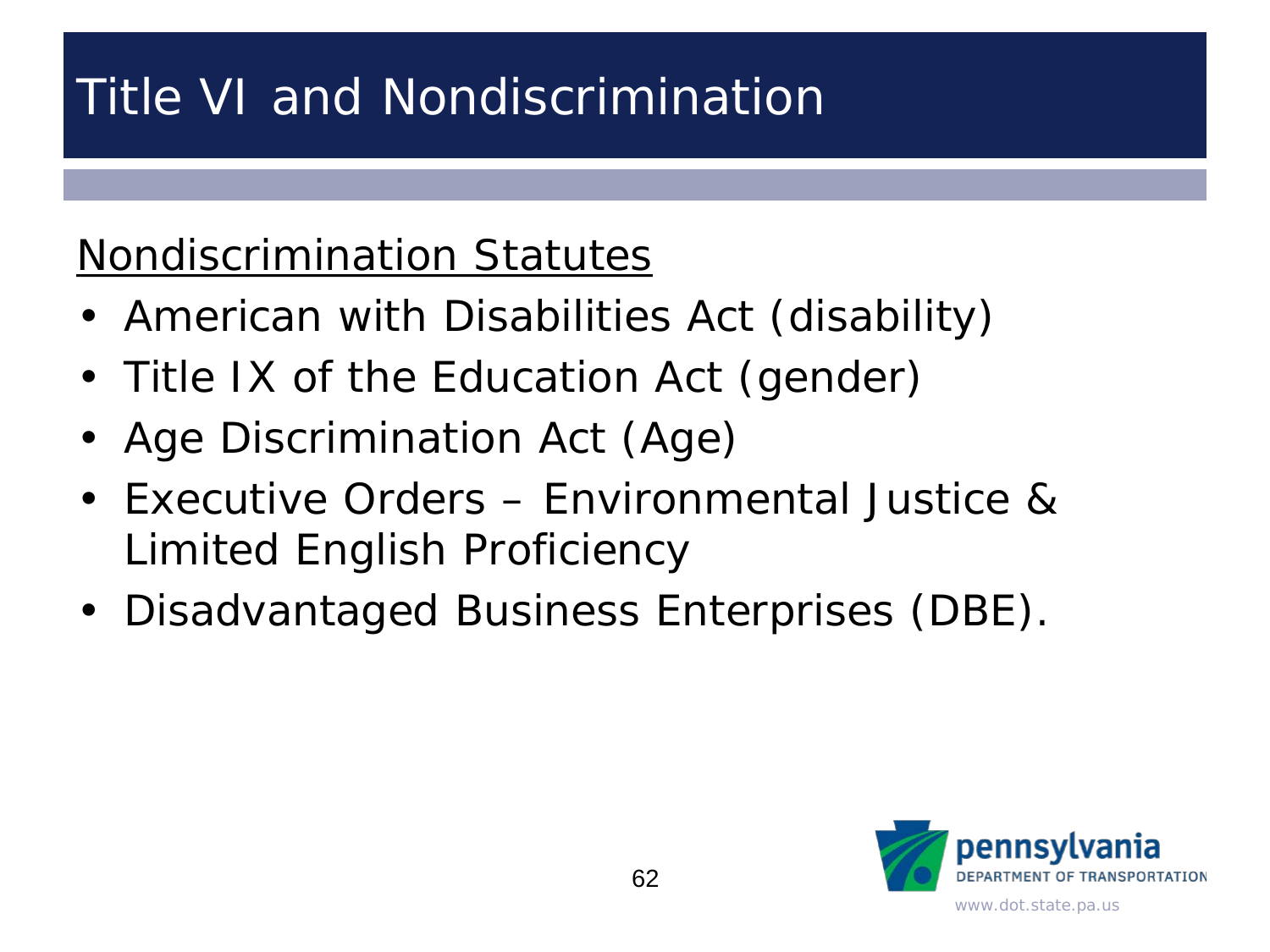Policy and documents required by law (42 U.S.C. §2000d):

- Title VI Policy
- Title VI Complaint Procedures
- Title VI Coordinator
- Title VI Complaint Log

To assist the Airports in complying with Title VI and additional Nondiscrimination requirements a 'Title VI Compliance Questionnaire' has been added to DotGrants. pennsylvania

**DEPARTMENT OF TRANSPORTATION**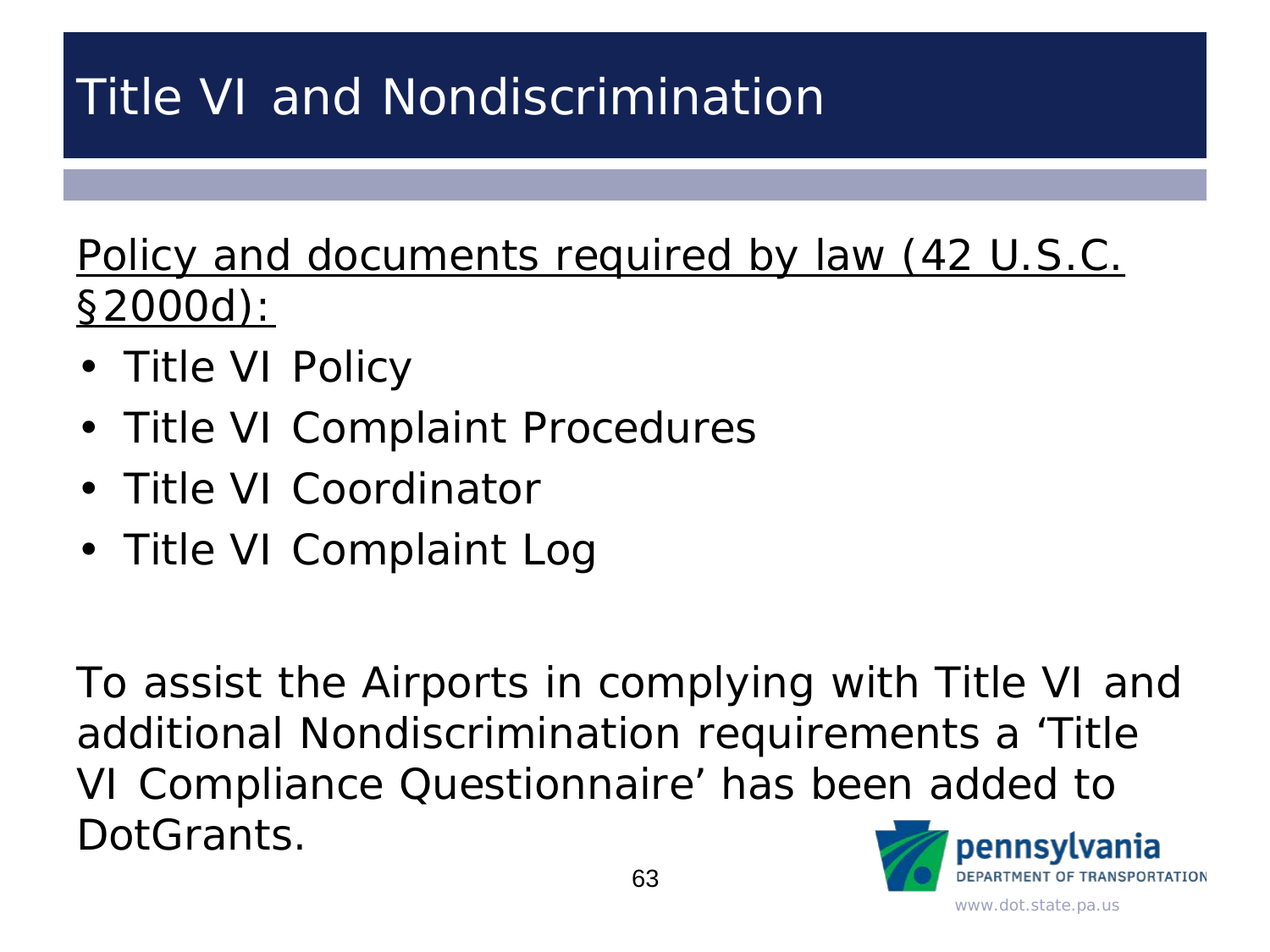#### Resource websites

• FAA – Office of Civil Rights

[http://www.faa.gov/about/office\\_org/headquarters](http://www.faa.gov/about/office_org/headquarters_offices/acr/) \_offices/acr/

• Bureau of Equal Opportunity (PennDOT)

http://www.penndot.gov/about[us/EqualEmployment/Pages/default.aspx](http://www.penndot.gov/about-us/EqualEmployment/Pages/default.aspx)

• U.S. Department of Justice – Civil Rights

<http://ojp.gov/about/offices/ocr.htm>

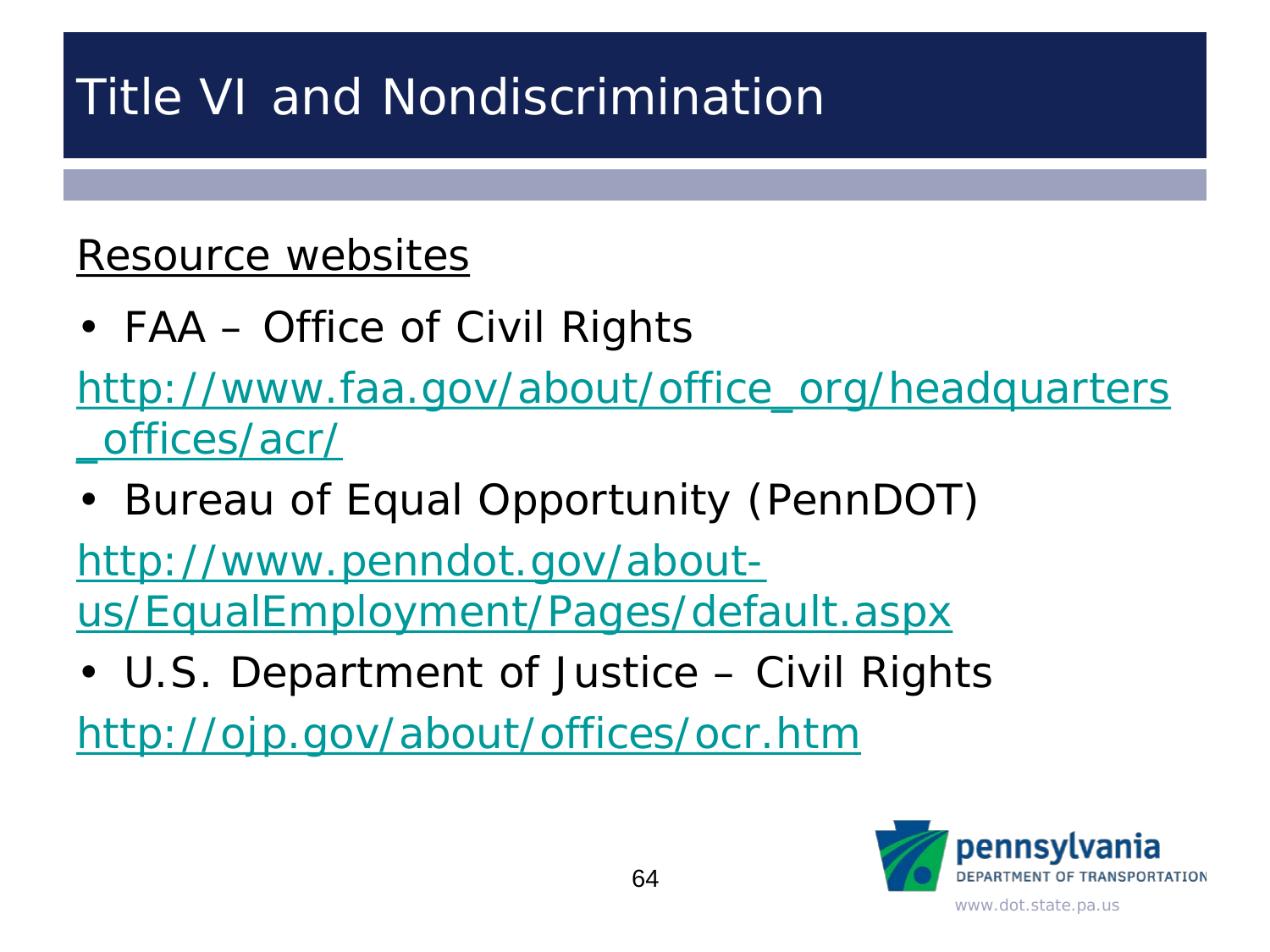# Questions/Contact Information

#### Multimodal Administration

- Tatjana Over
	- 717-705-1332 or [tover@pa.gov](mailto:tover@pa.gov)
- Heather Graham
	- 717-705-1191 or [hegraham@pa.gov](mailto:hegraham@pa.gov)

Aviation

- Tony McCloskey
	- 717-705-1200 or [amccloskey@pa.gov](mailto:amccloskey@pa.gov)
- Matt Johnson
	- 717-705-1240 or [matjohnson@pa.gov](mailto:matjohnson@pa.gov)